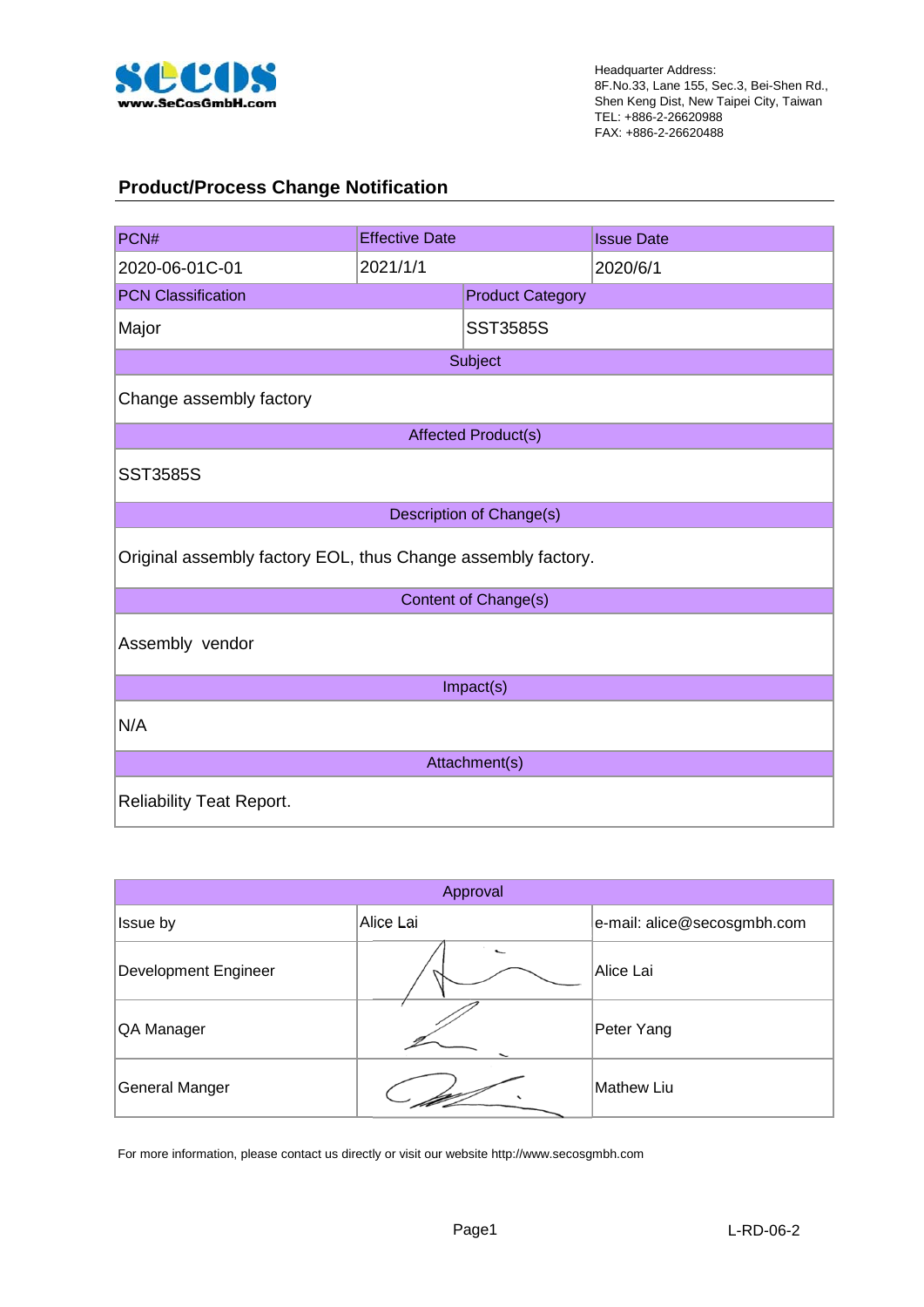

Headquarter Address: 8F.No.33, Lane 155, Sec.3, Bei-Shen Rd., Shen Keng Dist, New Taipei City, Taiwan TEL: +886-2-26620988 FAX: +886-2-26620488

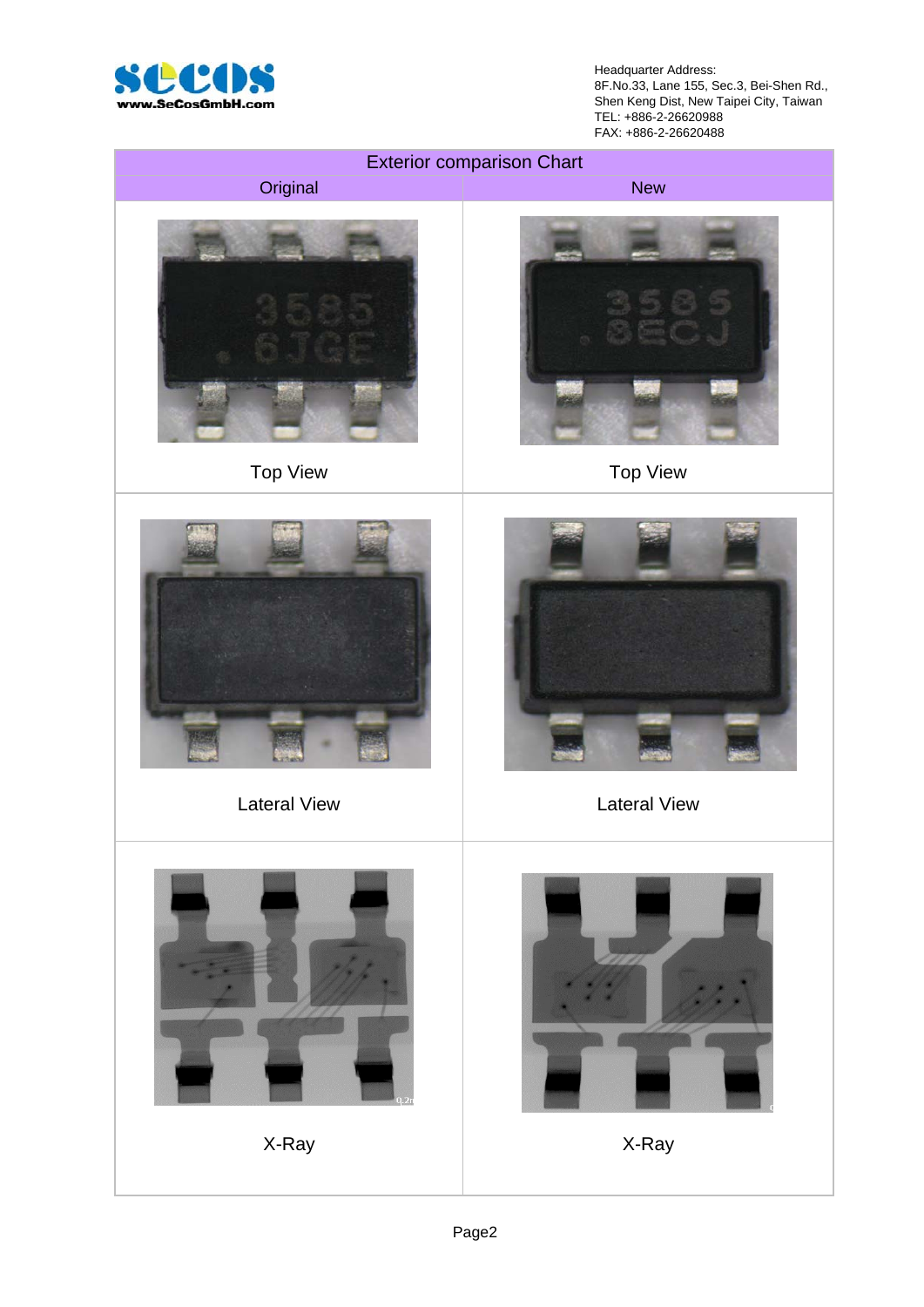

#### **Reliability Testing Summary Report**

| Date: 2020/05/29                                                         |                    |                                                             |        |                                 | Document No.: SN20 -05-T3585S       |                        |               |
|--------------------------------------------------------------------------|--------------------|-------------------------------------------------------------|--------|---------------------------------|-------------------------------------|------------------------|---------------|
| <b>Test Item</b>                                                         | P/N                | <b>Test Condition</b>                                       | (LTPD) | <b>Sample</b><br><b>Numbers</b> | <b>Allow Fall</b><br><b>Numbers</b> | Fall<br><b>Numbers</b> | <b>Result</b> |
| <b>HTRB</b><br>High Temp<br><b>Reverse Bias</b>                          | SST3585S-C         | $150 \pm 5^{\circ}$ C, 80% VR,<br>$T = 1000$ hrs            |        | 77                              | $\overline{0}$                      | $\mathbf 0$            | <b>ACC</b>    |
| <b>HTSL</b><br><b>High Temperature</b><br>Storage Life                   | SST3585S-C         | $150^{\circ}$ C, T = 1000 hrs                               |        | 77                              | $\boldsymbol{0}$                    | $\mathbf 0$            | <b>ACC</b>    |
| <b>PCT</b><br><b>Pressure Cooker</b><br>Test                             | SST3585S-C         | 121°C, 29.7PSIG,<br>168 hrs                                 |        | 77                              | $\overline{0}$                      | $\mathbf 0$            | <b>ACC</b>    |
| <b>TCT</b><br>Temperature Cycle<br>Test                                  | SST3585S-C         | $-55^{\circ}$ C/30min,<br>150℃/30min,<br>For 1000 Cycle     |        | 77                              | $\boldsymbol{0}$                    | $\mathbf 0$            | <b>ACC</b>    |
| <b>THT</b><br><b>High Temperature</b><br><b>High Humidity</b><br>Test    | SST3585S-C         | $85 \pm 2^{\circ}$ C, RH= $85 \pm 5\%$ ,<br>1000 hrs        |        | 77                              | $\mathbf 0$                         | $\mathbf 0$            | <b>ACC</b>    |
| H3TRB<br>High Temper High<br><b>Humidity Reverse</b><br><b>Bies Test</b> | SST3585S-C         | $85 \pm 2^{\circ}$ C, RH= $85 \pm 5\%$ ,<br>1000 hrs        |        | 77                              | $\overline{0}$                      | $\mathbf 0$            | <b>ACC</b>    |
| Resistance to<br><b>Solder Heat Test</b>                                 | SST3585S-C         | 270℃±5℃,<br>7Sec +2/-0Sec                                   |        | 77                              | $\Omega$                            | $\overline{0}$         | <b>ACC</b>    |
|                                                                          |                    |                                                             |        |                                 |                                     |                        |               |
| Judgment:                                                                |                    |                                                             |        |                                 |                                     |                        |               |
| qualified                                                                | $\Box$ unqualified | Testing Start Date: 2020.04.06 Testing End Date: 2020.05.29 |        |                                 |                                     |                        |               |
| <b>Tester: King Huang</b>                                                |                    | Approval: Peter Yang                                        |        |                                 |                                     |                        |               |
|                                                                          |                    |                                                             |        |                                 |                                     |                        |               |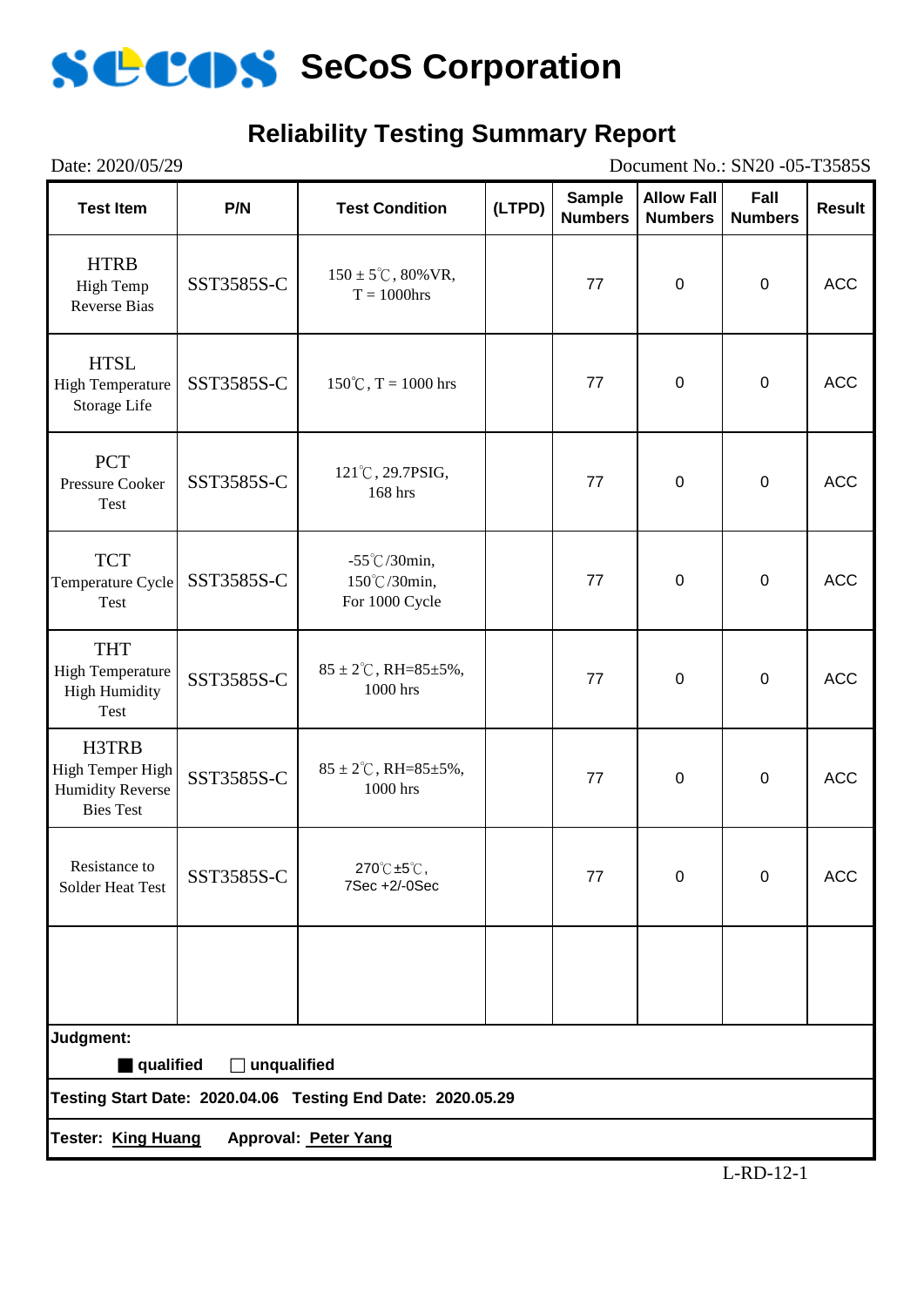#### **High Temperature Reverse Bias Test Data**

Report No : T200529-T3585S

Part No : SST3585S-C

Test Equipment: JUNO Test System DTS-1000

Test Condition : N-Channel (IDSS<1µA@VDS=20V; VGS(th)<1.2V@ID=250µA;

 $R_{DS(ON)}$ <75m $\Omega$  @V $_{GS}$ =4.5V, I<sub>D</sub>=3.5A)

P-Channel ( $I_{DSS} < -1\mu A @V_{DS} = -20V$ ;  $V_{GS(th)} < -1.2V @I_{D} = -250\mu A$ ;

 $R_{DS(ON)}$  < 160mΩ@V<sub>GS</sub>=-4.5V, I<sub>D</sub>=-2.5A)

Test Condition:  $150 \pm 5^{\circ}$ C,  $80\%$  VR, T = 1000 hrs

Test Date: 2020.04.06 ~ 2020.05.19

Test Standard : JESD22 STANDARD Method-A108

Operator: Leo Hsia

|                |                                                                                                              |       | N-Channel    |           |                     |                     |                   |               |             | P-Channel        |                     |                  |
|----------------|--------------------------------------------------------------------------------------------------------------|-------|--------------|-----------|---------------------|---------------------|-------------------|---------------|-------------|------------------|---------------------|------------------|
| N <sub>o</sub> | <b>Before</b><br>After<br>I <sub>DSS</sub><br>$R_{\text{DS(ON)}}$<br>I <sub>DSS</sub><br>$V_{\text{GS(th)}}$ |       |              |           |                     |                     |                   | <b>Before</b> |             |                  | After               |                  |
|                |                                                                                                              |       |              |           | $V_{\text{GS(th)}}$ | $R_{\text{DS(ON)}}$ | I <sub>DSS</sub>  | $V_{GS(th)}$  | RDS(ON)     | I <sub>DSS</sub> | $V_{\text{GS(th)}}$ | $R_{\rm DS(ON)}$ |
|                | $(\mu A)$                                                                                                    | (V)   | $(m \Omega)$ | $(\mu A)$ | (V)                 | $(m\Omega)$         | $(\mu A)$         | (V)           | $(m\Omega)$ | $(\mu A)$        | (V)                 | $(m\Omega)$      |
| $\mathbf{1}$   | 0.003                                                                                                        | 0.785 | 48.36        | 0.006     | 0.811               | 49.26               | $-0.002$          | $-0.759$      | 75.90       | $-0.001$         | $-0.667$            | 77.01            |
| $\overline{2}$ | 0.004                                                                                                        | 0.790 | 38.72        | 0.007     | 0.788               | 51.53               | $-0.000$          | $-0.659$      | 74.94       | $-0.001$         | $-0.708$            | 76.96            |
| 3              | 0.006                                                                                                        | 0.788 | 44.07        | 0.002     | 0.791               | 28.98               | $-0.000$          | $-0.760$      | 73.85       | $-0.001$         | $-0.697$            | 78.66            |
| $\overline{4}$ | 0.003                                                                                                        | 0.798 | 48.53        | 0.006     | 0.824               | 36.41               | $-0.002$          | $-0.676$      | 76.15       | $-0.002$         | $-0.696$            | 73.84            |
| 5              | 0.003                                                                                                        | 0.783 | 32.32        | 0.002     | 0.779               | 35.69               | $-0.002$          | $-0.710$      | 77.83       | $-0.003$         | $-0.739$            | 74.46            |
| 6              | 0.006                                                                                                        | 0.821 | 32.73        | 0.006     | 0.792               | 41.32               | $-0.000$          | $-0.665$      | 77.80       | $-0.001$         | $-0.717$            | 75.60            |
| $\overline{7}$ | 0.002                                                                                                        | 0.809 | 35.87        | 0.006     | 0.796               | 42.27               | $-0.000$          | $-0.668$      | 76.04       | $-0.001$         | $-0.758$            | 75.55            |
| 8              | 0.006                                                                                                        | 0.797 | 35.59        | 0.006     | 0.780               | 38.07               | $-0.002$          | $-0.744$      | 74.76       | $-0.000$         | $-0.726$            | 73.55            |
| 9              | 0.005                                                                                                        | 0.797 | 51.33        | 0.006     | 0.797               | 30.15               | $-0.001$          | $-0.661$      | 76.26       | $-0.001$         | $-0.713$            | 74.10            |
| 10             | 0.003                                                                                                        | 0.810 | 45.65        | 0.007     | 0.815               | 32.67               | $-0.002$          | $-0.739$      | 73.66       | $-0.001$         | $-0.743$            | 76.80            |
| 11             | 0.007                                                                                                        | 0.793 | 47.56        | 0.004     | 0.829               | 31.83               | $-0.002$          | $-0.668$      | 78.21       | $-0.001$         | $-0.721$            | 76.08            |
| 12             | 0.005                                                                                                        | 0.778 | 35.46        | 0.004     | 0.799               | 46.98               | $-0.002$          | $-0.729$      | 77.16       | $-0.000$         | $-0.747$            | 75.19            |
| 13             | 0.005                                                                                                        | 0.821 | 32.12        | 0.007     | 0.795               | 48.76               | $-0.001$          | $-0.677$      | 75.83       | $-0.001$         | $-0.679$            | 76.81            |
| 14             | 0.007                                                                                                        | 0.778 | 29.71        | 0.005     | 0.816               | 35.82               | $-0.003$          | $-0.718$      | 77.50       | $-0.001$         | $-0.692$            | 75.74            |
| 15             | 0.007                                                                                                        | 0.793 | 39.38        | 0.001     | 0.788               | 36.28               | $-0.000$          | $-0.731$      | 78.10       | $-0.002$         | $-0.764$            | 78.66            |
| 16             | 0.004                                                                                                        | 0.809 | 38.83        | 0.002     | 0.796               | 46.71               | $-0.002$          | $-0.691$      | 74.03       | $-0.001$         | $-0.698$            | 75.93            |
| 17             | 0.002                                                                                                        | 0.825 | 36.42        | 0.003     | 0.823               | 50.31               | $-0.001$          | $-0.745$      | 76.18       | $-0.001$         | $-0.763$            | 74.07            |
| 18             | 0.003                                                                                                        | 0.812 | 35.98        | 0.006     | 0.787               | 29.15               | $-0.003$          | $-0.760$      | 75.45       | $-0.002$         | $-0.700$            | 73.87            |
| 19             | 0.002                                                                                                        | 0.801 | 38.39        | 0.001     | 0.805               | 41.80               | $-0.003$          | $-0.733$      | 77.74       | $-0.000$         | $-0.701$            | 74.22            |
| 20             | 0.003                                                                                                        | 0.800 | 44.57        | 0.002     | 0.825               | 38.86               | $-0.002$          | $-0.671$      | 76.41       | $-0.001$         | $-0.669$            | 74.72            |
| 21             | 0.001                                                                                                        | 0.799 | 32.40        | 0.006     | 0.806               | 30.82               | $-0.001$          | $-0.680$      | 75.60       | $-0.002$         | $-0.717$            | 74.30            |
| 22             | 0.000                                                                                                        | 0.830 | 48.65        | 0.004     | 0.779               | 46.20               | $-0.002$          | $-0.756$      | 74.05       | $-0.000$         | $-0.671$            | 75.61            |
| 23             | 0.001                                                                                                        | 0.783 | 49.47        | 0.004     | 0.795               | 50.49               | $-0.001$          | $-0.674$      | 74.55       | $-0.002$         | $-0.729$            | 78.31            |
| 24             | 0.006                                                                                                        | 0.802 | 49.95        | 0.004     | 0.823               | 33.71               | $-0.000$          | $-0.733$      | 77.73       | $-0.001$         | $-0.753$            | 78.52            |
| 25             | 0.001                                                                                                        | 0.802 | 37.61        | 0.004     | 0.785               | 29.00               | $-0.002$          | $-0.763$      | 78.43       | $-0.000$         | $-0.760$            | 75.71            |
| 26             | 0.004                                                                                                        | 0.825 | 28.63        | 0.006     | 0.813               | 39.85               | $-0.000$          | $-0.686$      | 77.18       | $-0.002$         | $-0.676$            | 74.83            |
| 27             | 0.004                                                                                                        | 0.822 | 36.30        | 0.003     | 0.821               | 40.45               | $-0.003$ $-0.663$ |               | 73.68       | $-0.000$         | $-0.710$            | 76.26            |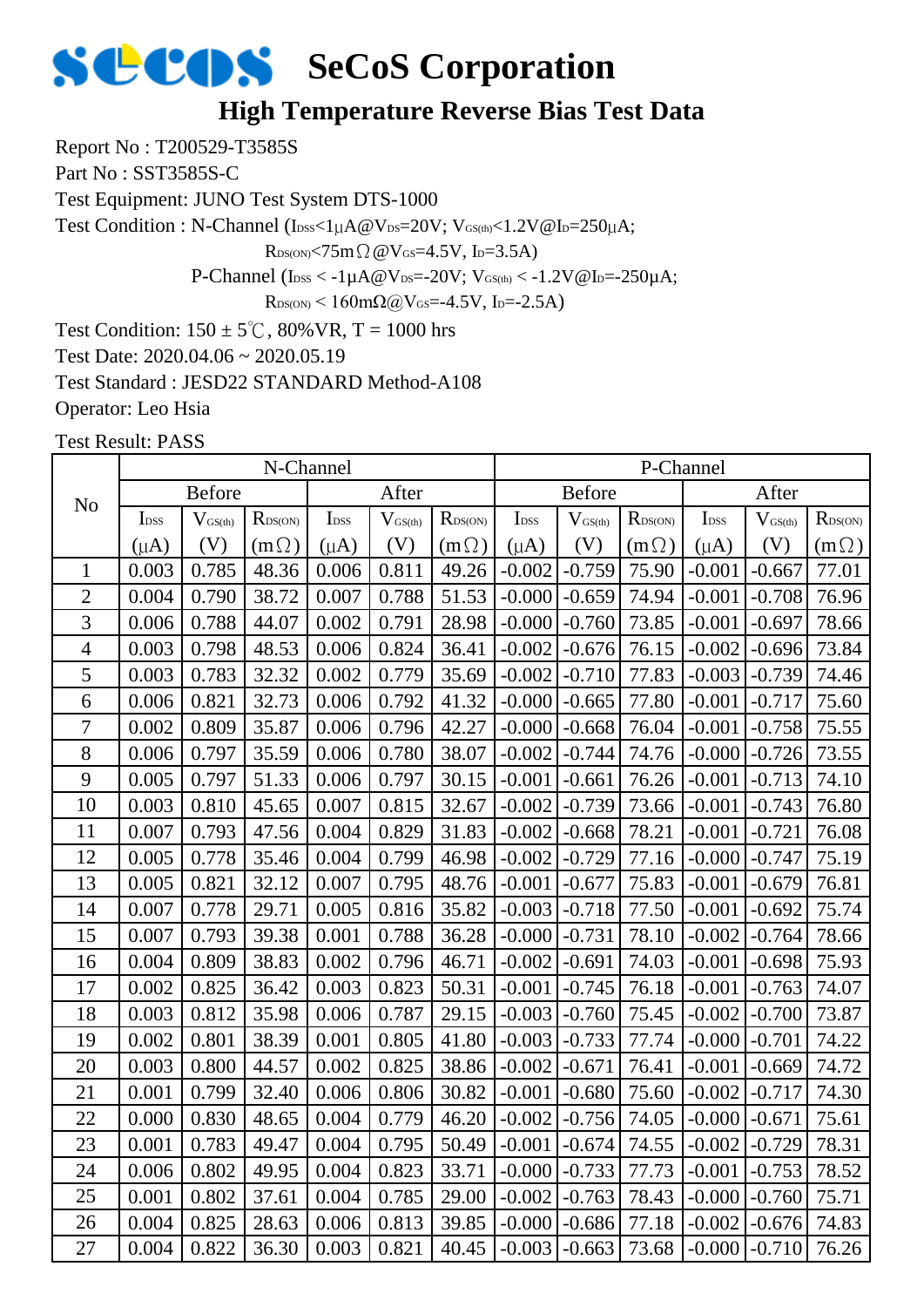#### **High Temperature Reverse Bias Test Data**

Report No : T200529-T3585S

Part No : SST3585S-C

Test Equipment: JUNO Test System DTS-1000

Test Condition : N-Channel (IDSS<1µA@VDS=20V; VGS(th)<1.2V@ID=250µA;

 $R_{DS(ON)}$ <75m $\Omega$  @V $_{GS}$ =4.5V, I<sub>D</sub>=3.5A)

P-Channel ( $I_{DSS} < -1\mu A @V_{DS} = -20V$ ;  $V_{GS(th)} < -1.2V @I_{D} = -250\mu A$ ;

 $R_{DS(ON)}$  < 160mΩ@V<sub>GS</sub>=-4.5V, I<sub>D</sub>=-2.5A)

Test Condition:  $150 \pm 5^{\circ}$ C,  $80\%$  VR, T = 1000 hrs

Test Date: 2020.04.06 ~ 2020.05.19

Test Standard : JESD22 STANDARD Method-A108

Operator: Leo Hsia

|                |                                                                                                                       |       | N-Channel   |           |                     |                  |                  |                              |                  | P-Channel        |                     |                  |
|----------------|-----------------------------------------------------------------------------------------------------------------------|-------|-------------|-----------|---------------------|------------------|------------------|------------------------------|------------------|------------------|---------------------|------------------|
| N <sub>o</sub> | <b>Before</b><br>$R_{\text{DS}(\text{ON})}$<br>I <sub>DSS</sub><br>$\mathbf{L}_{\mathrm{DSS}}$<br>$V_{\text{GS(th)}}$ |       |             |           | After               |                  |                  | <b>Before</b>                |                  |                  | After               |                  |
|                |                                                                                                                       |       |             |           | $V_{\text{GS(th)}}$ | $R_{\rm DS(ON)}$ | I <sub>DSS</sub> | $\mathbf{V}_{\text{GS(th)}}$ | $R_{\rm DS(ON)}$ | I <sub>DSS</sub> | $V_{\text{GS(th)}}$ | $R_{\rm DS(ON)}$ |
|                | $(\mu A)$                                                                                                             | (V)   | $(m\Omega)$ | $(\mu A)$ | (V)                 | $(m\Omega)$      | $(\mu A)$        | (V)                          | $(m\Omega)$      | $(\mu A)$        | (V)                 | $(m\Omega)$      |
| 28             | 0.001                                                                                                                 | 0.782 | 44.65       | 0.003     | 0.802               | 43.31            | $-0.000$         | $-0.673$                     | 74.15            | $-0.003$         | $-0.664$            | 77.95            |
| 29             | 0.002                                                                                                                 | 0.817 | 50.19       | 0.006     | 0.784               | 40.17            | $-0.002$         | $-0.721$                     | 74.19            | $-0.002$         | $-0.714$            | 76.07            |
| 30             | 0.002                                                                                                                 | 0.801 | 44.71       | 0.002     | 0.814               | 44.45            | $-0.002$         | $-0.695$                     | 74.13            | $-0.002$         | $-0.705$            | 74.66            |
| 31             | 0.001                                                                                                                 | 0.781 | 30.78       | 0.007     | 0.804               | 43.25            | $-0.003$         | $-0.724$                     | 78.61            | $-0.002$         | $-0.715$            | 73.84            |
| 32             | 0.001                                                                                                                 | 0.791 | 29.95       | 0.002     | 0.818               | 31.46            | $-0.002$         | $-0.721$                     | 73.75            | $-0.002$         | $-0.736$            | 76.87            |
| 33             | 0.002                                                                                                                 | 0.809 | 28.91       | 0.004     | 0.815               | 41.68            | $-0.002$         | $-0.715$                     | 74.25            | $-0.001$         | $-0.678$            | 73.79            |
| 34             | 0.004                                                                                                                 | 0.781 | 46.28       | 0.005     | 0.810               | 43.38            | $-0.001$         | $-0.759$                     | 74.84            | $-0.001$         | $-0.701$            | 76.31            |
| 35             | 0.005                                                                                                                 | 0.812 | 34.25       | 0.006     | 0.794               | 42.82            | $-0.002$         | $-0.679$                     | 73.84            | $-0.002$         | $-0.681$            | 76.28            |
| 36             | 0.007                                                                                                                 | 0.797 | 42.73       | 0.007     | 0.808               | 29.73            | $-0.001$         | $-0.706$                     | 78.11            | $-0.001$         | $-0.720$            | 78.16            |
| 37             | 0.005                                                                                                                 | 0.812 | 42.59       | 0.007     | 0.817               | 45.49            | $-0.003$         | $-0.759$                     | 77.48            | $-0.003$         | $-0.762$            | 77.50            |
| 38             | 0.007                                                                                                                 | 0.807 | 38.45       | 0.002     | 0.789               | 51.88            | $-0.001$         | $-0.719$                     | 74.38            | $-0.002$         | $-0.699$            | 77.49            |
| 39             | 0.004                                                                                                                 | 0.778 | 50.26       | 0.001     | 0.821               | 43.76            | $-0.001$         | $-0.659$                     | 77.38            | $-0.001$         | $-0.748$            | 73.70            |
| 40             | 0.002                                                                                                                 | 0.828 | 42.31       | 0.000     | 0.787               | 49.05            | $-0.000$         | $-0.709$                     | 75.89            | $-0.001$         | $-0.714$            | 74.79            |
| 41             | 0.003                                                                                                                 | 0.826 | 49.89       | 0.005     | 0.799               | 35.19            | $-0.002$         | $-0.750$                     | 74.42            | $-0.001$         | $-0.748$            | 76.68            |
| 42             | 0.007                                                                                                                 | 0.791 | 43.01       | 0.004     | 0.781               | 39.66            | $-0.002$         | $-0.756$                     | 75.67            | $-0.001$         | $-0.660$            | 76.40            |
| 43             | 0.002                                                                                                                 | 0.804 | 35.34       | 0.004     | 0.795               | 38.20            | $-0.002$         | $-0.748$                     | 76.15            | $-0.002$         | $-0.678$            | 77.71            |
| 44             | 0.007                                                                                                                 | 0.818 | 28.75       | 0.001     | 0.791               | 34.46            | $-0.002$         | $-0.729$                     | 75.83            | $-0.003$         | $-0.686$            | 76.91            |
| 45             | 0.006                                                                                                                 | 0.780 | 45.94       | 0.003     | 0.791               | 35.38            | $-0.002$         | $-0.690$                     | 76.30            | $-0.001$         | $-0.719$            | 74.51            |
| 46             | 0.002                                                                                                                 | 0.820 | 31.01       | 0.004     | 0.806               | 40.56            | $-0.003$         | $-0.731$                     | 75.71            | $-0.000$         | $-0.702$            | 77.66            |
| 47             | 0.002                                                                                                                 | 0.822 | 36.23       | 0.002     | 0.820               | 50.77            | $-0.001$         | $-0.721$                     | 74.75            | $-0.001$         | $-0.681$            | 76.78            |
| 48             | 0.003                                                                                                                 | 0.792 | 43.31       | 0.000     | 0.827               | 45.05            | $-0.002$         | $-0.689$                     | 75.10            | $-0.002$         | $-0.743$            | 75.50            |
| 49             | 0.007                                                                                                                 | 0.817 | 48.44       | 0.004     | 0.815               | 51.59            | $-0.002$         | $-0.731$                     | 73.90            | $-0.001$         | $-0.738$            | 78.67            |
| 50             | 0.002                                                                                                                 | 0.821 | 40.21       | 0.001     | 0.781               | 50.44            | $-0.002$         | $-0.713$                     | 77.62            | $-0.002$         | $-0.718$            | 76.93            |
| 51             | 0.003                                                                                                                 | 0.815 | 28.99       | 0.000     | 0.807               | 35.55            | $-0.000$         | $-0.681$                     | 74.36            | $-0.002$         | $-0.709$            | 75.52            |
| 52             | 0.002                                                                                                                 | 0.825 | 32.22       | 0.006     | 0.820               | 45.34            | $-0.001$         | $-0.720$                     | 78.05            | $-0.000$         | $-0.699$            | 77.60            |
| 53             | 0.004                                                                                                                 | 0.783 | 37.98       | 0.003     | 0.782               | 38.23            | $-0.001$         | $-0.720$                     | 75.03            | $-0.003$         | $-0.726$            | 77.31            |
| 54             | 0.003                                                                                                                 | 0.794 | 44.00       | 0.002     | 0.787               | 50.49            | $-0.003$         | $-0.757$                     | 73.65            | $-0.002$         | $-0.756$            | 77.74            |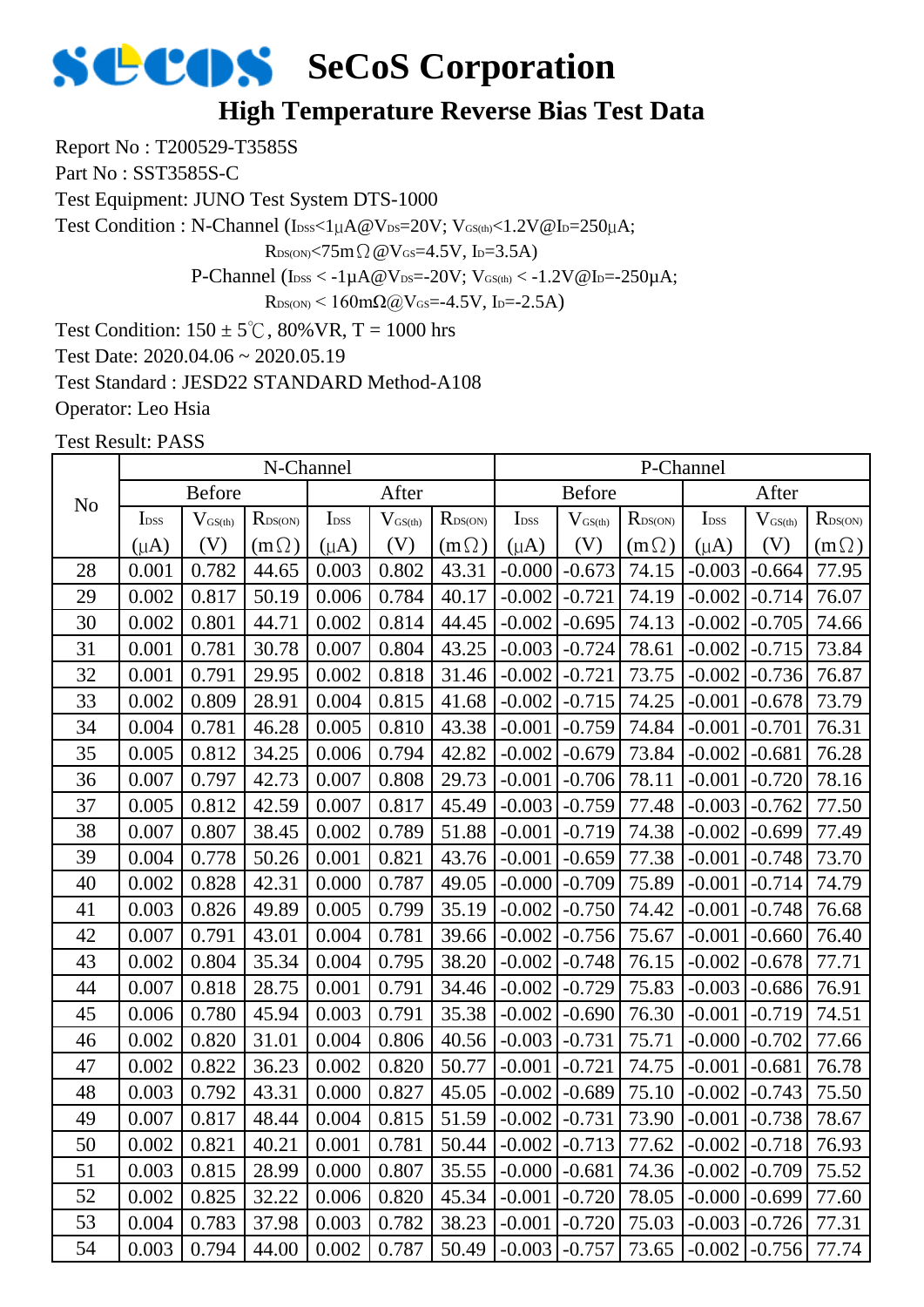#### **High Temperature Reverse Bias Test Data**

Report No : T200529-T3585S

Part No : SST3585S-C

Test Equipment: JUNO Test System DTS-1000

Test Condition : N-Channel (IDSS<1µA@VDS=20V; VGS(th)<1.2V@ID=250µA;

 $R_{DS(ON)} < 75m \Omega \omega V_{GS} = 4.5V$ , I<sub>D</sub>=3.5A)

P-Channel ( $I_{\text{DSS}} < -1 \mu A @V_{\text{DS}} = -20 V$ ;  $V_{\text{GS(th)}} < -1.2 V @I_{\text{D}} = -250 \mu A$ ;

 $R_{DS(ON)}$  < 160mΩ@V<sub>GS</sub>=-4.5V, I<sub>D</sub>=-2.5A)

Test Condition:  $150 \pm 5^{\circ}$ C,  $80\%$  VR, T = 1000 hrs

Test Date: 2020.04.06 ~ 2020.05.19

Test Standard : JESD22 STANDARD Method-A108

Operator: Leo Hsia

Test Result: PASS

|                |                  |                                                                                                          | N-Channel   |           |       |              |                  |                     |                  | P-Channel        |                     |                  |
|----------------|------------------|----------------------------------------------------------------------------------------------------------|-------------|-----------|-------|--------------|------------------|---------------------|------------------|------------------|---------------------|------------------|
| N <sub>o</sub> |                  | <b>Before</b><br>After<br>I <sub>DSS</sub><br>$R_{DS(ON)}$<br>$V_{\text{GS(th)}}$<br>$V_{\text{GS(th)}}$ |             |           |       |              |                  | <b>Before</b>       |                  |                  | After               |                  |
|                | I <sub>DSS</sub> |                                                                                                          |             |           |       | $R_{DS(ON)}$ | I <sub>DSS</sub> | $V_{\text{GS(th)}}$ | $R_{\rm DS(ON)}$ | I <sub>DSS</sub> | $V_{\text{GS(th)}}$ | $R_{\rm DS(ON)}$ |
|                | $(\mu A)$        | (V)                                                                                                      | $(m\Omega)$ | $(\mu A)$ | (V)   | $(m\Omega)$  | $(\mu A)$        | (V)                 | $(m\Omega)$      | $(\mu A)$        | (V)                 | $(m\Omega)$      |
| 55             | 0.004            | 0.789                                                                                                    | 30.57       | 0.002     | 0.807 | 40.07        | $-0.003$         | $-0.758$            | 77.38            | $-0.002$         | $-0.725$            | 78.42            |
| 56             | 0.002            | 0.811                                                                                                    | 45.85       | 0.002     | 0.814 | 48.61        | $-0.002$         | $-0.711$            | 74.74            | $-0.001$         | $-0.674$            | 77.38            |
| 57             | 0.004            | 0.817                                                                                                    | 49.52       | 0.006     | 0.792 | 41.56        | $-0.001$         | $-0.721$            | 75.20            | $-0.001$         | $-0.661$            | 77.18            |
| 58             | 0.000            | 0.797                                                                                                    | 40.29       | 0.001     | 0.803 | 48.67        | $-0.003$         | $-0.663$            | 74.38            | $-0.001$         | $-0.763$            | 78.31            |
| 59             | 0.006            | 0.821                                                                                                    | 50.77       | 0.006     | 0.819 | 33.19        | $-0.003$         | $-0.750$            | 74.37            | $-0.001$         | $-0.665$            | 74.16            |
| 60             | 0.003            | 0.807                                                                                                    | 30.88       | 0.003     | 0.793 | 48.48        | $-0.002$         | $-0.700$            | 74.57            | $-0.000$         | $-0.758$            | 74.57            |
| 61             | 0.006            | 0.816                                                                                                    | 31.75       | 0.000     | 0.793 | 32.90        | $-0.002$         | $-0.707$            | 78.21            | $-0.001$         | $-0.731$            | 74.40            |
| 62             | 0.001            | 0.823                                                                                                    | 38.95       | 0.001     | 0.802 | 38.66        | $-0.003$         | $-0.669$            | 73.55            | $-0.002$         | $-0.681$            | 76.99            |
| 63             | 0.002            | 0.785                                                                                                    | 32.21       | 0.006     | 0.827 | 50.31        | $-0.001$         | $-0.702$            | 77.23            | $-0.002$         | $-0.754$            | 75.23            |
| 64             | 0.006            | 0.810                                                                                                    | 32.43       | 0.006     | 0.825 | 42.49        | $-0.001$         | $-0.695$            | 78.21            | $-0.002$         | $-0.674$            | 74.94            |
| 65             | 0.003            | 0.779                                                                                                    | 39.67       | 0.003     | 0.822 | 42.66        | $-0.001$         | $-0.734$            | 76.35            | $-0.001$         | $-0.689$            | 76.73            |
| 66             | 0.004            | 0.802                                                                                                    | 51.24       | 0.004     | 0.830 | 36.93        | $-0.002$         | $-0.713$            | 78.13            | $-0.000$         | $-0.756$            | 76.83            |
| 67             | 0.002            | 0.785                                                                                                    | 41.45       | 0.007     | 0.807 | 41.83        | $-0.002$         | $-0.713$            | 77.83            | $-0.000$         | $-0.748$            | 75.70            |
| 68             | 0.006            | 0.791                                                                                                    | 30.74       | 0.006     | 0.795 | 38.70        | $-0.003$         | $-0.665$            | 75.10            | $-0.002$         | $-0.738$            | 78.30            |
| 69             | 0.002            | 0.826                                                                                                    | 44.20       | 0.001     | 0.788 | 29.35        | $-0.002$         | $-0.678$            | 73.81            | $-0.002$         | $-0.745$            | 75.66            |
| 70             | 0.002            | 0.818                                                                                                    | 38.81       | 0.001     | 0.829 | 47.22        | $-0.002$         | $-0.675$            | 74.37            | $-0.001$         | $-0.693$            | 77.17            |
| 71             | 0.004            | 0.830                                                                                                    | 49.44       | 0.001     | 0.788 | 33.81        | $-0.002$         | $-0.724$            | 77.44            | $-0.003$         | $-0.741$            | 74.74            |
| 72             | 0.001            | 0.812                                                                                                    | 43.32       | 0.001     | 0.794 | 47.81        | $-0.002$         | $-0.682$            | 78.69            | $-0.002$         | $-0.735$            | 74.55            |
| 73             | 0.002            | 0.787                                                                                                    | 29.60       | 0.007     | 0.786 | 37.09        | $-0.001$         | $-0.741$            | 77.87            | $-0.001$         | $-0.698$            | 75.77            |
| 74             | 0.007            | 0.809                                                                                                    | 42.10       | 0.001     | 0.826 | 44.19        | $-0.000$         | $-0.732$            | 74.11            | $-0.002$         | $-0.716$            | 78.22            |
| 75             | 0.003            | 0.796                                                                                                    | 31.51       | 0.007     | 0.820 | 47.01        | $-0.003$         | $-0.666$            | 78.42            | $-0.003$         | $-0.756$            | 76.46            |
| 76             | 0.003            | 0.799                                                                                                    | 47.93       | 0.005     | 0.792 | 43.58        | $-0.001$         | $-0.705$            | 76.87            | $-0.002$         | $-0.679$            | 73.96            |
| 77             | 0.006            | 0.828                                                                                                    | 48.33       | 0.004     | 0.819 | 38.23        | $-0.000$         | $-0.694$            | 75.86            | $-0.002$         | $-0.742$            | 75.45            |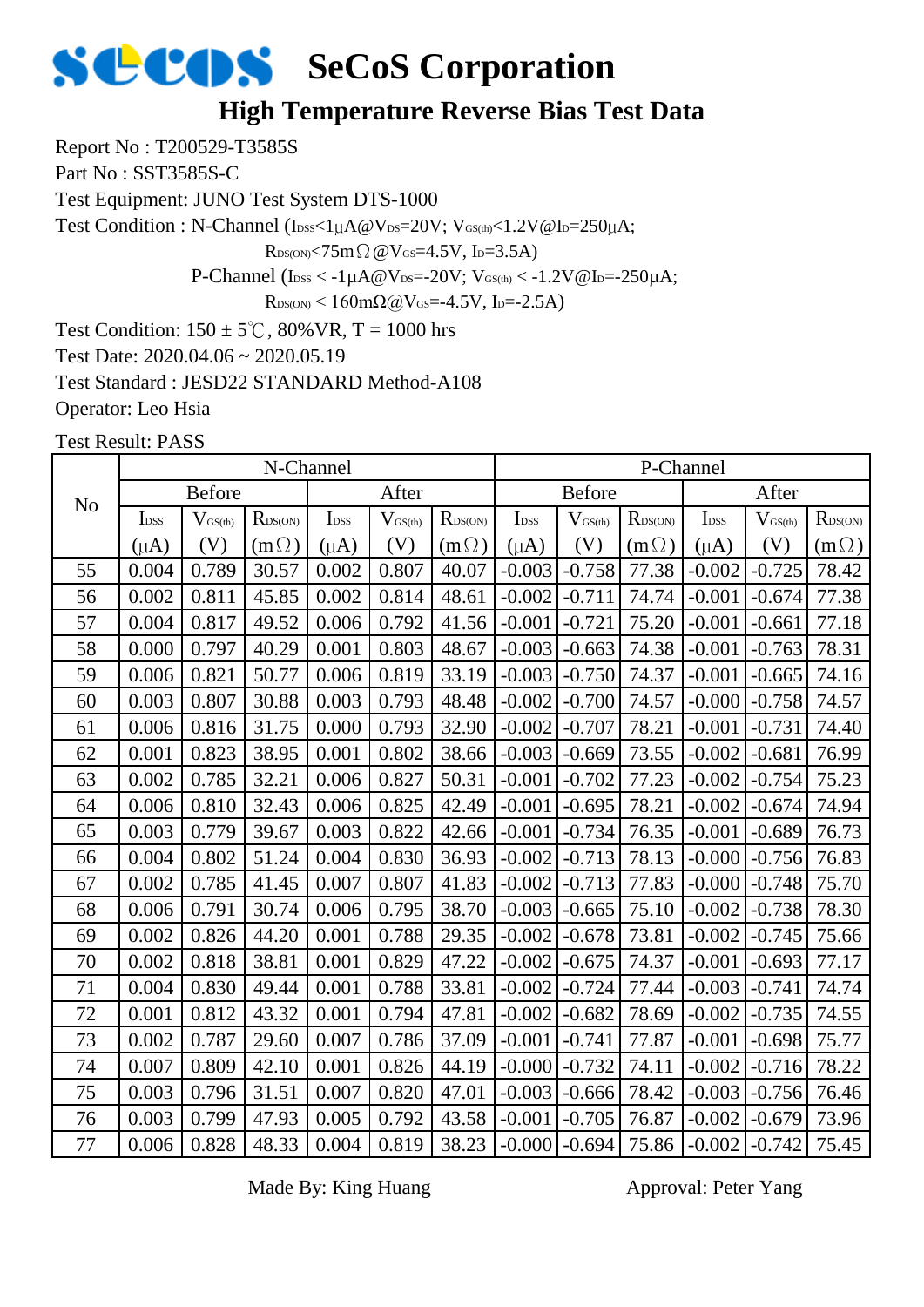#### **High Temperature Storage Life Test Data**

Report No : T200529-T3585S

Part No : SST3585S-C

Test Equipment: JUNO Test System DTS-1000

Test Condition : N-Channel (IDSS<1µA@VDS=20V; VGS(th)<1.2V@ID=250µA;

 $R_{DS(ON)}$ <75m $\Omega$  @V $_{GS}$ =4.5V, I<sub>D</sub>=3.5A)

P-Channel ( $I_{\text{DSS}} < -1 \mu A @V_{\text{DS}} = -20 V$ ;  $V_{\text{GS(th}} < -1.2 V @I_{\text{D}} = -250 \mu A$ ;

 $R_{DS(ON)}$  < 160mΩ@V<sub>GS</sub>=-4.5V, I<sub>D</sub>=-2.5A)

Test Condition: 150℃, 1000Hrs

Test Date: 2020.04.06 ~ 2020.05.19

Test Standard : JESD22 STANDARD Method-A103

Operator: Leo Hsia

|                |                  |                     | N-Channel    |                  |                     |              |                  |               |                     | P-Channel        |                     |                  |
|----------------|------------------|---------------------|--------------|------------------|---------------------|--------------|------------------|---------------|---------------------|------------------|---------------------|------------------|
| N <sub>o</sub> |                  | <b>Before</b>       |              |                  | After               |              |                  | <b>Before</b> |                     |                  | After               |                  |
|                | I <sub>DSS</sub> | $V_{\text{GS(th)}}$ | $R_{DS(ON)}$ | I <sub>DSS</sub> | $V_{\text{GS(th)}}$ | $R_{DS(ON)}$ | I <sub>DSS</sub> | $V_{GS(th)}$  | R <sub>DS(ON)</sub> | I <sub>DSS</sub> | $V_{\text{GS(th)}}$ | $R_{\rm DS(ON)}$ |
|                | $(\mu A)$        | (V)                 | $(m \Omega)$ | $(\mu A)$        | (V)                 | $(m\Omega)$  | $(\mu A)$        | (V)           | $(m\Omega)$         | $(\mu A)$        | (V)                 | $(m\Omega)$      |
| $\mathbf{1}$   | 0.006            | 0.828               | 46.84        | 0.005            | 0.783               | 33.27        | $-0.002$         | $-0.743$      | 77.99               | $-0.003$         | $-0.737$            | 78.20            |
| $\mathbf{2}$   | 0.002            | 0.799               | 42.88        | 0.004            | 0.798               | 51.27        | $-0.003$         | $-0.675$      | 74.31               | $-0.001$         | $-0.762$            | 74.95            |
| 3              | 0.001            | 0.811               | 38.70        | 0.002            | 0.822               | 42.47        | $-0.001$         | $-0.691$      | 76.42               | $-0.002$         | $-0.726$            | 74.18            |
| $\overline{4}$ | 0.006            | 0.779               | 48.95        | 0.007            | 0.784               | 46.69        | $-0.001$         | $-0.675$      | 73.63               | $-0.001$         | $-0.763$            | 77.29            |
| 5              | 0.005            | 0.811               | 42.47        | 0.006            | 0.803               | 30.58        | $-0.002$         | $-0.707$      | 73.98               | $-0.003$         | $-0.723$            | 73.58            |
| 6              | 0.006            | 0.808               | 33.32        | 0.003            | 0.829               | 46.72        | $-0.001$         | $-0.743$      | 75.34               | $-0.000$         | $-0.749$            | 75.73            |
| 7              | 0.005            | 0.820               | 40.78        | 0.006            | 0.784               | 46.59        | $-0.002$         | $-0.719$      | 75.23               | $-0.000$         | $-0.703$            | 76.90            |
| 8              | 0.007            | 0.807               | 36.63        | 0.001            | 0.825               | 29.02        | $-0.001$         | $-0.678$      | 74.95               | $-0.000$         | $-0.712$            | 77.28            |
| 9              | 0.003            | 0.806               | 43.13        | 0.000            | 0.790               | 38.09        | $-0.002$         | $-0.694$      | 75.71               | $-0.001$         | $-0.753$            | 78.48            |
| 10             | 0.007            | 0.794               | 47.67        | 0.006            | 0.797               | 36.83        | $-0.001$         | $-0.724$      | 78.61               | $-0.001$         | $-0.754$            | 77.78            |
| 11             | 0.003            | 0.801               | 49.12        | 0.006            | 0.809               | 42.15        | $-0.000$         | $-0.744$      | 76.20               | $-0.000$         | $-0.697$            | 75.55            |
| 12             | 0.003            | 0.791               | 36.79        | 0.005            | 0.810               | 44.49        | $-0.001$         | $-0.719$      | 73.75               | $-0.000$         | $-0.752$            | 77.06            |
| 13             | 0.000            | 0.801               | 34.76        | 0.007            | 0.811               | 36.69        | $-0.003$         | $-0.701$      | 75.77               | $-0.001$         | $-0.662$            | 77.72            |
| 14             | 0.003            | 0.804               | 44.83        | 0.005            | 0.830               | 32.96        | $-0.001$         | $-0.661$      | 74.85               | $-0.001$         | $-0.692$            | 75.11            |
| 15             | 0.006            | 0.804               | 34.35        | 0.006            | 0.800               | 40.32        | $-0.002$         | $-0.757$      | 74.96               | $-0.003$         | $-0.685$            | 75.35            |
| 16             | 0.003            | 0.794               | 31.89        | 0.002            | 0.797               | 38.51        | $-0.000$         | $-0.685$      | 77.76               | $-0.001$         | $-0.732$            | 76.81            |
| 17             | 0.003            | 0.807               | 46.52        | 0.004            | 0.782               | 34.16        | $-0.002$         | $-0.750$      | 76.55               | $-0.000$         | $-0.758$            | 76.87            |
| 18             | 0.002            | 0.818               | 37.45        | 0.004            | 0.806               | 31.00        | $-0.001$         | $-0.677$      | 74.10               | $-0.003$         | $-0.748$            | 73.73            |
| 19             | 0.003            | 0.788               | 46.44        | 0.001            | 0.787               | 42.39        | $-0.003$         | $-0.667$      | 74.16               | $-0.003$         | $-0.713$            | 77.46            |
| 20             | 0.006            | 0.785               | 50.83        | 0.005            | 0.821               | 41.54        | $-0.002$         | $-0.697$      | 76.69               | $-0.000$         | $-0.720$            | 77.55            |
| 21             | 0.005            | 0.815               | 41.83        | 0.001            | 0.792               | 36.85        | $-0.002$         | $-0.671$      | 77.43               | $-0.002$         | $-0.754$            | 74.12            |
| 22             | 0.007            | 0.796               | 47.68        | 0.001            | 0.810               | 44.29        | $-0.003$         | $-0.728$      | 74.65               | $-0.001$         | $-0.666$            | 74.76            |
| 23             | 0.004            | 0.821               | 39.69        | 0.003            | 0.829               | 30.37        | $-0.002$         | $-0.693$      | 74.85               | $-0.001$         | $-0.685$            | 78.44            |
| 24             | 0.001            | 0.794               | 32.81        | 0.006            | 0.822               | 35.38        | $-0.001$         | $-0.755$      | 75.80               | $-0.000$         | $-0.752$            | 76.78            |
| 25             | 0.001            | 0.804               | 43.38        | 0.002            | 0.827               | 33.07        | $-0.003$         | $-0.702$      | 75.92               | $-0.001$         | $-0.702$            | 76.76            |
| 26             | 0.001            | 0.808               | 51.53        | 0.006            | 0.831               | 49.04        | $-0.000$         | $-0.669$      | 75.81               | $-0.000$         | $-0.740$            | 74.37            |
| 27             | 0.005            | 0.814               | 29.16        | 0.003            | 0.830               | 35.53        | $-0.001$         | $-0.699$      | 77.29               | $-0.001$         | $-0.763$            | 78.71            |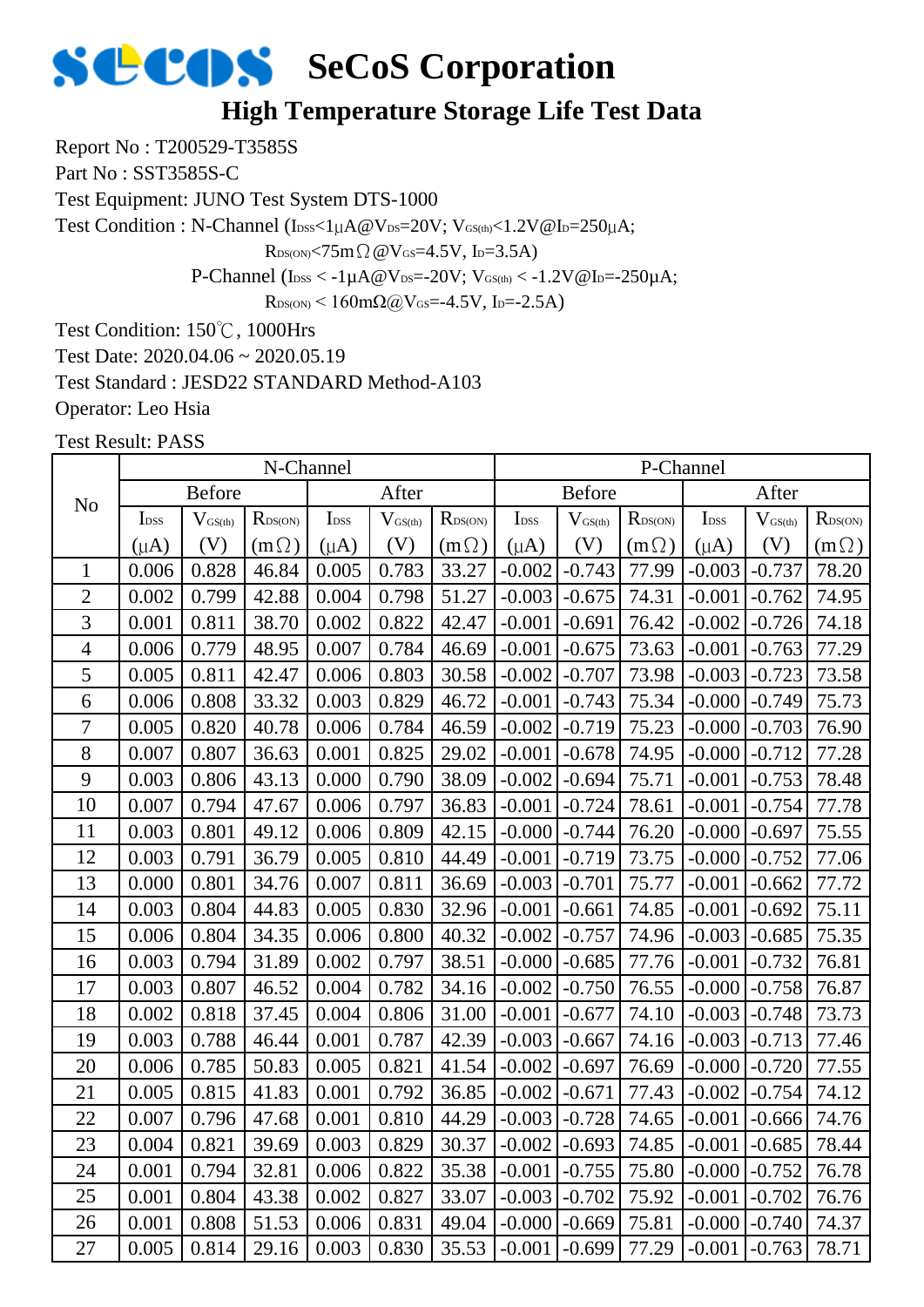#### **High Temperature Storage Life Test Data**

Report No : T200529-T3585S

Part No : SST3585S-C

Test Equipment: JUNO Test System DTS-1000

Test Condition : N-Channel (IDSS<1µA@VDS=20V; VGS(th)<1.2V@ID=250µA;

 $R_{DS(ON)}$ <75m $\Omega$  @V $_{GS}$ =4.5V, I<sub>D</sub>=3.5A)

P-Channel ( $I_{\text{DSS}} < -1 \mu A @V_{\text{DS}} = -20 V$ ;  $V_{\text{GS(th}} < -1.2 V @I_{\text{D}} = -250 \mu A$ ;

 $R_{DS(ON)}$  < 160mΩ@V<sub>GS</sub>=-4.5V, I<sub>D</sub>=-2.5A)

Test Condition: 150℃, 1000Hrs

Test Date: 2020.04.06 ~ 2020.05.19

Test Standard : JESD22 STANDARD Method-A103

Operator: Leo Hsia

|                |                                                                                                     |       | N-Channel   |           |                     |                  |                  |                     | P-Channel           |                  |                     |                  |
|----------------|-----------------------------------------------------------------------------------------------------|-------|-------------|-----------|---------------------|------------------|------------------|---------------------|---------------------|------------------|---------------------|------------------|
| N <sub>o</sub> | <b>Before</b><br>$R_{\text{DS(ON)}}$<br>I <sub>DSS</sub><br>$V_{\text{GS(th)}}$<br>I <sub>DSS</sub> |       |             |           | After               |                  |                  | <b>Before</b>       |                     |                  | After               |                  |
|                |                                                                                                     |       |             |           | $V_{\text{GS(th)}}$ | $R_{\rm DS(ON)}$ | I <sub>DSS</sub> | $V_{\text{GS(th)}}$ | $R_{\text{DS(ON)}}$ | I <sub>DSS</sub> | $V_{\text{GS(th)}}$ | $R_{\rm DS(ON)}$ |
|                | $(\mu A)$                                                                                           | (V)   | $(m\Omega)$ | $(\mu A)$ | (V)                 | $(m\Omega)$      | $(\mu A)$        | (V)                 | $(m\Omega)$         | $(\mu A)$        | (V)                 | $(m\Omega)$      |
| 28             | 0.000                                                                                               | 0.782 | 38.45       | 0.004     | 0.799               | 34.70            | $-0.001$         | $-0.695$            | 74.91               | $-0.003$         | $-0.750$            | 74.75            |
| 29             | 0.007                                                                                               | 0.786 | 44.26       | 0.004     | 0.797               | 37.48            | $-0.003$         | $-0.708$            | 73.55               | $-0.002$         | $-0.712$            | 77.16            |
| 30             | 0.005                                                                                               | 0.804 | 38.92       | 0.001     | 0.788               | 31.01            | $-0.000$         | $-0.713$            | 75.28               | $-0.003$         | $-0.748$            | 74.29            |
| 31             | 0.001                                                                                               | 0.781 | 35.51       | 0.004     | 0.828               | 47.47            | $-0.000$         | $-0.715$            | 77.40               | $-0.003$         | $-0.717$            | 75.66            |
| 32             | 0.003                                                                                               | 0.782 | 47.60       | 0.001     | 0.808               | 43.18            | $-0.002$         | $-0.674$            | 76.04               | $-0.000$         | $-0.705$            | 74.07            |
| 33             | 0.004                                                                                               | 0.788 | 44.61       | 0.002     | 0.823               | 29.86            | $-0.001$         | $-0.739$            | 75.80               | $-0.002$         | $-0.733$            | 74.74            |
| 34             | 0.002                                                                                               | 0.814 | 44.92       | 0.005     | 0.828               | 38.89            | $-0.002$         | $-0.741$            | 73.83               | $-0.001$         | $-0.701$            | 74.75            |
| 35             | 0.005                                                                                               | 0.791 | 48.50       | 0.002     | 0.801               | 30.55            | $-0.003$         | $-0.682$            | 77.11               | $-0.002$         | $-0.663$            | 77.63            |
| 36             | 0.005                                                                                               | 0.778 | 48.01       | 0.006     | 0.820               | 34.79            | $-0.001$         | $-0.669$            | 76.19               | $-0.001$         | $-0.708$            | 76.72            |
| 37             | 0.003                                                                                               | 0.801 | 49.52       | 0.007     | 0.814               | 50.26            | $-0.002$         | $-0.670$            | 77.31               | $-0.000$         | $-0.753$            | 76.10            |
| 38             | 0.001                                                                                               | 0.787 | 47.13       | 0.001     | 0.830               | 50.15            | $-0.003$         | $-0.721$            | 74.27               | $-0.002$         | $-0.658$            | 76.66            |
| 39             | 0.007                                                                                               | 0.826 | 33.52       | 0.003     | 0.797               | 39.45            | $-0.003$         | $-0.720$            | 75.14               | $-0.001$         | $-0.708$            | 75.72            |
| 40             | 0.003                                                                                               | 0.795 | 44.33       | 0.004     | 0.789               | 46.97            | $-0.002$         | $-0.675$            | 76.15               | $-0.002$         | $-0.745$            | 78.41            |
| 41             | 0.005                                                                                               | 0.820 | 29.46       | 0.002     | 0.812               | 29.69            | $-0.000$         | $-0.724$            | 78.40               | $-0.000$         | $-0.697$            | 74.11            |
| 42             | 0.003                                                                                               | 0.809 | 37.14       | 0.000     | 0.800               | 29.66            | $-0.001$         | $-0.745$            | 75.17               | $-0.002$         | $-0.748$            | 75.44            |
| 43             | 0.001                                                                                               | 0.780 | 49.66       | 0.003     | 0.785               | 30.44            | $-0.000$         | $-0.660$            | 77.00               | $-0.000$         | $-0.747$            | 74.10            |
| 44             | 0.004                                                                                               | 0.802 | 44.44       | 0.007     | 0.816               | 41.12            | $-0.001$         | $-0.741$            | 75.60               | $-0.001$         | $-0.760$            | 75.20            |
| 45             | 0.001                                                                                               | 0.822 | 44.76       | 0.004     | 0.796               | 31.65            | $-0.003$         | $-0.737$            | 73.85               | $-0.001$         | $-0.744$            | 77.85            |
| 46             | 0.002                                                                                               | 0.802 | 34.08       | 0.004     | 0.806               | 50.78            | $-0.001$         | $-0.731$            | 74.59               | $-0.002$         | $-0.714$            | 76.66            |
| 47             | 0.002                                                                                               | 0.824 | 45.84       | 0.006     | 0.827               | 50.61            | $-0.002$         | $-0.738$            | 74.56               | $-0.001$         | $-0.688$            | 75.44            |
| 48             | 0.000                                                                                               | 0.780 | 38.21       | 0.001     | 0.804               | 32.71            | $-0.001$         | $-0.693$            | 76.44               | $-0.003$         | $-0.741$            | 74.19            |
| 49             | 0.006                                                                                               | 0.779 | 47.64       | 0.000     | 0.817               | 36.61            | $-0.002$         | $-0.737$            | 75.86               | $-0.001$         | $-0.669$            | 73.96            |
| 50             | 0.003                                                                                               | 0.802 | 51.04       | 0.005     | 0.783               | 37.47            | $-0.000$         | $-0.708$            | 77.00               | $-0.003$         | $-0.752$            | 75.24            |
| 51             | 0.003                                                                                               | 0.779 | 34.48       | 0.004     | 0.784               | 38.89            | $-0.002$         | $-0.745$            | 75.32               | $-0.000$         | $-0.707$            | 74.41            |
| 52             | 0.001                                                                                               | 0.795 | 48.97       | 0.005     | 0.810               | 46.93            | $-0.001$         | $-0.742$            | 78.21               | $-0.003$         | $-0.740$            | 74.56            |
| 53             | 0.002                                                                                               | 0.822 | 51.59       | 0.005     | 0.826               | 35.37            | $-0.001$         | $-0.743$            | 76.98               | $-0.003$         | $-0.682$            | 74.73            |
| 54             | 0.002                                                                                               | 0.811 | 40.41       | 0.002     | 0.816               | 44.23            | $-0.001$         | $-0.686$            | 75.63               | $-0.002$         | $-0.668$            | 77.74            |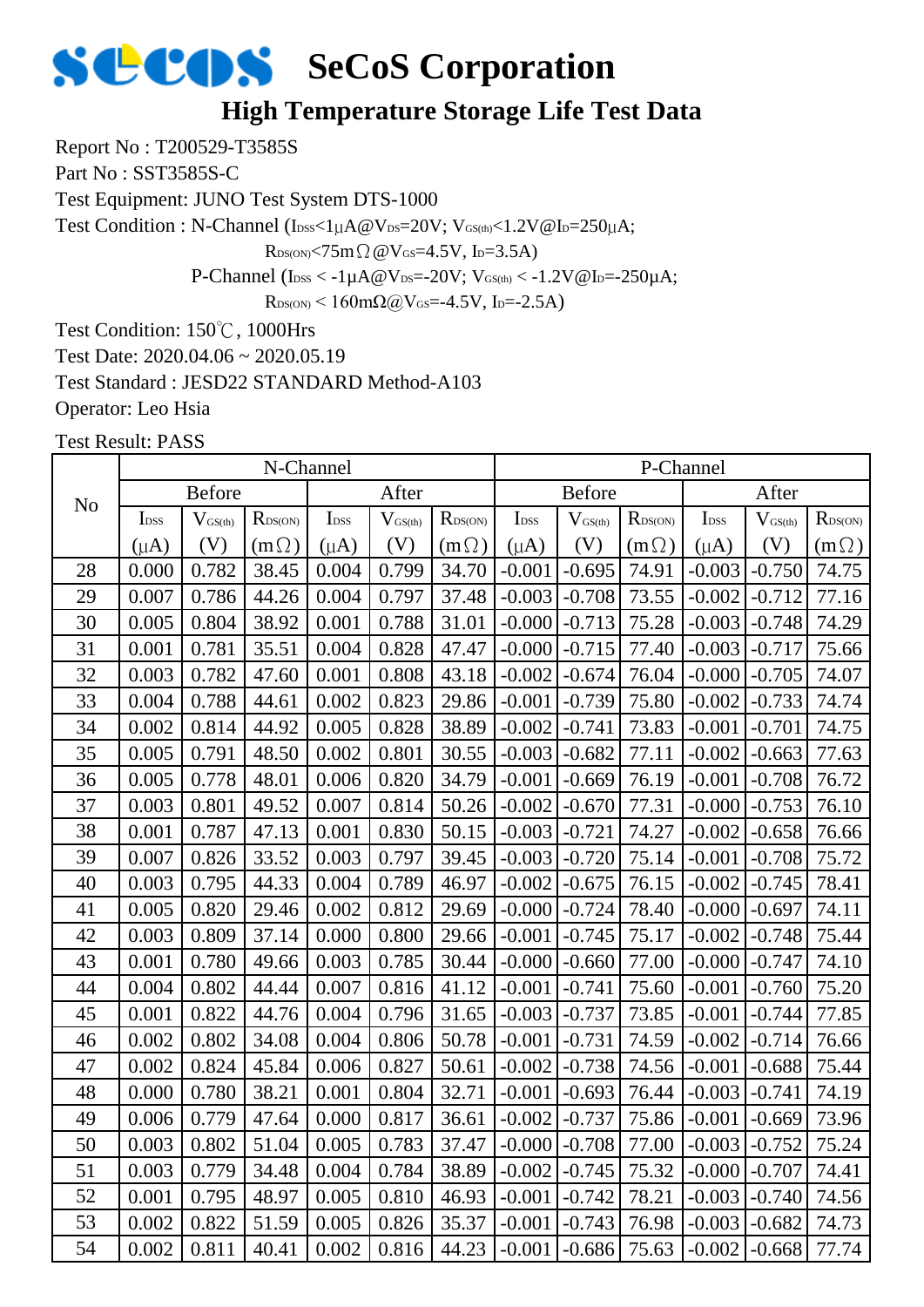#### **High Temperature Storage Life Test Data**

Report No : T200529-T3585S

Part No : SST3585S-C

Test Equipment: JUNO Test System DTS-1000

Test Condition : N-Channel (IDSS<1µA@VDS=20V; VGS(th)<1.2V@ID=250µA;

 $R_{DS(ON)} < 75m \Omega \omega V_{GS} = 4.5V$ , I<sub>D</sub>=3.5A)

P-Channel ( $I_{\text{DSS}} < -1 \mu A @V_{\text{DS}} = -20 V$ ;  $V_{\text{GS(th)}} < -1.2 V @I_{\text{D}} = -250 \mu A$ ;

 $R_{DS(ON)}$  < 160mΩ@V<sub>GS</sub>=-4.5V, I<sub>D</sub>=-2.5A)

Test Condition: 150℃, 1000Hrs

Test Date: 2020.04.06 ~ 2020.05.19

Test Standard : JESD22 STANDARD Method-A103

Operator: Leo Hsia

Test Result: PASS

|                |                  |                     | N-Channel                                                        |           |       |              |                  |                     |                  | P-Channel        |                     |                  |
|----------------|------------------|---------------------|------------------------------------------------------------------|-----------|-------|--------------|------------------|---------------------|------------------|------------------|---------------------|------------------|
| N <sub>o</sub> |                  | <b>Before</b>       | After<br>I <sub>DSS</sub><br>$R_{DS(ON)}$<br>$V_{\text{GS(th)}}$ |           |       |              |                  | <b>Before</b>       |                  |                  | After               |                  |
|                | I <sub>DSS</sub> | $V_{\text{GS(th)}}$ |                                                                  |           |       | $R_{DS(ON)}$ | I <sub>DSS</sub> | $V_{\text{GS(th)}}$ | $R_{\rm DS(ON)}$ | I <sub>DSS</sub> | $V_{\text{GS(th)}}$ | $R_{\rm DS(ON)}$ |
|                | $(\mu A)$        | (V)                 | $(m\Omega)$                                                      | $(\mu A)$ | (V)   | $(m\Omega)$  | $(\mu A)$        | (V)                 | $(m\Omega)$      | $(\mu A)$        | (V)                 | $(m\Omega)$      |
| 55             | 0.007            | 0.812               | 50.37                                                            | 0.006     | 0.796 | 40.13        | $-0.001$         | $-0.711$            | 75.99            | $-0.002$         | $-0.666$            | 74.56            |
| 56             | 0.000            | 0.782               | 32.72                                                            | 0.005     | 0.813 | 43.30        | $-0.003$         | $-0.711$            | 77.71            | $-0.001$         | $-0.751$            | 77.32            |
| 57             | 0.001            | 0.814               | 44.92                                                            | 0.006     | 0.797 | 34.53        | $-0.003$         | $-0.750$            | 74.63            | $-0.002$         | $-0.735$            | 73.72            |
| 58             | 0.006            | 0.831               | 45.37                                                            | 0.002     | 0.806 | 47.13        | $-0.003$         | $-0.664$            | 75.21            | $-0.001$         | $-0.686$            | 74.98            |
| 59             | 0.001            | 0.788               | 33.99                                                            | 0.007     | 0.789 | 50.52        | $-0.000$         | $-0.692$            | 78.24            | $-0.001$         | $-0.745$            | 74.97            |
| 60             | 0.001            | 0.784               | 40.61                                                            | 0.005     | 0.795 | 49.32        | $-0.001$         | $-0.707$            | 74.25            | $-0.002$         | $-0.742$            | 75.65            |
| 61             | 0.004            | 0.812               | 37.99                                                            | 0.002     | 0.829 | 29.36        | $-0.001$         | $-0.676$            | 77.33            | $-0.003$         | $-0.698$            | 76.33            |
| 62             | 0.003            | 0.795               | 33.67                                                            | 0.002     | 0.799 | 36.67        | $-0.002$         | $-0.673$            | 74.76            | $-0.001$         | $-0.756$            | 75.73            |
| 63             | 0.001            | 0.822               | 39.46                                                            | 0.001     | 0.816 | 49.34        | $-0.002$         | $-0.740$            | 74.01            | $-0.003$         | $-0.670$            | 74.35            |
| 64             | 0.004            | 0.787               | 47.34                                                            | 0.001     | 0.813 | 39.88        | $-0.002$         | $-0.726$            | 74.16            | $-0.002$         | $-0.742$            | 74.00            |
| 65             | 0.001            | 0.825               | 44.48                                                            | 0.002     | 0.801 | 32.98        | $-0.001$         | $-0.667$            | 74.41            | $-0.001$         | $-0.684$            | 76.49            |
| 66             | 0.006            | 0.793               | 30.26                                                            | 0.001     | 0.809 | 48.62        | $-0.002$         | $-0.740$            | 77.92            | $-0.002$         | $-0.738$            | 75.77            |
| 67             | 0.002            | 0.809               | 33.27                                                            | 0.005     | 0.824 | 31.56        | $-0.001$         | $-0.691$            | 74.95            | $-0.002$         | $-0.666$            | 75.60            |
| 68             | 0.002            | 0.800               | 33.84                                                            | 0.002     | 0.783 | 33.36        | $-0.001$         | $-0.693$            | 73.89            | $-0.001$         | $-0.728$            | 73.71            |
| 69             | 0.002            | 0.823               | 50.02                                                            | 0.001     | 0.781 | 40.33        | $-0.001$         | $-0.710$            | 75.66            | $-0.001$         | $-0.761$            | 77.00            |
| 70             | 0.003            | 0.801               | 35.36                                                            | 0.006     | 0.784 | 49.87        | $-0.003$         | $-0.706$            | 74.03            | $-0.001$         | $-0.763$            | 77.27            |
| 71             | 0.004            | 0.807               | 51.53                                                            | 0.002     | 0.821 | 37.19        | $-0.000$         | $-0.681$            | 78.64            | $-0.001$         | $-0.685$            | 78.42            |
| 72             | 0.004            | 0.819               | 40.50                                                            | 0.003     | 0.807 | 28.67        | $-0.001$         | $-0.761$            | 76.12            | $-0.002$         | $-0.723$            | 74.30            |
| 73             | 0.001            | 0.789               | 40.14                                                            | 0.004     | 0.821 | 42.37        | $-0.001$         | $-0.707$            | 76.12            | $-0.003$         | $-0.674$            | 77.77            |
| 74             | 0.006            | 0.792               | 32.68                                                            | 0.003     | 0.814 | 42.06        | $-0.001$         | $-0.673$            | 77.76            | $-0.001$         | $-0.723$            | 75.41            |
| 75             | 0.001            | 0.817               | 36.49                                                            | 0.006     | 0.792 | 33.54        | $-0.001$         | $-0.756$            | 73.65            | $-0.002$         | $-0.707$            | 78.13            |
| 76             | 0.001            | 0.794               | 42.17                                                            | 0.000     | 0.797 | 40.43        | $-0.000$         | $-0.751$            | 77.60            | $-0.003$         | $-0.726$            | 76.57            |
| 77             | 0.001            | 0.818               | 28.82                                                            | 0.002     | 0.788 | 43.27        | $-0.001$         | $-0.676$            | 77.76            | $-0.002$         | $-0.725$            | 77.46            |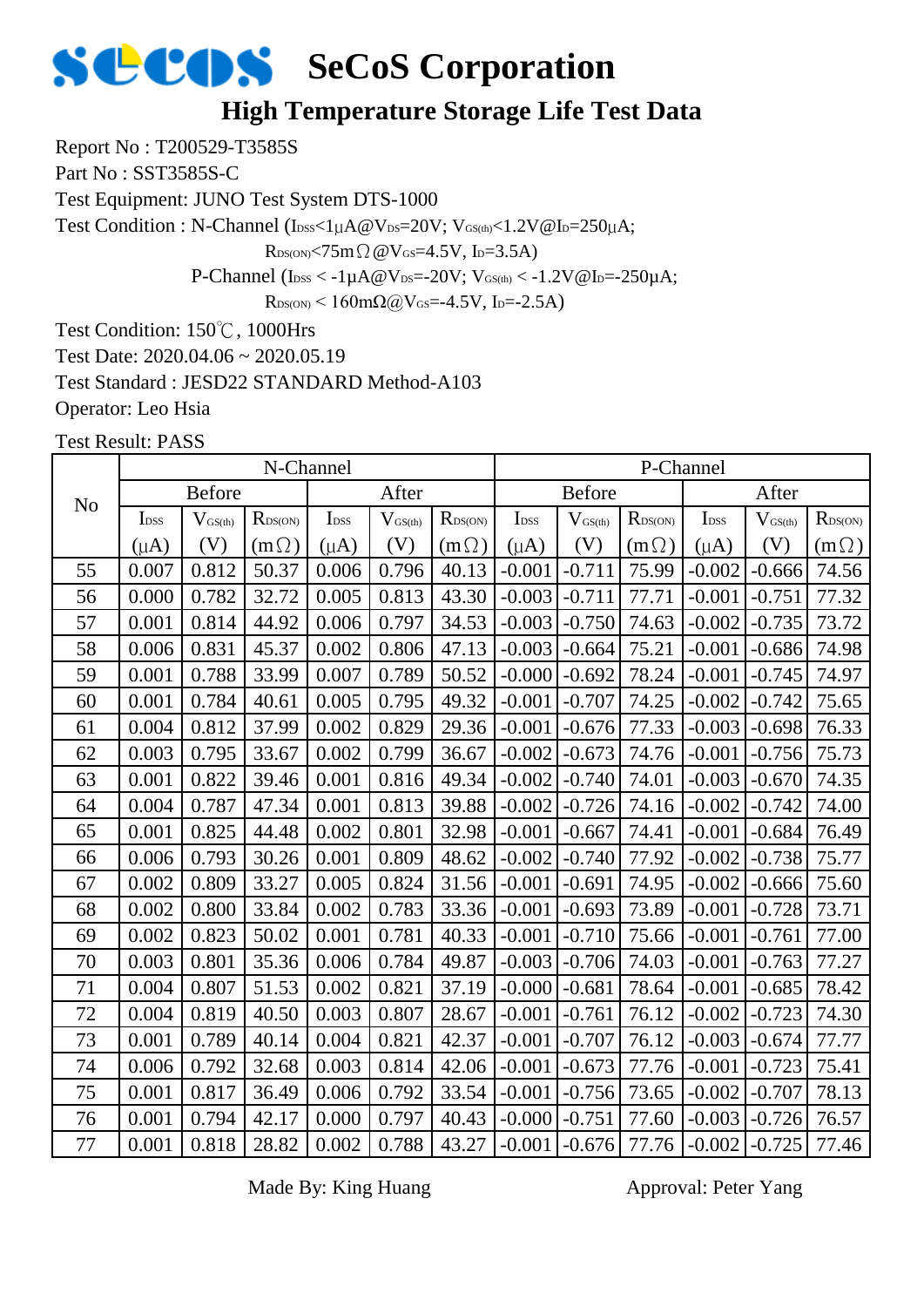

#### **Pressure Cooker Test Data**

Report No : T200529-T3585S

Part No : SST3585S-C

Test Equipment: JUNO Test System DTS-1000

Test Condition : N-Channel (IDSS<1µA@VDS=20V; VGS(th)<1.2V@ID=250µA;

 $R_{DS(ON)}$ <75m $\Omega$  @V $_{GS}$ =4.5V, I<sub>D</sub>=3.5A)

P-Channel ( $I_{DSS} < -1\mu A @V_{DS} = -20V$ ;  $V_{GS(th)} < -1.2V @I_{D} = -250\mu A$ ;

 $R_{DS(ON)}$  < 160mΩ@V<sub>GS</sub>=-4.5V, I<sub>D</sub>=-2.5A)

Test Condition: 121℃, 100%RH, 29.7PSIG, 168Hrs

Test Date: 2020.04.06 ~ 2020.04.14

Test Standard : JESD22 STANDARD Method-A102

Operator: Leo Hsia

|                |                  |                     | N-Channel    |                  |                       |              |                  |               |                  | P-Channel        |                     |                  |
|----------------|------------------|---------------------|--------------|------------------|-----------------------|--------------|------------------|---------------|------------------|------------------|---------------------|------------------|
| N <sub>o</sub> |                  | <b>Before</b>       |              |                  | After                 |              |                  | <b>Before</b> |                  |                  | After               |                  |
|                | I <sub>DSS</sub> | $V_{\text{GS(th)}}$ | $R_{DS(ON)}$ | I <sub>DSS</sub> | $V_{\mathrm{GS(th)}}$ | $R_{DS(ON)}$ | I <sub>DSS</sub> | $V_{GS(th)}$  | $R_{\rm DS(ON)}$ | I <sub>DSS</sub> | $V_{\text{GS(th)}}$ | $R_{\rm DS(ON)}$ |
|                | $(\mu A)$        | (V)                 | $(m\Omega)$  | $(\mu A)$        | (V)                   | $(m\Omega)$  | $(\mu A)$        | (V)           | $(m\Omega)$      | $(\mu A)$        | (V)                 | $(m\Omega)$      |
| $\mathbf{1}$   | 0.003            | 0.797               | 35.26        | 0.003            | 0.783                 | 50.67        | $-0.002$         | $-0.709$      | 77.99            | $-0.001$         | $-0.704$            | 76.31            |
| $\overline{2}$ | 0.006            | 0.808               | 29.99        | 0.004            | 0.807                 | 44.36        | $-0.002$         | $-0.693$      | 77.89            | $-0.002$         | $-0.715$            | 76.37            |
| 3              | 0.001            | 0.796               | 39.03        | 0.002            | 0.806                 | 30.57        | $-0.001$         | $-0.746$      | 74.81            | $-0.000$         | $-0.680$            | 75.72            |
| $\overline{4}$ | 0.001            | 0.801               | 47.85        | 0.005            | 0.802                 | 33.80        | $-0.000$         | $-0.689$      | 78.56            | $-0.000$         | $-0.701$            | 75.16            |
| 5              | 0.000            | 0.825               | 42.03        | 0.005            | 0.798                 | 50.49        | $-0.002$         | $-0.707$      | 78.14            | $-0.003$         | $-0.742$            | 74.56            |
| 6              | 0.003            | 0.808               | 39.10        | 0.006            | 0.804                 | 47.29        | $-0.002$         | $-0.718$      | 73.97            | $-0.000$         | $-0.706$            | 77.61            |
| 7              | 0.003            | 0.817               | 48.32        | 0.007            | 0.785                 | 43.08        | $-0.000$         | $-0.749$      | 78.08            | $-0.001$         | $-0.750$            | 75.31            |
| 8              | 0.002            | 0.780               | 31.64        | 0.006            | 0.813                 | 32.05        | $-0.003$         | $-0.729$      | 74.82            | $-0.002$         | $-0.721$            | 77.84            |
| 9              | 0.004            | 0.827               | 40.27        | 0.002            | 0.782                 | 28.69        | $-0.003$         | $-0.688$      | 78.14            | $-0.002$         | $-0.665$            | 75.34            |
| 10             | 0.007            | 0.813               | 35.07        | 0.002            | 0.800                 | 34.29        | $-0.002$         | $-0.678$      | 75.37            | $-0.003$         | $-0.692$            | 76.38            |
| 11             | 0.003            | 0.783               | 37.32        | 0.003            | 0.788                 | 49.39        | $-0.002$         | $-0.692$      | 75.97            | $-0.002$         | $-0.658$            | 76.22            |
| 12             | 0.002            | 0.794               | 40.63        | 0.006            | 0.786                 | 32.78        | $-0.002$         | $-0.675$      | 78.45            | $-0.002$         | $-0.706$            | 75.14            |
| 13             | 0.007            | 0.823               | 38.30        | 0.006            | 0.804                 | 47.76        | $-0.003$         | $-0.673$      | 75.63            | $-0.000$         | $-0.704$            | 76.46            |
| 14             | 0.001            | 0.805               | 40.99        | 0.005            | 0.808                 | 51.36        | $-0.000$         | $-0.757$      | 77.91            | $-0.002$         | $-0.700$            | 76.70            |
| 15             | 0.005            | 0.814               | 38.54        | 0.002            | 0.797                 | 34.84        | $-0.001$         | $-0.744$      | 75.23            | $-0.001$         | $-0.713$            | 78.25            |
| 16             | 0.001            | 0.785               | 46.82        | 0.001            | 0.828                 | 42.49        | $-0.002$         | $-0.686$      | 76.72            | $-0.002$         | $-0.756$            | 74.44            |
| 17             | 0.000            | 0.788               | 46.17        | 0.002            | 0.791                 | 41.61        | $-0.001$         | $-0.736$      | 74.49            | $-0.003$         | $-0.694$            | 78.16            |
| 18             | 0.007            | 0.790               | 31.80        | 0.004            | 0.784                 | 29.57        | $-0.003$         | $-0.670$      | 78.04            | $-0.002$         | $-0.665$            | 74.56            |
| 19             | 0.002            | 0.824               | 29.17        | 0.005            | 0.796                 | 34.07        | $-0.002$         | $-0.684$      | 78.36            | $-0.000$         | $-0.759$            | 74.39            |
| 20             | 0.002            | 0.811               | 43.68        | 0.003            | 0.779                 | 31.00        | $-0.002$         | $-0.713$      | 74.10            | $-0.000$         | $-0.677$            | 74.36            |
| 21             | 0.000            | 0.790               | 48.71        | 0.006            | 0.814                 | 44.43        | $-0.001$         | $-0.750$      | 74.84            | $-0.003$         | $-0.732$            | 74.29            |
| 22             | 0.002            | 0.819               | 37.64        | 0.004            | 0.783                 | 30.91        | $-0.000$         | $-0.757$      | 77.45            | $-0.003$         | $-0.720$            | 76.25            |
| 23             | 0.004            | 0.802               | 39.47        | 0.007            | 0.818                 | 29.07        | $-0.000$         | $-0.746$      | 77.03            | $-0.002$         | $-0.719$            | 78.66            |
| 24             | 0.004            | 0.826               | 45.45        | 0.002            | 0.802                 | 43.59        | $-0.003$         | $-0.679$      | 76.84            | $-0.002$         | $-0.718$            | 77.68            |
| 25             | 0.003            | 0.786               | 41.53        | 0.002            | 0.818                 | 39.35        | $-0.002$         | $-0.664$      | 77.94            | $-0.001$         | $-0.697$            | 76.46            |
| 26             | 0.007            | 0.786               | 39.41        | 0.001            | 0.789                 | 32.97        | $-0.001$         | $-0.752$      | 77.64            | $-0.001$         | $-0.659$            | 78.15            |
| 27             | 0.005            | 0.789               | 41.95        | 0.005            | 0.817                 | 43.55        | $-0.002$         | $-0.706$      | 73.85            | $-0.002$         | $-0.668$            | 76.48            |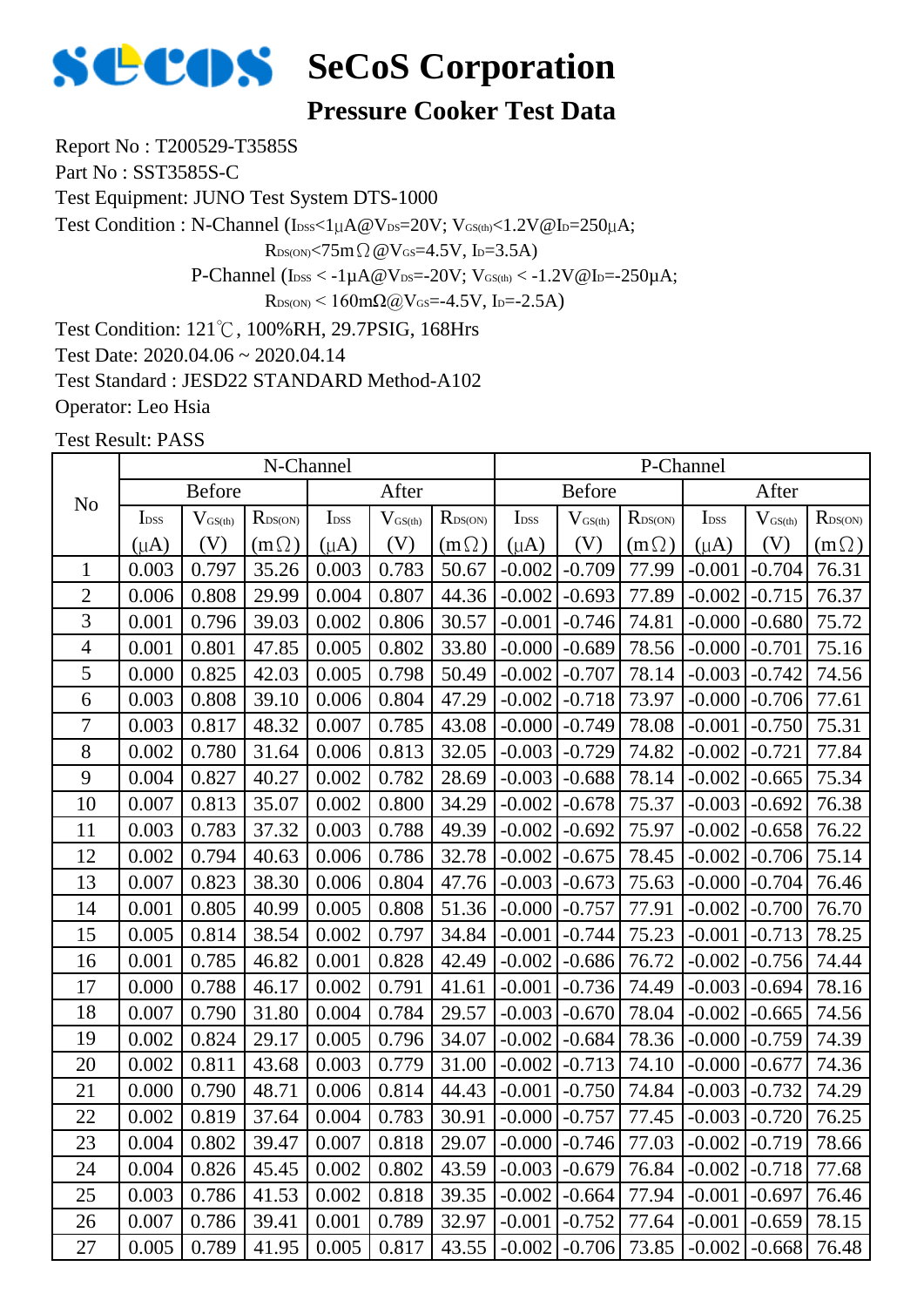

#### **Pressure Cooker Test Data**

Report No : T200529-T3585S

Part No : SST3585S-C

Test Equipment: JUNO Test System DTS-1000

Test Condition : N-Channel (IDSS<1µA@VDS=20V; VGS(th)<1.2V@ID=250µA;

 $R_{DS(ON)}$ <75m $\Omega$  @V $_{GS}$ =4.5V, I<sub>D</sub>=3.5A)

P-Channel ( $I_{DSS} < -1\mu A @V_{DS} = -20V$ ;  $V_{GS(th)} < -1.2V @I_{D} = -250\mu A$ ;

 $R_{DS(ON)}$  < 160mΩ@V<sub>GS</sub>=-4.5V, I<sub>D</sub>=-2.5A)

Test Condition: 121℃, 100%RH, 29.7PSIG, 168Hrs

Test Date: 2020.04.06 ~ 2020.04.14

Test Standard : JESD22 STANDARD Method-A102

Operator: Leo Hsia

|                |                                                                                                |       | N-Channel    |           |              |                            |                  |               |                            | P-Channel        |                     |                  |
|----------------|------------------------------------------------------------------------------------------------|-------|--------------|-----------|--------------|----------------------------|------------------|---------------|----------------------------|------------------|---------------------|------------------|
| N <sub>o</sub> | After<br><b>Before</b><br>$R_{DS(ON)}$<br>I <sub>DSS</sub><br>I <sub>DSS</sub><br>$V_{GS(th)}$ |       |              |           |              |                            |                  | <b>Before</b> |                            |                  | After               |                  |
|                |                                                                                                |       |              |           | $V_{GS(th)}$ | $R_{\text{DS}(\text{ON})}$ | I <sub>DSS</sub> | $V_{GS(th)}$  | $R_{\text{DS}(\text{ON})}$ | I <sub>DSS</sub> | $V_{\text{GS(th)}}$ | $R_{\rm DS(ON)}$ |
|                | $(\mu A)$                                                                                      | (V)   | $(m \Omega)$ | $(\mu A)$ | (V)          | $(m\Omega)$                | $(\mu A)$        | (V)           | $(m\Omega)$                | $(\mu A)$        | (V)                 | $(m\Omega)$      |
| 28             | 0.005                                                                                          | 0.807 | 37.48        | 0.007     | 0.783        | 31.48                      | $-0.002$         | $-0.721$      | 78.04                      | $-0.002$         | $-0.761$            | 73.84            |
| 29             | 0.002                                                                                          | 0.801 | 34.88        | 0.007     | 0.821        | 49.53                      | $-0.001$         | $-0.668$      | 74.16                      | $-0.002$         | $-0.659$            | 74.29            |
| 30             | 0.003                                                                                          | 0.818 | 36.14        | 0.002     | 0.828        | 33.73                      | $-0.002$         | $-0.682$      | 74.75                      | $-0.001$         | $-0.745$            | 74.38            |
| 31             | 0.006                                                                                          | 0.800 | 29.99        | 0.002     | 0.801        | 37.37                      | $-0.001$         | $-0.690$      | 76.04                      | $-0.000$         | $-0.740$            | 74.27            |
| 32             | 0.002                                                                                          | 0.802 | 44.90        | 0.004     | 0.825        | 46.95                      | $-0.001$         | $-0.736$      | 77.26                      | $-0.003$         | $-0.660$            | 74.40            |
| 33             | 0.002                                                                                          | 0.823 | 33.62        | 0.001     | 0.808        | 38.39                      | $-0.002$         | $-0.744$      | 76.23                      | $-0.002$         | $-0.724$            | 74.65            |
| 34             | 0.001                                                                                          | 0.790 | 28.77        | 0.004     | 0.781        | 29.53                      | $-0.002$         | $-0.673$      | 74.20                      | $-0.002$         | $-0.719$            | 75.25            |
| 35             | 0.001                                                                                          | 0.819 | 47.43        | 0.005     | 0.814        | 30.03                      | $-0.001$         | $-0.754$      | 74.94                      | $-0.002$         | $-0.751$            | 75.66            |
| 36             | 0.006                                                                                          | 0.797 | 38.40        | 0.007     | 0.811        | 47.76                      | $-0.001$         | $-0.714$      | 75.88                      | $-0.001$         | $-0.755$            | 77.99            |
| 37             | 0.004                                                                                          | 0.806 | 33.78        | 0.003     | 0.826        | 43.63                      | $-0.002$         | $-0.695$      | 76.89                      | $-0.001$         | $-0.668$            | 74.63            |
| 38             | 0.002                                                                                          | 0.815 | 43.62        | 0.001     | 0.780        | 32.82                      | $-0.000$         | $-0.729$      | 73.72                      | $-0.000$         | $-0.756$            | 77.18            |
| 39             | 0.004                                                                                          | 0.819 | 42.00        | 0.004     | 0.778        | 48.46                      | $-0.002$         | $-0.728$      | 73.61                      | $-0.003$         | $-0.677$            | 73.84            |
| 40             | 0.004                                                                                          | 0.822 | 44.32        | 0.003     | 0.811        | 33.92                      | $-0.003$         | $-0.683$      | 75.50                      | $-0.003$         | $-0.664$            | 74.75            |
| 41             | 0.004                                                                                          | 0.825 | 48.58        | 0.004     | 0.803        | 49.51                      | $-0.000$         | $-0.703$      | 73.60                      | $-0.002$         | $-0.720$            | 77.69            |
| 42             | 0.006                                                                                          | 0.827 | 39.96        | 0.003     | 0.787        | 49.03                      | $-0.001$         | $-0.737$      | 76.79                      | $-0.001$         | $-0.752$            | 78.63            |
| 43             | 0.001                                                                                          | 0.817 | 32.59        | 0.000     | 0.808        | 38.70                      | $-0.002$         | $-0.723$      | 74.00                      | $-0.002$         | $-0.699$            | 74.02            |
| 44             | 0.003                                                                                          | 0.824 | 41.84        | 0.004     | 0.778        | 44.78                      | $-0.001$         | $-0.675$      | 76.62                      | $-0.000$         | $-0.677$            | 76.95            |
| 45             | 0.001                                                                                          | 0.793 | 36.61        | 0.005     | 0.830        | 32.60                      | $-0.001$         | $-0.718$      | 74.29                      | $-0.001$         | $-0.690$            | 74.31            |
| 46             | 0.006                                                                                          | 0.802 | 29.30        | 0.003     | 0.783        | 44.47                      | $-0.001$         | $-0.726$      | 75.78                      | $-0.002$         | $-0.727$            | 75.50            |
| 47             | 0.006                                                                                          | 0.808 | 46.35        | 0.006     | 0.821        | 36.49                      | $-0.003$         | $-0.755$      | 74.17                      | $-0.002$         | $-0.701$            | 78.34            |
| 48             | 0.002                                                                                          | 0.810 | 47.35        | 0.007     | 0.817        | 28.81                      | $-0.001$         | $-0.759$      | 78.57                      | $-0.001$         | $-0.683$            | 76.37            |
| 49             | 0.000                                                                                          | 0.796 | 32.04        | 0.007     | 0.821        | 50.08                      | $-0.001$         | $-0.705$      | 74.60                      | $-0.001$         | $-0.751$            | 74.32            |
| 50             | 0.002                                                                                          | 0.788 | 39.71        | 0.002     | 0.806        | 46.51                      | $-0.002$         | $-0.721$      | 77.65                      | $-0.002$         | $-0.673$            | 76.45            |
| 51             | 0.007                                                                                          | 0.790 | 51.53        | 0.002     | 0.790        | 31.78                      | $-0.002$         | $-0.690$      | 77.97                      | $-0.003$         | $-0.662$            | 73.87            |
| 52             | 0.003                                                                                          | 0.829 | 36.69        | 0.003     | 0.782        | 35.94                      | $-0.002$         | $-0.730$      | 74.06                      | $-0.002$         | $-0.674$            | 75.19            |
| 53             | 0.001                                                                                          | 0.799 | 31.95        | 0.007     | 0.822        | 36.62                      | $-0.000$         | $-0.747$      | 76.86                      | $-0.001$         | $-0.740$            | 75.91            |
| 54             | 0.002                                                                                          | 0.814 | 39.60        | 0.007     | 0.786        | 29.32                      | $-0.000$         | $-0.760$      | 74.00                      | $-0.001$         | $-0.763$            | 74.98            |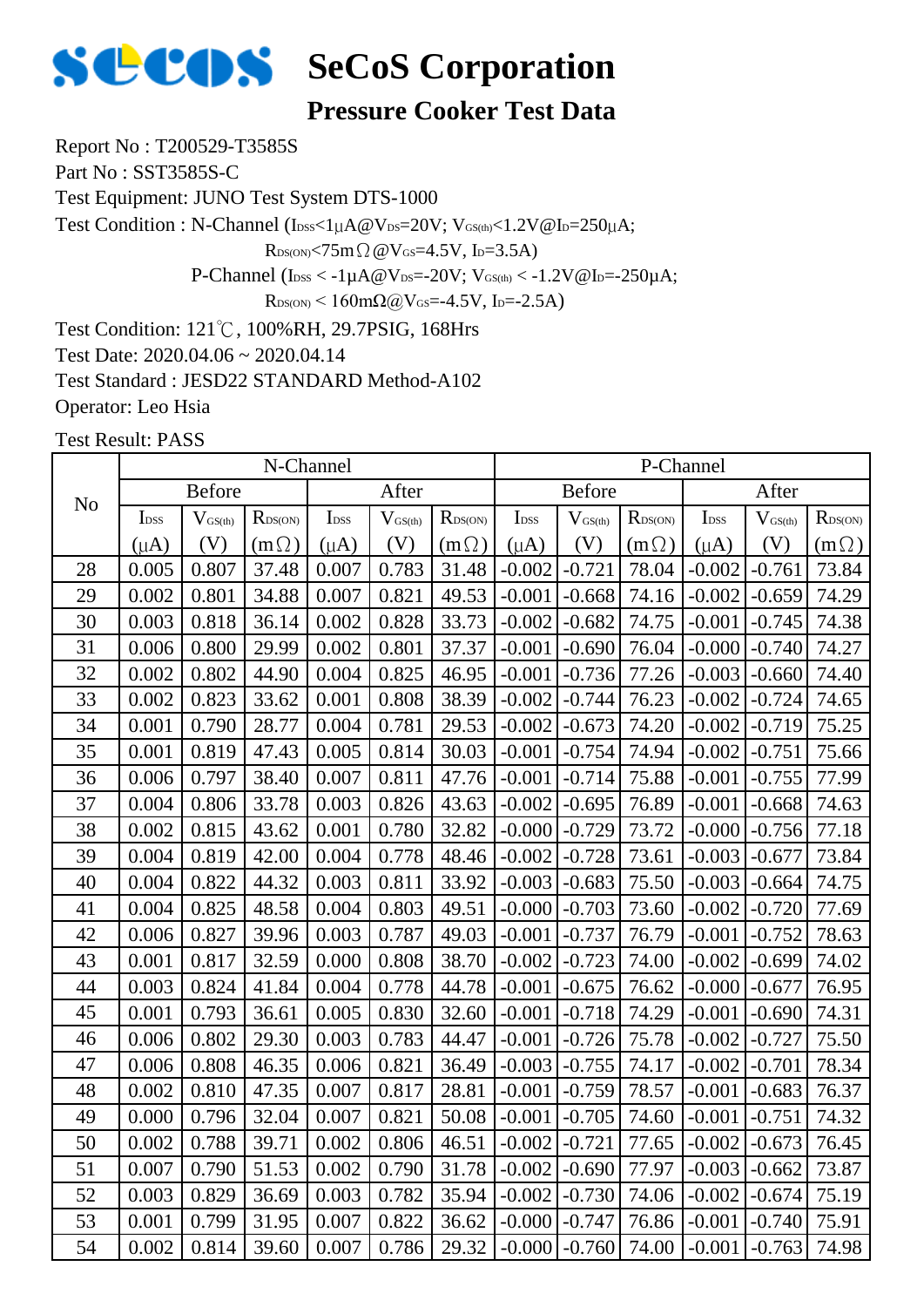

#### **Pressure Cooker Test Data**

Report No : T200529-T3585S

Part No : SST3585S-C

Test Equipment: JUNO Test System DTS-1000

Test Condition : N-Channel (Ibss<1µA@Vps=20V; VGS(th)<1.2V@Ip=250µA;

 $R_{DS(ON)}$ <75m $\Omega$  @V $_{GS}$ =4.5V, I<sub>D</sub>=3.5A)

P-Channel ( $I_{\text{DSS}} < -1 \mu A @V_{\text{DS}} = -20 V$ ;  $V_{\text{GS(th)}} < -1.2 V @I_{\text{D}} = -250 \mu A$ ;

 $R_{DS(ON)}$  < 160mΩ@V<sub>GS</sub>=-4.5V, I<sub>D</sub>=-2.5A)

Test Condition: 121℃, 100%RH, 29.7PSIG, 168Hrs

Test Date: 2020.04.06 ~ 2020.04.14

Test Standard : JESD22 STANDARD Method-A102

Operator: Leo Hsia

Test Result: PASS

|                |                  |                     | N-Channel    |                  |              |              |                  |               |                  | P-Channel        |              |                  |
|----------------|------------------|---------------------|--------------|------------------|--------------|--------------|------------------|---------------|------------------|------------------|--------------|------------------|
| N <sub>o</sub> |                  | <b>Before</b>       |              |                  | After        |              |                  | <b>Before</b> |                  |                  | After        |                  |
|                | I <sub>DSS</sub> | $V_{\text{GS(th)}}$ | $R_{DS(ON)}$ | I <sub>DSS</sub> | $V_{GS(th)}$ | $R_{DS(ON)}$ | I <sub>DSS</sub> | $V_{GS(th)}$  | $R_{\rm DS(ON)}$ | I <sub>DSS</sub> | $V_{GS(th)}$ | $R_{\rm DS(ON)}$ |
|                | $(\mu A)$        | (V)                 | $(m \Omega)$ | $(\mu A)$        | (V)          | $(m\Omega)$  | $(\mu A)$        | (V)           | $(m\Omega)$      | $(\mu A)$        | (V)          | $(m\Omega)$      |
| 55             | 0.003            | 0.830               | 38.80        | 0.004            | 0.801        | 47.86        | $-0.002$         | $-0.683$      | 78.54            | $-0.001$         | $-0.700$     | 74.62            |
| 56             | 0.001            | 0.827               | 42.87        | 0.005            | 0.817        | 35.73        | $-0.001$         | $-0.752$      | 76.84            | $-0.003$         | $-0.743$     | 78.68            |
| 57             | 0.005            | 0.822               | 38.80        | 0.003            | 0.779        | 46.89        | $-0.001$         | $-0.727$      | 75.38            | $-0.002$         | $-0.740$     | 76.98            |
| 58             | 0.003            | 0.787               | 45.75        | 0.003            | 0.825        | 42.81        | $-0.002$         | $-0.658$      | 74.13            | $-0.003$         | $-0.661$     | 75.38            |
| 59             | 0.004            | 0.781               | 47.78        | 0.003            | 0.813        | 38.76        | $-0.000$         | $-0.730$      | 76.39            | $-0.001$         | $-0.709$     | 75.37            |
| 60             | 0.003            | 0.797               | 29.36        | 0.001            | 0.790        | 46.38        | $-0.000$         | $-0.669$      | 75.22            | $-0.002$         | $-0.741$     | 74.77            |
| 61             | 0.001            | 0.823               | 28.84        | 0.006            | 0.779        | 40.00        | $-0.002$         | $-0.694$      | 74.20            | $-0.002$         | $-0.702$     | 76.95            |
| 62             | 0.004            | 0.823               | 48.89        | 0.004            | 0.821        | 37.65        | $-0.002$         | $-0.739$      | 78.69            | $-0.001$         | $-0.666$     | 75.84            |
| 63             | 0.001            | 0.788               | 39.49        | 0.005            | 0.801        | 41.13        | $-0.003$         | $-0.671$      | 73.94            | $-0.001$         | $-0.732$     | 74.78            |
| 64             | 0.004            | 0.828               | 38.62        | 0.003            | 0.806        | 37.02        | $-0.001$         | $-0.743$      | 76.02            | $-0.001$         | $-0.682$     | 74.51            |
| 65             | 0.004            | 0.825               | 44.76        | 0.000            | 0.802        | 44.03        | $-0.003$         | $-0.740$      | 78.53            | $-0.000$         | $-0.695$     | 78.71            |
| 66             | 0.005            | 0.780               | 51.52        | 0.005            | 0.807        | 42.08        | $-0.003$         | $-0.709$      | 75.24            | $-0.001$         | $-0.734$     | 75.97            |
| 67             | 0.003            | 0.830               | 45.56        | 0.004            | 0.782        | 51.33        | $-0.003$         | $-0.698$      | 77.31            | $-0.001$         | $-0.701$     | 77.45            |
| 68             | 0.001            | 0.781               | 37.94        | 0.002            | 0.820        | 36.72        | $-0.002$         | $-0.682$      | 78.00            | $-0.003$         | $-0.747$     | 74.94            |
| 69             | 0.005            | 0.827               | 49.57        | 0.005            | 0.795        | 28.97        | $-0.003$         | $-0.706$      | 78.65            | $-0.002$         | $-0.703$     | 76.51            |
| 70             | 0.003            | 0.809               | 32.85        | 0.004            | 0.813        | 49.95        | $-0.002$         | $-0.721$      | 73.87            | $-0.003$         | $-0.670$     | 74.71            |
| 71             | 0.002            | 0.792               | 50.89        | 0.002            | 0.819        | 33.33        | $-0.002$         | $-0.693$      | 77.68            | $-0.001$         | $-0.761$     | 74.17            |
| 72             | 0.005            | 0.784               | 49.13        | 0.005            | 0.779        | 39.80        | $-0.002$         | $-0.744$      | 78.60            | $-0.000$         | $-0.750$     | 76.65            |
| 73             | 0.003            | 0.807               | 34.22        | 0.001            | 0.799        | 41.84        | $-0.002$         | $-0.674$      | 75.84            | $-0.001$         | $-0.721$     | 75.67            |
| 74             | 0.006            | 0.795               | 31.16        | 0.006            | 0.822        | 41.44        | $-0.003$         | $-0.706$      | 74.93            | $-0.002$         | $-0.665$     | 74.54            |
| 75             | 0.002            | 0.826               | 31.97        | 0.003            | 0.807        | 37.32        | $-0.001$         | $-0.716$      | 76.66            | $-0.001$         | $-0.688$     | 77.19            |
| 76             | 0.005            | 0.779               | 48.16        | 0.004            | 0.783        | 37.83        | $-0.001$         | $-0.686$      | 75.25            | $-0.000$         | $-0.735$     | 76.28            |
| 77             | 0.007            | 0.783               | 42.92        | 0.002            | 0.825        | 39.62        | $-0.000$         | $-0.685$      | 75.03            | $-0.001$         | $-0.712$     | 73.57            |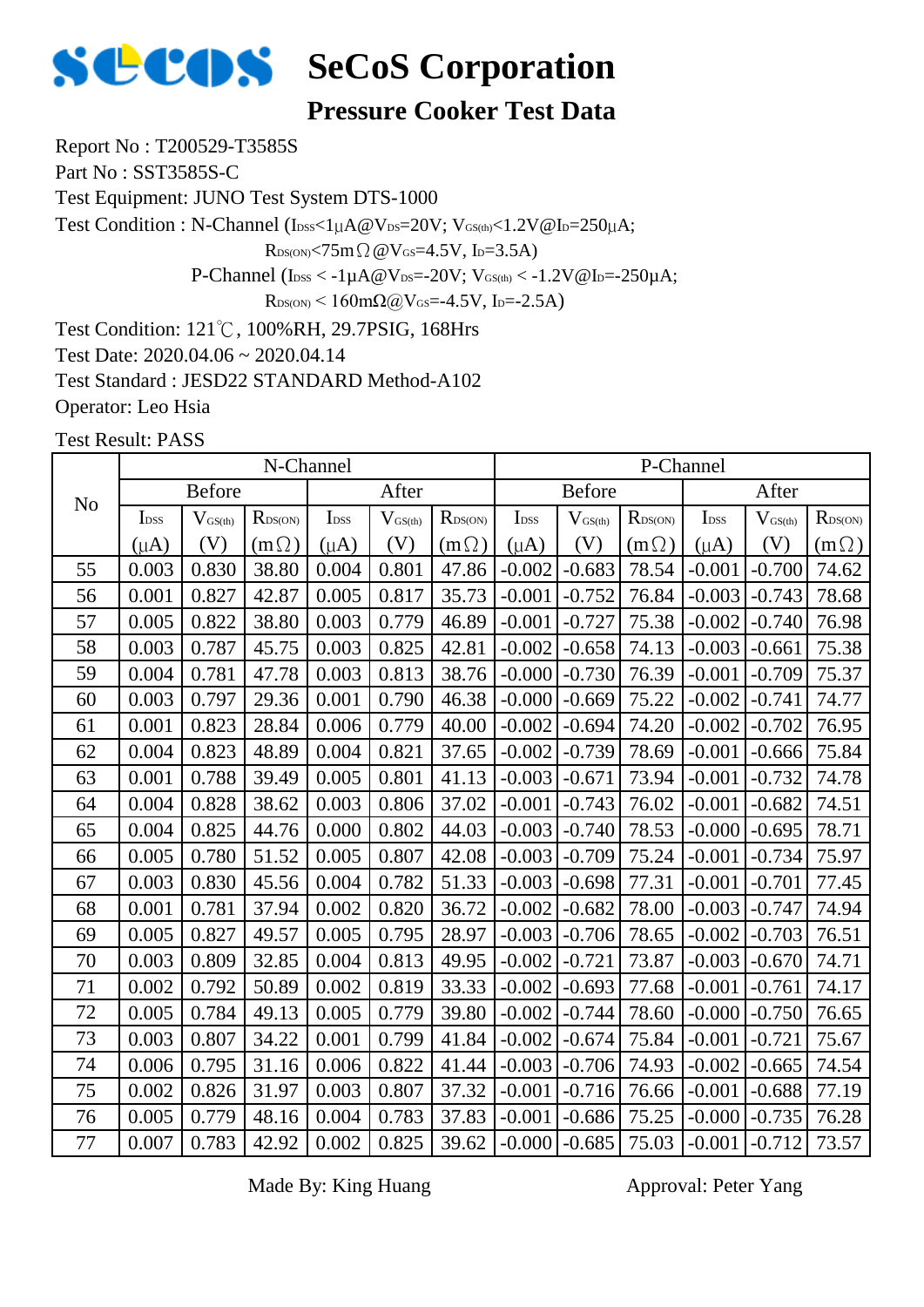

#### **Temperature Cycle Test Data**

Report No : T200529-T3585S

Part No : SST3585S-C

Test Equipment: JUNO Test System DTS-1000

Test Condition : N-Channel (IDSS<1µA@VDS=20V; VGS(th)<1.2V@ID=250µA;

 $R_{DS(ON)}$ <75m $\Omega$  @V $_{GS}$ =4.5V, I<sub>D</sub>=3.5A)

P-Channel ( $I_{DSS} < -1\mu A @V_{DS} = -20V$ ;  $V_{GS(th)} < -1.2V @I_{D} = -250\mu A$ ;

 $R_{DS(ON)}$  < 160mΩ@V<sub>GS</sub>=-4.5V, I<sub>D</sub>=-2.5A)

Test Condition: -55℃/30min, 150℃/30min, for1000 Cycle

Test Date: 2020.04.07 ~ 2020.05.29

Test Standard : JESD22 STANDARD Method-A104

Operator: Leo Hsia

|                |                  |                     | N-Channel    |                  |                     |                  |                  |                              |                  | P-Channel         |                     |                  |
|----------------|------------------|---------------------|--------------|------------------|---------------------|------------------|------------------|------------------------------|------------------|-------------------|---------------------|------------------|
| N <sub>o</sub> |                  | <b>Before</b>       |              |                  | After               |                  |                  | <b>Before</b>                |                  |                   | After               |                  |
|                | I <sub>DSS</sub> | $V_{\text{GS(th)}}$ | $R_{DS(ON)}$ | I <sub>DSS</sub> | $V_{\text{GS(th)}}$ | $R_{\rm DS(ON)}$ | I <sub>DSS</sub> | $\mathbf{V}_{\text{GS(th)}}$ | $R_{\rm DS(ON)}$ | I <sub>DSS</sub>  | $V_{\text{GS(th)}}$ | $R_{\rm DS(ON)}$ |
|                | $(\mu A)$        | (V)                 | $(m \Omega)$ | $(\mu A)$        | (V)                 | $(m\Omega)$      | $(\mu A)$        | (V)                          | $(m\Omega)$      | $(\mu A)$         | (V)                 | $(m\Omega)$      |
| $\mathbf{1}$   | 0.005            | 0.792               | 31.32        | 0.005            | 0.812               | 48.40            | $-0.003$         | $-0.732$                     | 76.23            | $-0.001$          | $-0.754$            | 76.38            |
| $\overline{2}$ | 0.006            | 0.805               | 51.34        | 0.005            | 0.817               | 38.79            | $-0.002$         | $-0.677$                     | 75.64            | $-0.001$          | $-0.736$            | 77.29            |
| 3              | 0.002            | 0.812               | 44.50        | 0.003            | 0.805               | 51.20            | $-0.002$         | $-0.704$                     | 74.51            | $-0.001$          | $-0.696$            | 75.44            |
| $\overline{4}$ | 0.006            | 0.779               | 31.44        | 0.005            | 0.794               | 42.94            | $-0.002$         | $-0.738$                     | 74.56            | $-0.000$          | $-0.708$            | 78.42            |
| 5              | 0.005            | 0.781               | 33.62        | 0.004            | 0.783               | 39.31            | $-0.003$         | $-0.737$                     | 75.08            | $-0.001$          | $-0.735$            | 75.40            |
| 6              | 0.004            | 0.797               | 41.87        | 0.005            | 0.812               | 46.93            | $-0.002$         | $-0.660$                     | 78.46            | $-0.000$          | $-0.747$            | 74.26            |
| $\overline{7}$ | 0.001            | 0.827               | 47.25        | 0.005            | 0.810               | 50.49            | $-0.003$         | $-0.703$                     | 75.34            | $-0.001$          | $-0.714$            | 77.42            |
| 8              | 0.005            | 0.807               | 36.94        | 0.006            | 0.829               | 38.92            | $-0.001$         | $-0.708$                     | 74.95            | $-0.002$          | $-0.700$            | 74.46            |
| 9              | 0.003            | 0.792               | 50.03        | 0.002            | 0.802               | 50.95            | $-0.002$         | $-0.685$                     | 75.29            | $-0.003$          | $-0.762$            | 77.01            |
| 10             | 0.004            | 0.814               | 48.30        | 0.001            | 0.826               | 46.07            | $-0.002$         | $-0.737$                     | 76.49            | $-0.000$          | $-0.739$            | 77.69            |
| 11             | 0.000            | 0.810               | 33.50        | 0.000            | 0.817               | 33.66            | $-0.002$         | $-0.689$                     | 74.77            | $-0.003$          | $-0.740$            | 78.38            |
| 12             | 0.006            | 0.788               | 51.71        | 0.000            | 0.797               | 50.82            | $-0.000$         | $-0.755$                     | 74.40            | $-0.001$          | $-0.705$            | 74.71            |
| 13             | 0.005            | 0.784               | 32.70        | 0.001            | 0.781               | 37.19            | $-0.002$         | $-0.715$                     | 73.84            | $-0.002$          | $-0.666$            | 77.79            |
| 14             | 0.002            | 0.830               | 38.60        | 0.005            | 0.825               | 40.30            | $-0.002$         | $-0.679$                     | 76.08            | $-0.001$          | $-0.694$            | 76.93            |
| 15             | 0.003            | 0.814               | 36.83        | 0.005            | 0.790               | 51.69            | $-0.003$         | $-0.681$                     | 73.82            | $-0.002$          | $-0.687$            | 77.69            |
| 16             | 0.004            | 0.813               | 47.91        | 0.005            | 0.790               | 42.71            | $-0.001$         | $-0.716$                     | 77.81            | $-0.002$          | $-0.695$            | 77.66            |
| 17             | 0.003            | 0.817               | 43.44        | 0.006            | 0.804               | 29.07            | $-0.001$         | $-0.682$                     | 78.28            | $-0.003$          | $-0.710$            | 74.32            |
| 18             | 0.000            | 0.827               | 36.69        | 0.005            | 0.809               | 38.14            | $-0.002$         | $-0.745$                     | 77.60            | $-0.000$          | $-0.716$            | 77.06            |
| 19             | 0.003            | 0.811               | 33.04        | 0.006            | 0.824               | 35.40            | $-0.001$         | $-0.742$                     | 76.83            | $-0.000$          | $-0.686$            | 77.87            |
| 20             | 0.002            | 0.812               | 32.03        | 0.005            | 0.791               | 35.67            | $-0.001$         | $-0.665$                     | 75.92            | $-0.003$          | $-0.662$            | 75.77            |
| 21             | 0.004            | 0.816               | 30.29        | 0.001            | 0.827               | 30.64            | $-0.002$         | $-0.690$                     | 74.03            | $-0.003$          | $-0.740$            | 78.07            |
| 22             | 0.005            | 0.821               | 28.68        | 0.005            | 0.828               | 34.21            | $-0.001$         | $-0.696$                     | 78.03            | $-0.002$          | $-0.760$            | 75.30            |
| 23             | 0.002            | 0.830               | 44.41        | 0.005            | 0.830               | 28.95            | $-0.001$         | $-0.730$                     | 74.40            | $-0.003$          | $-0.752$            | 78.18            |
| 24             | 0.001            | 0.810               | 46.70        | 0.006            | 0.803               | 38.72            | $-0.003$         | $-0.715$                     | 73.84            | $-0.002$          | $-0.729$            | 77.32            |
| 25             | 0.002            | 0.831               | 29.69        | 0.006            | 0.810               | 41.68            | $-0.000$         | $-0.725$                     | 76.51            | $-0.002$          | $-0.716$            | 77.13            |
| 26             | 0.005            | 0.800               | 35.77        | 0.000            | 0.798               | 43.48            | $-0.001$         | $-0.689$                     | 75.15            | $-0.001$          | $-0.663$            | 76.50            |
| 27             | 0.004            | 0.831               | 44.34        | 0.004            | 0.785               | 36.35            | $-0.001$         | $-0.744$                     | 76.47            | $-0.000$ $-0.666$ |                     | 74.96            |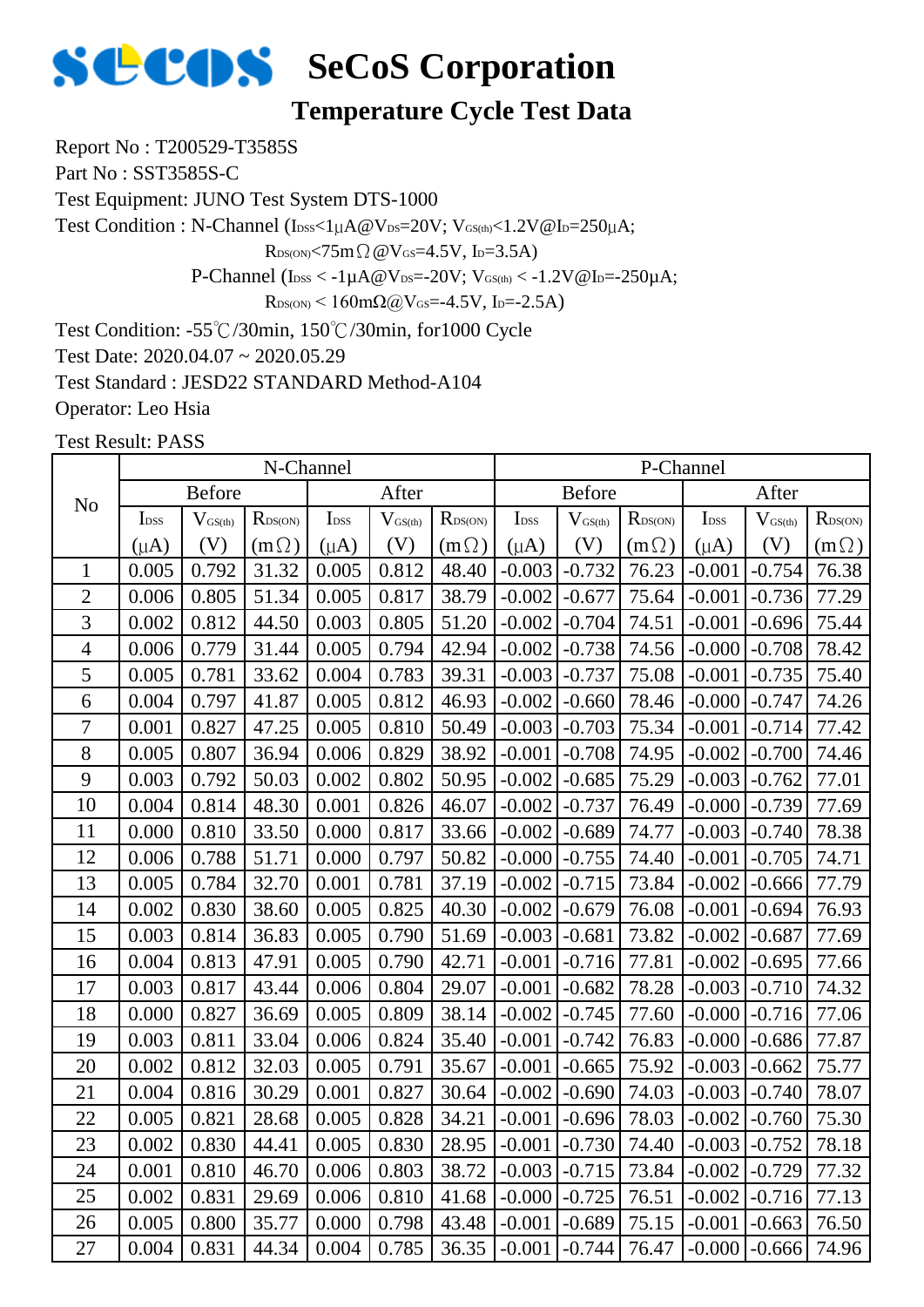

#### **Temperature Cycle Test Data**

Report No : T200529-T3585S

Part No : SST3585S-C

Test Equipment: JUNO Test System DTS-1000

Test Condition : N-Channel (IDSS<1µA@VDS=20V; VGS(th)<1.2V@ID=250µA;

 $R_{DS(ON)}$ <75m $\Omega$  @V $_{GS}$ =4.5V, I<sub>D</sub>=3.5A)

P-Channel ( $I_{DSS} < -1\mu A @V_{DS} = -20V$ ;  $V_{GS(th)} < -1.2V @I_{D} = -250\mu A$ ;

 $R_{DS(ON)}$  < 160mΩ@V<sub>GS</sub>=-4.5V, I<sub>D</sub>=-2.5A)

Test Condition: -55℃/30min, 150℃/30min, for1000 Cycle

Test Date: 2020.04.07 ~ 2020.05.29

Test Standard : JESD22 STANDARD Method-A104

Operator: Leo Hsia

|                |                  |                     | N-Channel                  |                  |                     |                  |                  |                              |                  | P-Channel        |                     |                  |
|----------------|------------------|---------------------|----------------------------|------------------|---------------------|------------------|------------------|------------------------------|------------------|------------------|---------------------|------------------|
| N <sub>o</sub> |                  | <b>Before</b>       |                            |                  | After               |                  |                  | <b>Before</b>                |                  |                  | After               |                  |
|                | I <sub>DSS</sub> | $V_{\text{GS(th)}}$ | $R_{\text{DS}(\text{ON})}$ | I <sub>DSS</sub> | $V_{\text{GS(th)}}$ | $R_{\rm DS(ON)}$ | I <sub>DSS</sub> | $\mathbf{V}_{\text{GS(th)}}$ | $R_{\rm DS(ON)}$ | I <sub>DSS</sub> | $V_{\text{GS(th)}}$ | $R_{\rm DS(ON)}$ |
|                | $(\mu A)$        | (V)                 | $(m \Omega)$               | $(\mu A)$        | (V)                 | $(m\Omega)$      | $(\mu A)$        | (V)                          | $(m\Omega)$      | $(\mu A)$        | (V)                 | $(m\Omega)$      |
| 28             | 0.006            | 0.803               | 45.57                      | 0.006            | 0.789               | 39.90            | $-0.002$         | $-0.739$                     | 74.41            | $-0.001$         | $-0.680$            | 77.13            |
| 29             | 0.005            | 0.828               | 48.42                      | 0.004            | 0.783               | 48.57            | $-0.001$         | $-0.684$                     | 76.30            | $-0.003$         | $-0.663$            | 78.51            |
| 30             | 0.002            | 0.805               | 40.26                      | 0.002            | 0.786               | 30.14            | $-0.003$         | $-0.671$                     | 73.54            | $-0.001$         | $-0.688$            | 77.84            |
| 31             | 0.002            | 0.809               | 37.53                      | 0.007            | 0.809               | 35.17            | $-0.001$         | $-0.688$                     | 73.81            | $-0.003$         | $-0.682$            | 76.49            |
| 32             | 0.004            | 0.825               | 39.89                      | 0.001            | 0.789               | 33.50            | $-0.002$         | $-0.743$                     | 76.10            | $-0.003$         | $-0.758$            | 74.18            |
| 33             | 0.005            | 0.789               | 36.10                      | 0.003            | 0.811               | 42.03            | $-0.000$         | $-0.745$                     | 74.37            | $-0.000$         | $-0.749$            | 73.58            |
| 34             | 0.000            | 0.790               | 28.98                      | 0.002            | 0.801               | 29.05            | $-0.002$         | $-0.663$                     | 76.73            | $-0.001$         | $-0.730$            | 74.87            |
| 35             | 0.003            | 0.817               | 49.12                      | 0.005            | 0.792               | 45.14            | $-0.002$         | $-0.687$                     | 76.96            | $-0.002$         | $-0.666$            | 75.66            |
| 36             | 0.006            | 0.814               | 34.90                      | 0.005            | 0.788               | 47.08            | $-0.002$         | $-0.717$                     | 75.60            | $-0.001$         | $-0.750$            | 74.08            |
| 37             | 0.000            | 0.807               | 46.90                      | 0.002            | 0.787               | 36.17            | $-0.002$         | $-0.684$                     | 78.03            | $-0.000$         | $-0.675$            | 78.54            |
| 38             | 0.000            | 0.790               | 48.53                      | 0.006            | 0.815               | 41.75            | $-0.002$         | $-0.678$                     | 76.75            | $-0.002$         | $-0.671$            | 78.67            |
| 39             | 0.007            | 0.786               | 50.04                      | 0.006            | 0.808               | 51.26            | $-0.001$         | $-0.743$                     | 76.98            | $-0.002$         | $-0.701$            | 75.17            |
| 40             | 0.007            | 0.782               | 47.49                      | 0.007            | 0.812               | 31.67            | $-0.002$         | $-0.690$                     | 78.48            | $-0.001$         | $-0.732$            | 74.42            |
| 41             | 0.004            | 0.828               | 45.21                      | 0.006            | 0.807               | 31.67            | $-0.003$         | $-0.743$                     | 77.19            | $-0.002$         | $-0.694$            | 75.05            |
| 42             | 0.003            | 0.798               | 34.63                      | 0.004            | 0.826               | 31.43            | $-0.003$         | $-0.758$                     | 75.24            | $-0.001$         | $-0.713$            | 74.08            |
| 43             | 0.005            | 0.807               | 40.14                      | 0.005            | 0.780               | 35.63            | $-0.003$         | $-0.679$                     | 73.76            | $-0.003$         | $-0.747$            | 74.72            |
| 44             | 0.002            | 0.802               | 45.48                      | 0.002            | 0.795               | 33.12            | $-0.001$         | $-0.705$                     | 74.55            | $-0.002$         | $-0.717$            | 77.72            |
| 45             | 0.005            | 0.800               | 48.90                      | 0.004            | 0.826               | 36.56            | $-0.001$         | $-0.695$                     | 73.80            | $-0.003$         | $-0.662$            | 74.70            |
| 46             | 0.002            | 0.820               | 51.50                      | 0.001            | 0.791               | 34.18            | $-0.001$         | $-0.726$                     | 76.36            | $-0.002$         | $-0.734$            | 78.41            |
| 47             | 0.003            | 0.806               | 30.30                      | 0.004            | 0.800               | 34.67            | $-0.003$         | $-0.690$                     | 74.62            | $-0.000$         | $-0.758$            | 78.69            |
| 48             | 0.007            | 0.779               | 47.43                      | 0.003            | 0.811               | 30.05            | $-0.002$         | $-0.703$                     | 78.68            | $-0.000$         | $-0.722$            | 78.59            |
| 49             | 0.003            | 0.797               | 33.29                      | 0.003            | 0.822               | 29.20            | $-0.003$         | $-0.747$                     | 75.41            | $-0.002$         | $-0.704$            | 77.99            |
| 50             | 0.007            | 0.831               | 48.17                      | 0.004            | 0.782               | 41.93            | $-0.002$         | $-0.730$                     | 74.97            | $-0.001$         | $-0.710$            | 77.02            |
| 51             | 0.001            | 0.802               | 32.95                      | 0.001            | 0.789               | 29.04            | $-0.003$         | $-0.685$                     | 76.93            | $-0.001$         | $-0.704$            | 77.36            |
| 52             | 0.000            | 0.805               | 51.26                      | 0.004            | 0.827               | 47.39            | $-0.001$         | $-0.692$                     | 76.24            | $-0.003$         | $-0.709$            | 73.66            |
| 53             | 0.005            | 0.786               | 40.27                      | 0.007            | 0.806               | 36.75            | $-0.000$         | $-0.662$                     | 78.69            | $-0.002$         | $-0.746$            | 75.55            |
| 54             | 0.005            | 0.790               | 29.40                      | 0.007            | 0.800               | 32.17            | $-0.003$         | $-0.754$                     | 77.48            | $-0.003$         | $-0.725$            | 78.10            |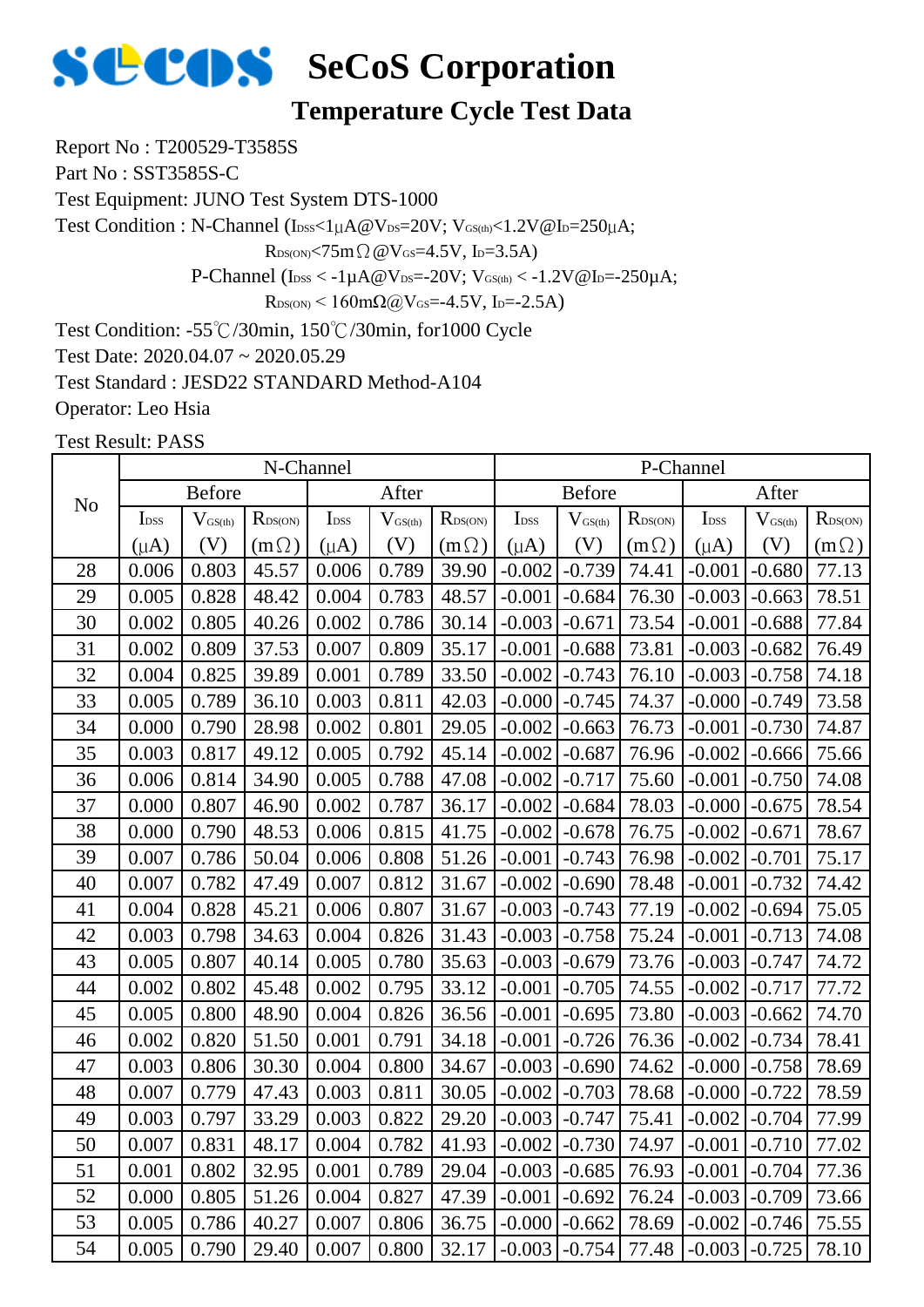

#### **Temperature Cycle Test Data**

Report No : T200529-T3585S

Part No : SST3585S-C

Test Equipment: JUNO Test System DTS-1000

Test Condition : N-Channel (IDSS<1µA@VDS=20V; VGS(th)<1.2V@ID=250µA;

 $R_{DS(ON)} < 75m \Omega \omega V_{GS} = 4.5V$ , I<sub>D</sub>=3.5A)

P-Channel ( $I_{\text{DSS}} < -1 \mu A @V_{\text{DS}} = -20 V$ ;  $V_{\text{GS(th)}} < -1.2 V @I_{\text{D}} = -250 \mu A$ ;

 $R_{DS(ON)}$  < 160m $\Omega$ @V<sub>GS</sub>=-4.5V, I<sub>D</sub>=-2.5A)

Test Condition: -55℃/30min, 150℃/30min, for1000 Cycle

Test Date: 2020.04.07 ~ 2020.05.29

Test Standard : JESD22 STANDARD Method-A104

Operator: Leo Hsia

Test Result: PASS

|                |                  |                     | N-Channel    |                  |              |                  |                   |                     | P-Channel        |                  |                     |                  |
|----------------|------------------|---------------------|--------------|------------------|--------------|------------------|-------------------|---------------------|------------------|------------------|---------------------|------------------|
| N <sub>o</sub> |                  | <b>Before</b>       |              |                  | After        |                  |                   | <b>Before</b>       |                  |                  | After               |                  |
|                | I <sub>DSS</sub> | $V_{\text{GS(th)}}$ | $R_{DS(ON)}$ | I <sub>DSS</sub> | $V_{GS(th)}$ | $R_{\rm DS(ON)}$ | I <sub>DSS</sub>  | $V_{\text{GS(th)}}$ | $R_{\rm DS(ON)}$ | I <sub>DSS</sub> | $V_{\text{GS(th)}}$ | $R_{\rm DS(ON)}$ |
|                | $(\mu A)$        | (V)                 | $(m\Omega)$  | $(\mu A)$        | (V)          | $(m\Omega)$      | $(\mu A)$         | (V)                 | $(m\Omega)$      | $(\mu A)$        | (V)                 | $(m\Omega)$      |
| 55             | 0.005            | 0.804               | 34.82        | 0.003            | 0.795        | 45.17            | $-0.002$          | $-0.694$            | 78.19            | $-0.000$         | $-0.686$            | 78.41            |
| 56             | 0.004            | 0.811               | 40.97        | 0.002            | 0.829        | 39.74            | $-0.001$          | $-0.695$            | 74.12            | $-0.000$         | $-0.737$            | 75.91            |
| 57             | 0.002            | 0.790               | 32.70        | 0.002            | 0.780        | 43.01            | $-0.002$          | $-0.729$            | 77.47            | $-0.002$         | $-0.711$            | 76.88            |
| 58             | 0.006            | 0.810               | 40.19        | 0.002            | 0.811        | 51.12            | $-0.001$          | $-0.668$            | 74.81            | $-0.002$         | $-0.671$            | 73.59            |
| 59             | 0.001            | 0.801               | 29.24        | 0.004            | 0.812        | 38.28            | $-0.003$          | $-0.730$            | 76.60            | $-0.002$         | $-0.735$            | 74.22            |
| 60             | 0.004            | 0.791               | 48.64        | 0.001            | 0.821        | 35.32            | $-0.002$          | $-0.702$            | 77.75            | $-0.002$         | $-0.735$            | 74.99            |
| 61             | 0.005            | 0.781               | 45.28        | 0.002            | 0.804        | 40.34            | $-0.002$          | $-0.726$            | 76.06            | $-0.003$         | $-0.749$            | 76.57            |
| 62             | 0.004            | 0.823               | 49.14        | 0.004            | 0.796        | 50.17            | $-0.003$          | $-0.724$            | 77.55            | $-0.003$         | $-0.672$            | 76.42            |
| 63             | 0.007            | 0.797               | 50.05        | 0.003            | 0.779        | 51.52            | $-0.001$          | $-0.709$            | 77.63            | $-0.002$         | $-0.697$            | 74.38            |
| 64             | 0.003            | 0.786               | 37.08        | 0.003            | 0.810        | 29.54            | $-0.003$          | $-0.728$            | 77.41            | $-0.002$         | $-0.700$            | 75.80            |
| 65             | 0.005            | 0.825               | 41.97        | 0.003            | 0.794        | 38.23            | $-0.001$          | $-0.748$            | 78.14            | $-0.002$         | $-0.687$            | 75.28            |
| 66             | 0.005            | 0.803               | 32.37        | 0.005            | 0.820        | 47.49            | $-0.002$          | $-0.718$            | 75.35            | $-0.000$         | $-0.752$            | 74.96            |
| 67             | 0.004            | 0.802               | 39.06        | 0.004            | 0.819        | 39.43            | $-0.003$          | $-0.758$            | 74.48            | $-0.002$         | $-0.723$            | 75.87            |
| 68             | 0.006            | 0.784               | 40.04        | 0.005            | 0.815        | 45.09            | $-0.003$          | $-0.684$            | 75.92            | $-0.001$         | $-0.697$            | 74.41            |
| 69             | 0.004            | 0.831               | 44.23        | 0.006            | 0.818        | 48.04            | $-0.000$          | $-0.741$            | 75.22            | $-0.002$         | $-0.719$            | 77.10            |
| 70             | 0.004            | 0.824               | 39.43        | 0.002            | 0.804        | 49.58            | $-0.002$          | $-0.669$            | 76.63            | $-0.001$         | $-0.661$            | 75.15            |
| 71             | 0.006            | 0.795               | 32.52        | 0.002            | 0.779        | 31.13            | $-0.002$          | $-0.719$            | 76.77            | $-0.002$         | $-0.727$            | 77.57            |
| 72             | 0.005            | $0.800\,$           | 41.61        | 0.001            | 0.822        | 43.23            | $-0.000$          | $-0.723$            | 77.73            | $-0.001$         | $-0.733$            | 73.78            |
| 73             | 0.005            | 0.822               | 34.39        | 0.007            | 0.817        | 35.99            | $-0.002$          | $-0.677$            | 75.05            | $-0.001$         | $-0.746$            | 75.44            |
| 74             | 0.003            | 0.815               | 40.78        | 0.000            | 0.801        | 38.83            | $-0.001$          | $-0.763$            | 76.30            | $-0.002$         | $-0.667$            | 76.94            |
| 75             | 0.004            | 0.807               | 48.81        | 0.001            | 0.813        | 31.01            | $-0.001$          | $-0.722$            | 75.37            | $-0.000$         | $-0.709$            | 78.30            |
| 76             | 0.003            | 0.820               | 35.62        | 0.001            | 0.783        | 31.57            | $-0.003$          | $-0.760$            | 78.01            | $-0.002$         | $-0.709$            | 75.00            |
| 77             | 0.002            | 0.809               | 47.15        | 0.003            | 0.824        | 46.59            | $-0.000$ $-0.751$ |                     | 78.21            | $-0.001$         | $-0.762$            | 76.54            |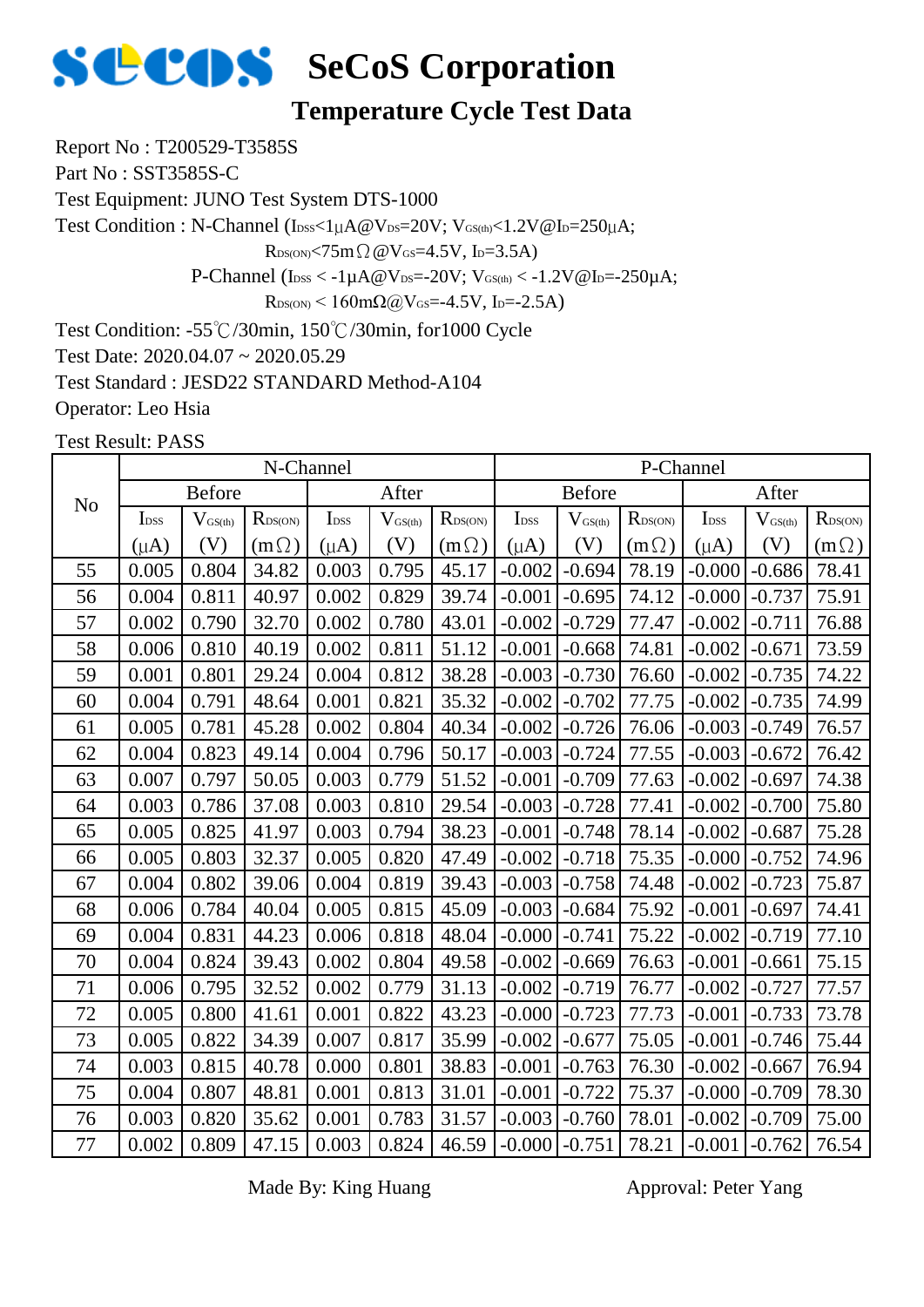### **SCOS** SeCoS Corporation **High Temperature High Humidity Test Data**

Report No : T200529-T3585S

Part No : SST3585S-C

Test Equipment: JUNO Test System DTS-1000

Test Condition : N-Channel (IDSS<1µA@VDS=20V; VGS(th)<1.2V@ID=250µA;

 $R_{DS(ON)}$ <75m $\Omega$  @V $_{GS}$ =4.5V, I<sub>D</sub>=3.5A)

P-Channel ( $I_{DSS} < -1\mu A @V_{DS} = -20V$ ;  $V_{GS(th)} < -1.2V @I_{D} = -250\mu A$ ;

 $R_{DS(ON)}$  < 160mΩ@V<sub>GS</sub>=-4.5V, I<sub>D</sub>=-2.5A)

Test Condition: 85±2℃, 85±5%RH, 1000Hrs

Test Date: 2020.04.14 ~ 2020.05.27

Test Standard : JESD22 STANDARD Method-A101

Operator: Leo Hsia

|                |                  |               |              | N-Channel        |              |              |                  |               |                     | P-Channel        |                     |              |
|----------------|------------------|---------------|--------------|------------------|--------------|--------------|------------------|---------------|---------------------|------------------|---------------------|--------------|
| N <sub>o</sub> |                  | <b>Before</b> |              |                  | After        |              |                  | <b>Before</b> |                     |                  | After               |              |
|                | I <sub>DSS</sub> | $V_{GS(th)}$  | $R_{DS(ON)}$ | I <sub>DSS</sub> | $V_{GS(th)}$ | $R_{DS(ON)}$ | I <sub>DSS</sub> | $V_{GS(th)}$  | $R_{\text{DS(ON)}}$ | I <sub>DSS</sub> | $V_{\text{GS(th)}}$ | $R_{DS(ON)}$ |
|                | $(\mu A)$        | (V)           | $(m\Omega)$  | $(\mu A)$        | (V)          | $(m\Omega)$  | $(\mu A)$        | (V)           | $(m\Omega)$         | $(\mu A)$        | (V)                 | $(m\Omega)$  |
| $\mathbf{1}$   | 0.005            | 0.807         | 43.91        | 0.004            | 0.781        | 34.47        | $-0.000$         | $-0.698$      | 77.70               | $-0.001$         | $-0.759$            | 78.35        |
| $\overline{2}$ | 0.000            | 0.805         | 47.15        | 0.004            | 0.809        | 37.84        | $-0.002$         | $-0.728$      | 74.56               | $-0.001$         | $-0.740$            | 74.56        |
| 3              | 0.005            | 0.798         | 36.97        | 0.001            | 0.820        | 37.56        | $-0.002$         | $-0.731$      | 78.02               | $-0.000$         | $-0.723$            | 74.78        |
| $\overline{4}$ | 0.005            | 0.808         | 45.62        | 0.002            | 0.791        | 33.08        | $-0.000$         | $-0.740$      | 73.90               | $-0.002$         | $-0.658$            | 76.97        |
| 5              | 0.002            | 0.812         | 43.39        | 0.001            | 0.812        | 29.63        | $-0.003$         | $-0.666$      | 76.15               | $-0.001$         | $-0.759$            | 74.24        |
| 6              | 0.001            | 0.789         | 46.43        | 0.002            | 0.821        | 33.69        | $-0.002$         | $-0.719$      | 78.55               | $-0.002$         | $-0.711$            | 76.87        |
| 7              | 0.006            | 0.793         | 46.78        | 0.003            | 0.825        | 44.94        | $-0.002$         | $-0.726$      | 75.59               | $-0.001$         | $-0.740$            | 77.73        |
| 8              | 0.004            | 0.805         | 42.21        | 0.004            | 0.804        | 41.42        | $-0.001$         | $-0.663$      | 77.19               | $-0.002$         | $-0.755$            | 78.47        |
| 9              | 0.005            | 0.792         | 43.30        | 0.007            | 0.784        | 41.63        | $-0.002$         | $-0.668$      | 74.96               | $-0.001$         | $-0.662$            | 75.30        |
| 10             | 0.007            | 0.829         | 48.05        | 0.003            | 0.788        | 39.72        | $-0.001$         | $-0.674$      | 76.22               | $-0.002$         | $-0.753$            | 78.46        |
| 11             | 0.004            | 0.816         | 32.28        | 0.002            | 0.781        | 45.41        | $-0.002$         | $-0.739$      | 75.26               | $-0.001$         | $-0.696$            | 77.39        |
| 12             | 0.002            | 0.793         | 32.40        | 0.007            | 0.783        | 33.20        | $-0.003$         | $-0.735$      | 76.19               | $-0.001$         | $-0.748$            | 74.39        |
| 13             | 0.001            | 0.810         | 33.32        | 0.006            | 0.792        | 28.58        | $-0.002$         | $-0.687$      | 74.67               | $-0.002$         | $-0.666$            | 78.49        |
| 14             | 0.006            | 0.799         | 33.32        | 0.006            | 0.796        | 50.20        | $-0.003$         | $-0.744$      | 74.89               | $-0.001$         | $-0.713$            | 73.84        |
| 15             | 0.006            | 0.828         | 35.14        | 0.002            | 0.818        | 49.00        | $-0.002$         | $-0.707$      | 77.43               | $-0.002$         | $-0.685$            | 75.95        |
| 16             | 0.005            | 0.781         | 38.54        | 0.007            | 0.819        | 30.72        | $-0.001$         | $-0.712$      | 74.33               | $-0.001$         | $-0.663$            | 73.59        |
| $17\,$         | 0.001            | 0.795         | 32.33        | 0.004            | 0.809        | 38.27        | $-0.001$         | $-0.719$      | 74.21               | $-0.000$         | $-0.739$            | 78.42        |
| 18             | 0.006            | 0.812         | 38.93        | 0.002            | 0.820        | 40.60        | $-0.001$         | $-0.661$      | 73.67               | $-0.001$         | $-0.696$            | 74.19        |
| 19             | 0.001            | 0.779         | 43.35        | 0.001            | 0.794        | 39.46        | $-0.002$         | $-0.695$      | 75.00               | $-0.003$         | $-0.725$            | 76.47        |
| 20             | 0.000            | 0.828         | 33.38        | 0.003            | 0.823        | 29.69        | $-0.000$         | $-0.666$      | 75.03               | $-0.001$         | $-0.749$            | 75.93        |
| 21             | 0.003            | 0.779         | 49.66        | 0.002            | 0.825        | 28.77        | $-0.002$         | $-0.714$      | 77.59               | $-0.001$         | $-0.743$            | 78.29        |
| 22             | 0.003            | 0.805         | 39.53        | 0.002            | 0.784        | 51.20        | $-0.001$         | $-0.755$      | 73.57               | $-0.002$         | $-0.669$            | 78.08        |
| 23             | 0.002            | 0.808         | 34.73        | 0.006            | 0.829        | 37.47        | $-0.002$         | $-0.663$      | 77.72               | $-0.003$         | $-0.678$            | 76.96        |
| 24             | 0.005            | 0.786         | 41.86        | 0.001            | 0.826        | 44.46        | $-0.000$         | $-0.661$      | 78.09               | $-0.002$         | $-0.680$            | 75.77        |
| 25             | 0.002            | 0.818         | 41.54        | 0.002            | 0.808        | 37.17        | $-0.001$         | $-0.723$      | 77.21               | $-0.002$         | $-0.663$            | 76.69        |
| 26             | 0.007            | 0.792         | 50.82        | 0.004            | 0.805        | 39.53        | $-0.002$         | $-0.699$      | 77.53               | $-0.001$         | $-0.659$            | 75.92        |
| 27             | 0.003            | 0.809         | 41.25        | 0.007            | 0.787        | 45.18        | $-0.002$         | $-0.707$      | 78.45               | $-0.003$         | $-0.764$            | 77.53        |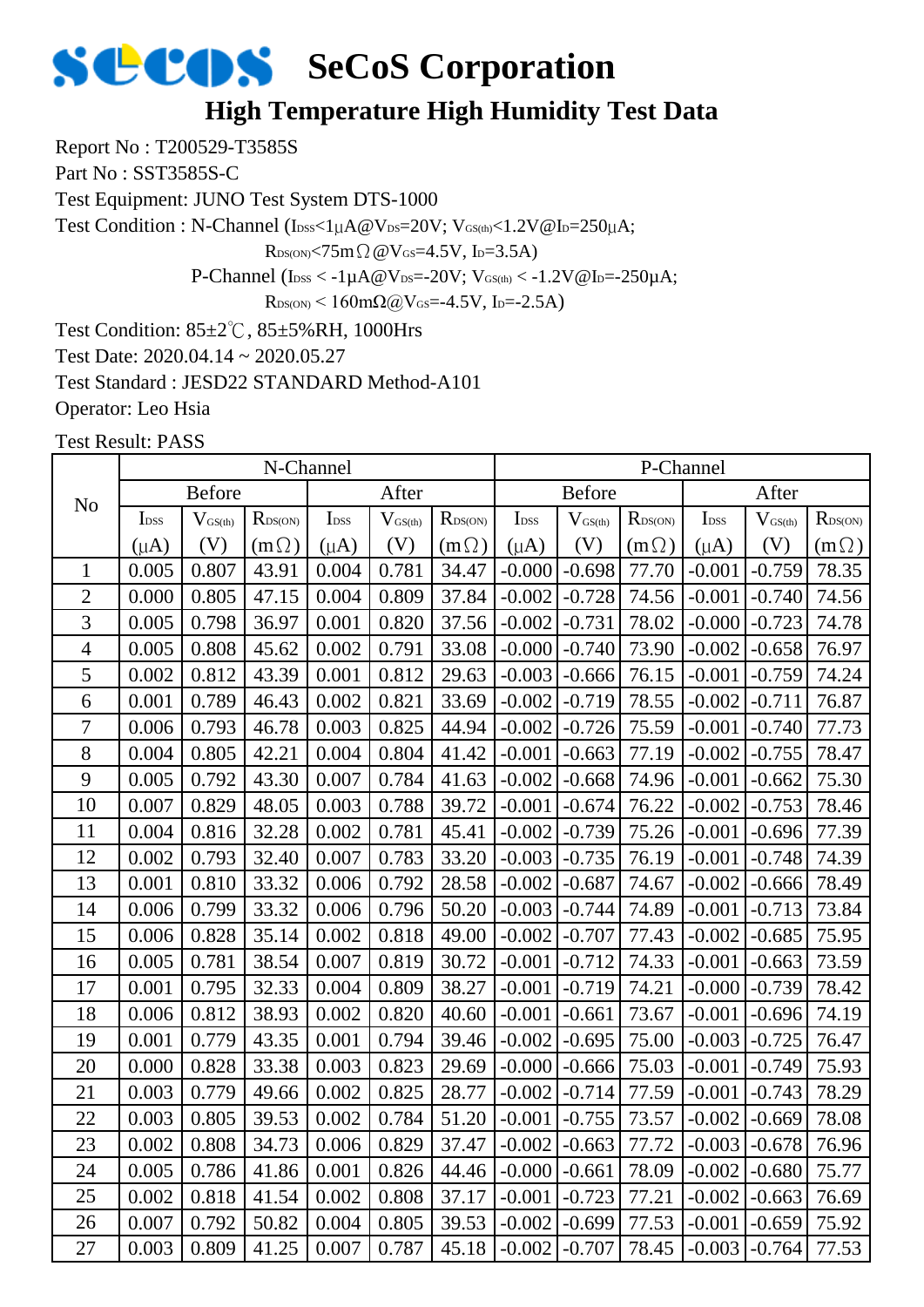### **SCOS** SeCoS Corporation **High Temperature High Humidity Test Data**

Report No : T200529-T3585S

Part No : SST3585S-C

Test Equipment: JUNO Test System DTS-1000

Test Condition : N-Channel (IDSS<1µA@VDS=20V; VGS(th)<1.2V@ID=250µA;

 $R_{DS(ON)}$ <75m $\Omega$  @V $_{GS}$ =4.5V, I<sub>D</sub>=3.5A)

P-Channel ( $I_{DSS} < -1\mu A @V_{DS} = -20V$ ;  $V_{GS(th)} < -1.2V @I_{D} = -250\mu A$ ;

 $R_{DS(ON)}$  < 160mΩ@V<sub>GS</sub>=-4.5V, I<sub>D</sub>=-2.5A)

Test Condition: 85±2℃, 85±5%RH, 1000Hrs

Test Date: 2020.04.14 ~ 2020.05.27

Test Standard : JESD22 STANDARD Method-A101

Operator: Leo Hsia

|                |                  |               | N-Channel                  |                  |                       |                  |                  |               |                  | P-Channel        |                              |                  |
|----------------|------------------|---------------|----------------------------|------------------|-----------------------|------------------|------------------|---------------|------------------|------------------|------------------------------|------------------|
| N <sub>o</sub> |                  | <b>Before</b> |                            |                  | After                 |                  |                  | <b>Before</b> |                  |                  | After                        |                  |
|                | I <sub>DSS</sub> | $V_{GS(th)}$  | $R_{\text{DS}(\text{ON})}$ | I <sub>DSS</sub> | $V_{\mathrm{GS(th)}}$ | $R_{\rm DS(ON)}$ | I <sub>DSS</sub> | $V_{GS(th)}$  | $R_{\rm DS(ON)}$ | I <sub>DSS</sub> | $\mathbf{V}_{\text{GS(th)}}$ | $R_{\rm DS(ON)}$ |
|                | $(\mu A)$        | (V)           | $(m\Omega)$                | $(\mu A)$        | (V)                   | $(m\Omega)$      | $(\mu A)$        | (V)           | $(m\Omega)$      | $(\mu A)$        | (V)                          | $(m\Omega)$      |
| 28             | 0.007            | 0.821         | 29.25                      | 0.004            | 0.784                 | 41.60            | $-0.001$         | $-0.728$      | 77.17            | $-0.002$         | $-0.745$                     | 78.02            |
| 29             | 0.006            | 0.828         | 49.79                      | 0.006            | 0.801                 | 35.72            | $-0.000$         | $-0.700$      | 74.52            | $-0.002$         | $-0.725$                     | 75.41            |
| 30             | 0.006            | 0.778         | 41.94                      | 0.003            | 0.800                 | 43.79            | $-0.001$         | $-0.661$      | 77.37            | $-0.001$         | $-0.666$                     | 76.81            |
| 31             | 0.001            | 0.814         | 37.95                      | 0.005            | 0.809                 | 51.73            | $-0.001$         | $-0.664$      | 77.73            | $-0.002$         | $-0.738$                     | 76.07            |
| 32             | 0.002            | 0.817         | 45.11                      | 0.004            | 0.828                 | 48.87            | $-0.001$         | $-0.743$      | 75.54            | $-0.001$         | $-0.730$                     | 74.07            |
| 33             | 0.002            | 0.785         | 46.95                      | 0.000            | 0.810                 | 43.92            | $-0.000$         | $-0.748$      | 76.28            | $-0.000$         | $-0.735$                     | 74.45            |
| 34             | 0.007            | 0.821         | 40.09                      | 0.003            | 0.803                 | 39.61            | $-0.001$         | $-0.715$      | 77.03            | $-0.002$         | $-0.738$                     | 73.55            |
| 35             | 0.003            | 0.790         | 29.16                      | 0.002            | 0.817                 | 28.76            | $-0.000$         | $-0.720$      | 77.23            | $-0.002$         | $-0.732$                     | 74.22            |
| 36             | 0.001            | 0.802         | 46.89                      | 0.003            | 0.810                 | 51.30            | $-0.003$         | $-0.742$      | 78.29            | $-0.002$         | $-0.683$                     | 74.95            |
| 37             | 0.006            | 0.830         | 30.77                      | 0.006            | 0.794                 | 31.76            | $-0.001$         | $-0.739$      | 73.65            | $-0.003$         | $-0.712$                     | 78.57            |
| 38             | 0.005            | 0.817         | 33.80                      | 0.006            | 0.802                 | 42.10            | $-0.002$         | $-0.741$      | 75.12            | $-0.003$         | $-0.668$                     | 75.39            |
| 39             | 0.006            | 0.801         | 48.96                      | 0.004            | 0.826                 | 48.02            | $-0.001$         | $-0.752$      | 75.73            | $-0.001$         | $-0.700$                     | 78.36            |
| 40             | 0.005            | 0.811         | 32.15                      | 0.003            | 0.824                 | 34.60            | $-0.001$         | $-0.697$      | 75.89            | $-0.000$         | $-0.746$                     | 76.61            |
| 41             | 0.002            | 0.794         | 45.51                      | 0.001            | 0.793                 | 40.21            | $-0.001$         | $-0.712$      | 77.62            | $-0.002$         | $-0.722$                     | 76.74            |
| 42             | 0.000            | 0.816         | 51.16                      | 0.003            | 0.785                 | 51.70            | $-0.001$         | $-0.734$      | 78.24            | $-0.000$         | $-0.742$                     | 75.31            |
| 43             | 0.006            | 0.814         | 32.91                      | 0.002            | 0.818                 | 47.12            | $-0.001$         | $-0.741$      | 78.70            | $-0.001$         | $-0.755$                     | 75.69            |
| 44             | 0.005            | 0.785         | 35.80                      | 0.001            | 0.823                 | 46.03            | $-0.001$         | $-0.744$      | 73.56            | $-0.000$         | $-0.696$                     | 73.96            |
| 45             | 0.001            | 0.816         | 39.95                      | 0.006            | 0.787                 | 39.11            | $-0.001$         | $-0.686$      | 76.02            | $-0.002$         | $-0.725$                     | 75.64            |
| 46             | 0.005            | 0.810         | 49.03                      | 0.005            | 0.808                 | 29.48            | $-0.002$         | $-0.687$      | 74.43            | $-0.000$         | $-0.755$                     | 75.84            |
| 47             | 0.005            | 0.783         | 40.50                      | 0.003            | 0.826                 | 35.91            | $-0.002$         | $-0.763$      | 77.85            | $-0.002$         | $-0.720$                     | 78.33            |
| 48             | 0.005            | 0.784         | 36.72                      | 0.002            | 0.786                 | 51.58            | $-0.000$         | $-0.758$      | 73.68            | $-0.002$         | $-0.750$                     | 77.48            |
| 49             | 0.002            | 0.825         | 39.87                      | 0.003            | 0.794                 | 30.24            | $-0.001$         | $-0.671$      | 76.44            | $-0.001$         | $-0.683$                     | 76.05            |
| 50             | 0.005            | 0.820         | 34.61                      | 0.004            | 0.789                 | 46.88            | $-0.001$         | $-0.684$      | 77.04            | $-0.003$         | $-0.734$                     | 73.54            |
| 51             | 0.000            | 0.803         | 34.33                      | 0.005            | 0.810                 | 30.88            | $-0.002$         | $-0.707$      | 75.12            | $-0.002$         | $-0.727$                     | 73.68            |
| 52             | 0.005            | 0.825         | 39.45                      | 0.002            | 0.822                 | 30.60            | $-0.003$         | $-0.738$      | 76.47            | $-0.002$         | $-0.697$                     | 75.12            |
| 53             | 0.000            | 0.801         | 45.17                      | 0.004            | 0.814                 | 50.12            | $-0.002$         | $-0.751$      | 76.73            | $-0.003$         | $-0.667$                     | 78.31            |
| 54             | 0.003            | 0.797         | 39.11                      | 0.002            | 0.784                 | 45.76            | $-0.001$         | $-0.745$      | 76.82            | $-0.001$         | $-0.658$                     | 77.75            |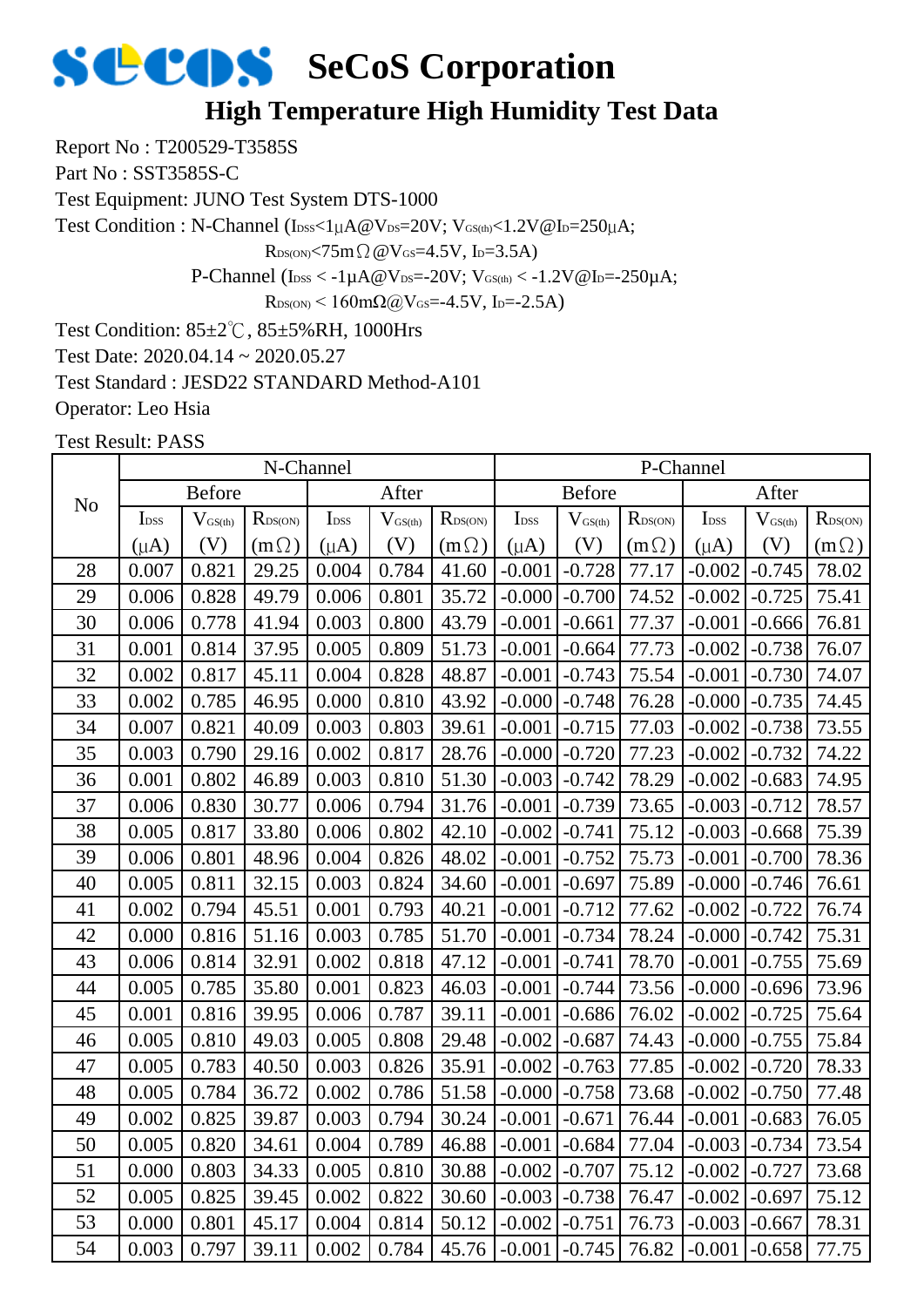### **SCOS** SeCoS Corporation **High Temperature High Humidity Test Data**

Report No : T200529-T3585S

Part No : SST3585S-C

Test Equipment: JUNO Test System DTS-1000

Test Condition : N-Channel (IDSS<1µA@VDS=20V; VGS(th)<1.2V@ID=250µA;

 $R_{DS(ON)} < 75m \Omega \omega V_{GS} = 4.5V$ , I<sub>D</sub>=3.5A)

P-Channel ( $I_{DSS} < -1\mu A @V_{DS} = -20V$ ;  $V_{GS(th)} < -1.2V @I_{D} = -250\mu A$ ;

 $R_{DS(ON)}$  < 160m $\Omega$ @V<sub>GS</sub>=-4.5V, I<sub>D</sub>=-2.5A)

Test Condition: 85±2℃, 85±5%RH, 1000Hrs

Test Date: 2020.04.14 ~ 2020.05.27

Test Standard : JESD22 STANDARD Method-A101

Operator: Leo Hsia

Test Result: PASS

|                |                  |                     | N-Channel                  |                  |              |              |                  |                     |                  | P-Channel        |                  |                  |
|----------------|------------------|---------------------|----------------------------|------------------|--------------|--------------|------------------|---------------------|------------------|------------------|------------------|------------------|
| N <sub>o</sub> |                  | <b>Before</b>       |                            |                  | After        |              |                  | <b>Before</b>       |                  |                  | After            |                  |
|                | I <sub>DSS</sub> | $V_{\text{GS(th)}}$ | $R_{\text{DS}(\text{ON})}$ | I <sub>DSS</sub> | $V_{GS(th)}$ | $R_{DS(ON)}$ | I <sub>DSS</sub> | $V_{\text{GS(th)}}$ | $R_{\rm DS(ON)}$ | I <sub>DSS</sub> | $V_{\rm GS(th)}$ | $R_{\rm DS(ON)}$ |
|                | $(\mu A)$        | (V)                 | $(m\Omega)$                | $(\mu A)$        | (V)          | $(m\Omega)$  | $(\mu A)$        | (V)                 | $(m\Omega)$      | $(\mu A)$        | (V)              | $(m\Omega)$      |
| 55             | 0.004            | 0.827               | 42.00                      | 0.002            | 0.826        | 37.76        | $-0.003$         | $-0.734$            | 76.76            | $-0.001$         | $-0.690$         | 77.67            |
| 56             | 0.003            | 0.827               | 42.81                      | 0.001            | 0.831        | 36.22        | $-0.002$         | $-0.709$            | 74.63            | $-0.002$         | $-0.740$         | 75.43            |
| 57             | 0.001            | 0.798               | 46.28                      | 0.002            | 0.786        | 50.41        | $-0.003$         | $-0.754$            | 76.16            | $-0.003$         | $-0.682$         | 73.66            |
| 58             | 0.002            | 0.819               | 51.35                      | 0.006            | 0.823        | 39.58        | $-0.001$         | $-0.670$            | 74.91            | $-0.002$         | $-0.737$         | 75.56            |
| 59             | 0.003            | 0.807               | 50.49                      | 0.006            | 0.816        | 35.47        | $-0.003$         | $-0.702$            | 75.93            | $-0.000$         | $-0.699$         | 77.87            |
| 60             | 0.004            | 0.784               | 49.49                      | 0.006            | 0.791        | 51.15        | $-0.002$         | $-0.741$            | 76.17            | $-0.002$         | $-0.687$         | 75.73            |
| 61             | 0.006            | 0.818               | 47.23                      | 0.006            | 0.807        | 46.80        | $-0.000$         | $-0.755$            | 75.35            | $-0.000$         | $-0.757$         | 78.34            |
| 62             | 0.006            | 0.824               | 30.34                      | 0.005            | 0.796        | 39.02        | $-0.001$         | $-0.674$            | 75.35            | $-0.003$         | $-0.689$         | 76.55            |
| 63             | 0.004            | 0.805               | 36.91                      | 0.006            | 0.788        | 48.87        | $-0.000$         | $-0.664$            | 78.28            | $-0.001$         | $-0.736$         | 74.12            |
| 64             | 0.003            | 0.811               | 31.17                      | 0.002            | 0.812        | 44.72        | $-0.001$         | $-0.734$            | 73.58            | $-0.001$         | $-0.709$         | 75.02            |
| 65             | 0.002            | 0.810               | 36.68                      | 0.003            | 0.819        | 29.89        | $-0.003$         | $-0.736$            | 73.95            | $-0.002$         | $-0.698$         | 77.65            |
| 66             | 0.007            | 0.814               | 46.73                      | 0.001            | 0.826        | 42.33        | $-0.002$         | $-0.755$            | 74.46            | $-0.002$         | $-0.711$         | 77.01            |
| 67             | 0.004            | 0.785               | 34.16                      | 0.005            | 0.780        | 28.56        | $-0.000$         | $-0.695$            | 77.68            | $-0.002$         | $-0.750$         | 76.24            |
| 68             | 0.005            | 0.808               | 29.00                      | 0.002            | 0.822        | 40.80        | $-0.001$         | $-0.761$            | 77.22            | $-0.001$         | $-0.711$         | 74.66            |
| 69             | 0.002            | 0.806               | 42.84                      | 0.002            | 0.822        | 36.57        | $-0.002$         | $-0.762$            | 73.87            | $-0.001$         | $-0.745$         | 74.20            |
| 70             | 0.002            | 0.809               | 30.36                      | 0.006            | 0.817        | 43.59        | $-0.001$         | $-0.738$            | 74.42            | $-0.000$         | $-0.699$         | 77.37            |
| 71             | 0.004            | 0.799               | 47.57                      | 0.001            | 0.807        | 39.96        | $-0.003$         | $-0.689$            | 77.69            | $-0.002$         | $-0.749$         | 74.71            |
| 72             | 0.003            | 0.815               | 44.99                      | 0.000            | 0.798        | 51.51        | $-0.000$         | $-0.708$            | 75.59            | $-0.001$         | $-0.667$         | 74.96            |
| 73             | 0.005            | 0.799               | 30.75                      | 0.001            | 0.789        | 47.17        | $-0.000$         | $-0.714$            | 77.44            | $-0.001$         | $-0.721$         | 76.76            |
| 74             | 0.002            | 0.786               | 28.93                      | 0.005            | 0.813        | 41.87        | $-0.003$         | $-0.761$            | 75.90            | $-0.001$         | $-0.722$         | 77.99            |
| 75             | 0.007            | 0.814               | 36.73                      | 0.004            | 0.792        | 32.63        | $-0.002$         | $-0.696$            | 74.38            | $-0.002$         | $-0.743$         | 75.40            |
| 76             | 0.004            | 0.780               | 29.15                      | 0.006            | 0.789        | 38.85        | $-0.001$         | $-0.735$            | 75.91            | $-0.002$         | $-0.729$         | 78.11            |
| 77             | 0.002            | 0.779               | 46.12                      | 0.000            | 0.790        | 42.19        | $-0.000$         | $-0.672$            | 75.02            | $-0.000$         | $-0.691$         | 78.29            |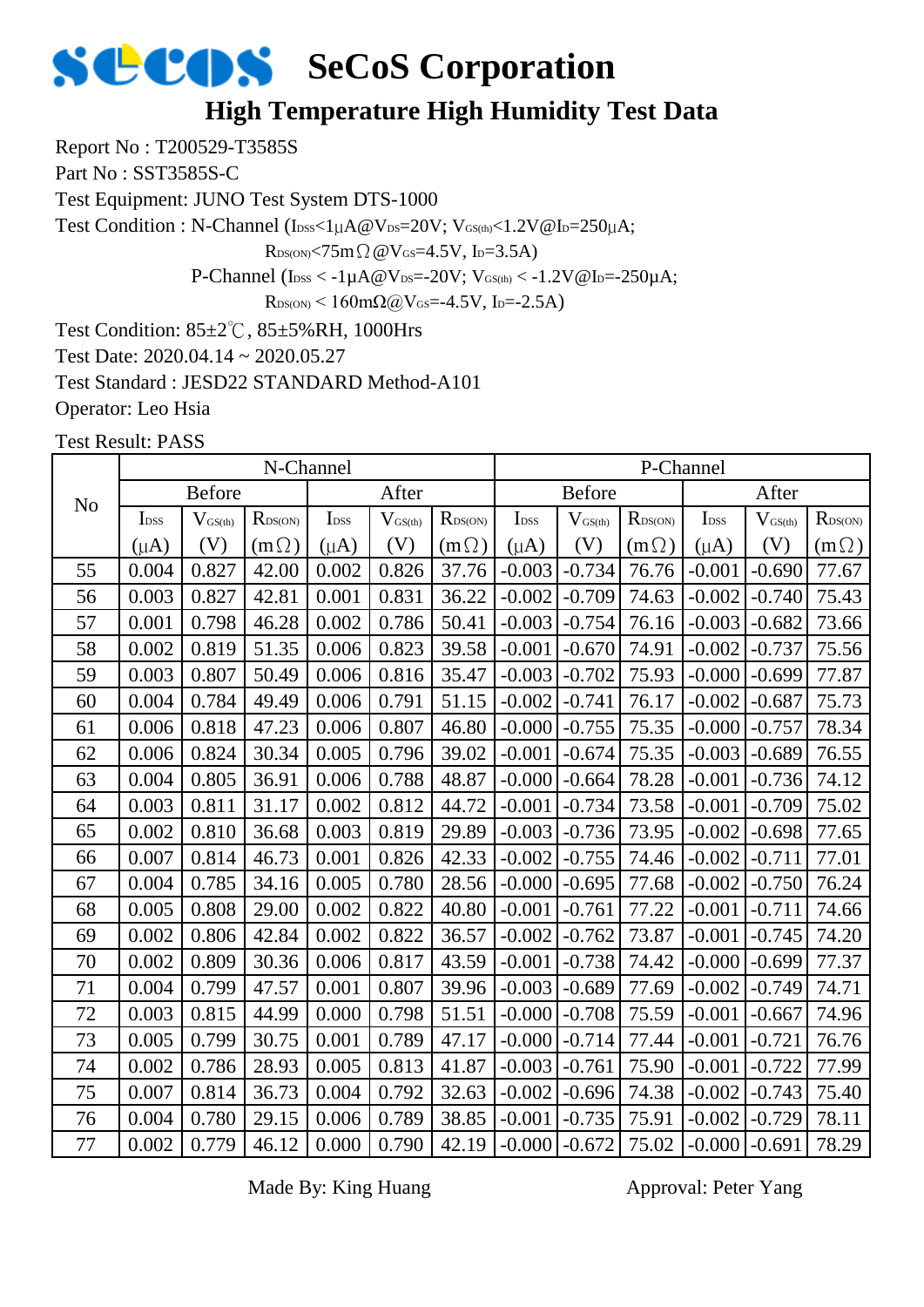#### **High Temper High Humidity Reverse Bies Test Data**

Report No : T200529-T3585S

Part No : SST3585S-C

Test Equipment: JUNO Test System DTS-1000

Test Condition : N-Channel (IDSS<1µA@VDS=20V; VGS(th)<1.2V@ID=250µA;

 $R_{DS(ON)}$ <75m $\Omega$  @V $_{GS}$ =4.5V, I<sub>D</sub>=3.5A)

P-Channel ( $I_{DSS} < -1\mu A @V_{DS} = -20V$ ;  $V_{GS(th)} < -1.2V @I_{D} = -250\mu A$ ;

 $R_{DS(ON)}$  < 160mΩ@V<sub>GS</sub>=-4.5V, I<sub>D</sub>=-2.5A)

Test Condition: 85±2℃, 85±5%RH, 80%VR, 1000Hrs

Test Date: 2020.04.14 ~ 2020.05.27

Test Standard : JESD22 STANDARD Method-A101

Operator: Leo Hsia

|                |                  |                     | N-Channel    |                  |                     |                  |                  |                              |                  | P-Channel        |                     |                  |
|----------------|------------------|---------------------|--------------|------------------|---------------------|------------------|------------------|------------------------------|------------------|------------------|---------------------|------------------|
| N <sub>o</sub> |                  | <b>Before</b>       |              |                  | After               |                  |                  | <b>Before</b>                |                  |                  | After               |                  |
|                | I <sub>DSS</sub> | $V_{\text{GS(th)}}$ | $R_{DS(ON)}$ | I <sub>DSS</sub> | $V_{\text{GS(th)}}$ | $R_{\rm DS(ON)}$ | I <sub>DSS</sub> | $\mathbf{V}_{\text{GS(th)}}$ | $R_{\rm DS(ON)}$ | I <sub>DSS</sub> | $V_{\text{GS(th)}}$ | $R_{\rm DS(ON)}$ |
|                | $(\mu A)$        | (V)                 | $(m\Omega)$  | $(\mu A)$        | (V)                 | $(m\Omega)$      | $(\mu A)$        | (V)                          | $(m\Omega)$      | $(\mu A)$        | (V)                 | $(m\Omega)$      |
| $\mathbf{1}$   | 0.005            | 0.813               | 44.08        | 0.005            | 0.802               | 30.11            | $-0.002$         | $-0.754$                     | 78.16            | $-0.002$         | $-0.716$            | 77.38            |
| $\overline{c}$ | 0.005            | 0.807               | 31.47        | 0.005            | 0.830               | 36.32            | $-0.000$         | $-0.681$                     | 74.70            | $-0.003$         | $-0.763$            | 76.00            |
| 3              | 0.001            | 0.812               | 51.05        | 0.003            | 0.789               | 40.27            | $-0.003$         | $-0.679$                     | 77.86            | $-0.002$         | $-0.727$            | 77.71            |
| $\overline{4}$ | 0.001            | 0.816               | 30.50        | 0.002            | 0.792               | 51.41            | $-0.002$         | $-0.698$                     | 74.18            | $-0.001$         | $-0.668$            | 78.40            |
| 5              | 0.003            | 0.795               | 43.20        | 0.006            | 0.822               | 41.79            | $-0.000$         | $-0.743$                     | 76.18            | $-0.000$         | $-0.759$            | 76.53            |
| 6              | 0.003            | 0.823               | 44.88        | 0.005            | 0.810               | 42.51            | $-0.003$         | $-0.725$                     | 76.57            | $-0.002$         | $-0.684$            | 77.03            |
| 7              | 0.003            | 0.807               | 43.77        | 0.005            | 0.825               | 48.95            | $-0.000$         | $-0.754$                     | 73.91            | $-0.000$         | $-0.714$            | 74.73            |
| 8              | 0.004            | 0.785               | 38.86        | 0.001            | 0.826               | 46.27            | $-0.001$         | $-0.674$                     | 75.61            | $-0.001$         | $-0.706$            | 73.66            |
| 9              | 0.006            | 0.813               | 31.18        | 0.004            | 0.793               | 39.88            | $-0.001$         | $-0.678$                     | 75.95            | $-0.002$         | $-0.727$            | 77.24            |
| 10             | 0.006            | 0.788               | 40.15        | 0.004            | 0.811               | 45.02            | $-0.000$         | $-0.684$                     | 76.20            | $-0.002$         | $-0.761$            | 75.89            |
| 11             | 0.006            | 0.785               | 49.39        | 0.006            | 0.827               | 32.03            | $-0.002$         | $-0.677$                     | 75.62            | $-0.003$         | $-0.746$            | 74.81            |
| 12             | 0.003            | 0.811               | 38.14        | 0.006            | 0.819               | 37.08            | $-0.001$         | $-0.736$                     | 75.10            | $-0.001$         | $-0.717$            | 75.50            |
| 13             | 0.005            | 0.794               | 46.57        | 0.001            | 0.810               | 30.43            | $-0.001$         | $-0.761$                     | 76.56            | $-0.002$         | $-0.730$            | 73.55            |
| 14             | 0.001            | 0.792               | 37.58        | 0.000            | 0.825               | 29.34            | $-0.002$         | $-0.686$                     | 74.27            | $-0.002$         | $-0.673$            | 74.29            |
| 15             | 0.006            | 0.778               | 40.77        | 0.002            | 0.793               | 38.71            | $-0.000$         | $-0.713$                     | 74.97            | $-0.001$         | $-0.722$            | 74.33            |
| 16             | 0.001            | 0.794               | 44.26        | 0.005            | 0.781               | 34.18            | $-0.001$         | $-0.755$                     | 75.85            | $-0.001$         | $-0.683$            | 75.54            |
| 17             | 0.005            | 0.811               | 40.92        | 0.001            | 0.811               | 39.86            | $-0.002$         | $-0.659$                     | 78.62            | $-0.003$         | $-0.723$            | 76.71            |
| 18             | 0.003            | 0.785               | 35.97        | 0.005            | 0.779               | 38.32            | $-0.003$         | $-0.688$                     | 73.67            | $-0.001$         | $-0.751$            | 75.90            |
| 19             | 0.002            | 0.827               | 30.81        | 0.004            | 0.787               | 32.71            | $-0.002$         | $-0.684$                     | 78.47            | $-0.001$         | $-0.685$            | 75.12            |
| 20             | 0.002            | 0.809               | 29.57        | 0.001            | 0.795               | 48.94            | $-0.001$         | $-0.701$                     | 75.46            | $-0.000$         | $-0.725$            | 77.80            |
| 21             | 0.002            | 0.810               | 34.43        | 0.002            | 0.829               | 36.19            | $-0.001$         | $-0.659$                     | 74.93            | $-0.000$         | $-0.762$            | 73.73            |
| 22             | 0.004            | 0.794               | 36.79        | 0.006            | 0.784               | 51.33            | $-0.000$         | $-0.715$                     | 75.88            | $-0.002$         | $-0.704$            | 77.15            |
| 23             | 0.001            | 0.806               | 42.54        | 0.002            | 0.807               | 29.25            | $-0.001$         | $-0.679$                     | 73.71            | $-0.002$         | $-0.659$            | 74.63            |
| 24             | 0.004            | 0.819               | 40.83        | 0.001            | 0.798               | 47.22            | $-0.000$         | $-0.757$                     | 74.63            | $-0.001$         | $-0.710$            | 75.53            |
| 25             | 0.000            | 0.814               | 37.19        | 0.002            | 0.791               | 50.02            | $-0.002$         | $-0.756$                     | 76.48            | $-0.003$         | $-0.716$            | 76.02            |
| 26             | 0.006            | 0.787               | 42.10        | 0.007            | 0.823               | 37.11            | $-0.001$         | $-0.670$                     | 75.92            | $-0.000$         | $-0.694$            | 73.64            |
| 27             | 0.005            | 0.782               | 33.62        | 0.004            | 0.793               | 44.65            | $-0.002$         | $-0.759$                     | 76.77            | $-0.001$         | $-0.672$            | 74.35            |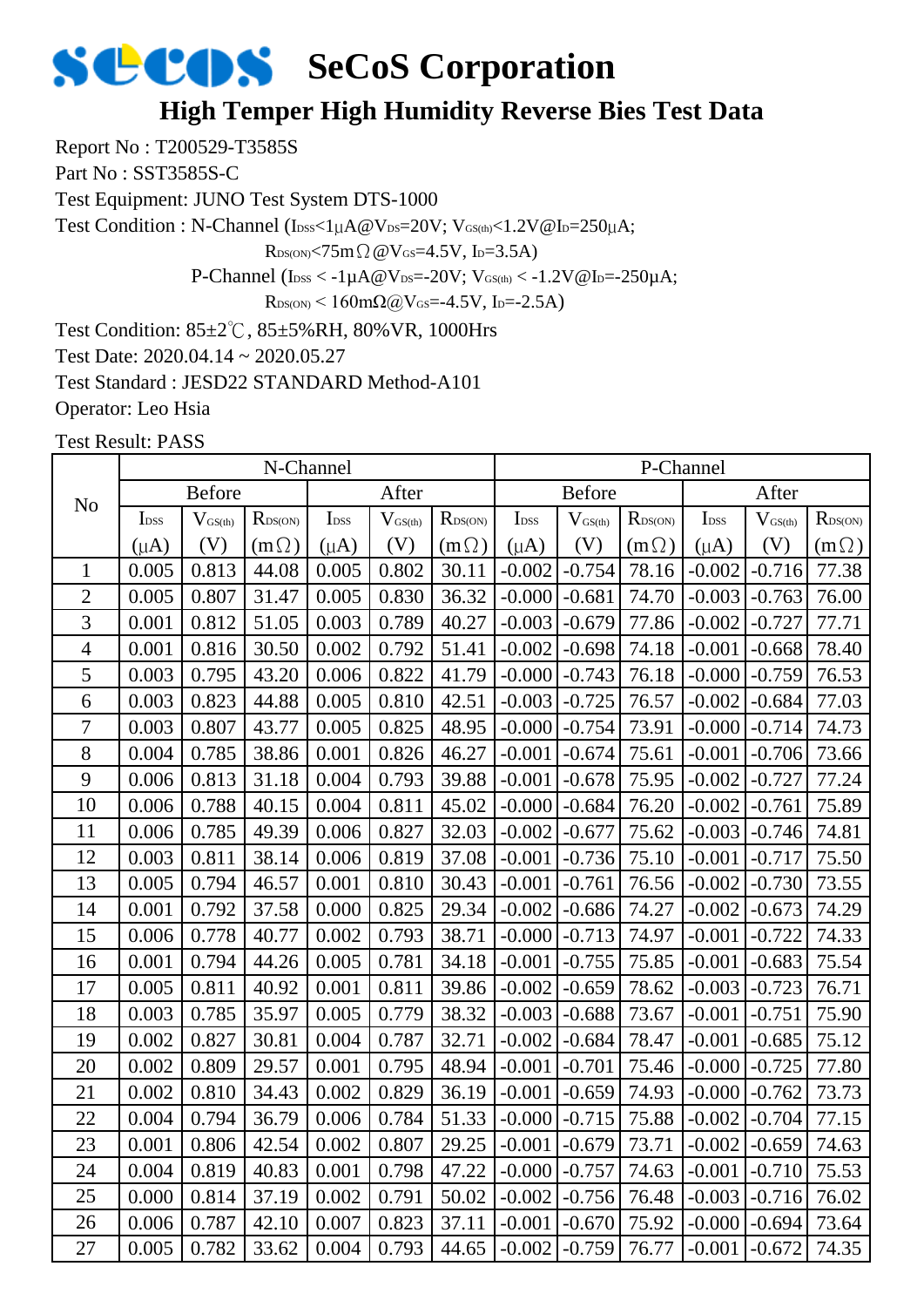#### **High Temper High Humidity Reverse Bies Test Data**

Report No : T200529-T3585S

Part No : SST3585S-C

Test Equipment: JUNO Test System DTS-1000

Test Condition : N-Channel (IDSS<1µA@VDS=20V; VGS(th)<1.2V@ID=250µA;

 $R_{DS(ON)}$ <75m $\Omega$  @V $_{GS}$ =4.5V, I<sub>D</sub>=3.5A)

P-Channel ( $I_{DSS} < -1\mu A @V_{DS} = -20V$ ;  $V_{GS(th)} < -1.2V @I_{D} = -250\mu A$ ;

 $R_{DS(ON)}$  < 160mΩ@V<sub>GS</sub>=-4.5V, I<sub>D</sub>=-2.5A)

Test Condition: 85±2℃, 85±5%RH, 80%VR, 1000Hrs

Test Date: 2020.04.14 ~ 2020.05.27

Test Standard : JESD22 STANDARD Method-A101

Operator: Leo Hsia

|                |                  |               | N-Channel        |                             |                  |                  |                             |               |                  | P-Channel        |                     |                  |
|----------------|------------------|---------------|------------------|-----------------------------|------------------|------------------|-----------------------------|---------------|------------------|------------------|---------------------|------------------|
| N <sub>o</sub> |                  | <b>Before</b> |                  |                             | After            |                  |                             | <b>Before</b> |                  |                  | After               |                  |
|                | I <sub>DSS</sub> | $V_{GS(th)}$  | $R_{\rm DS(ON)}$ | $\mathbf{I}_{\mathrm{DSS}}$ | $V_{\rm GS(th)}$ | $R_{\rm DS(ON)}$ | $\mathbf{I}_{\mathrm{DSS}}$ | $V_{GS(th)}$  | $R_{\rm DS(ON)}$ | I <sub>DSS</sub> | $V_{\text{GS(th)}}$ | $R_{\rm DS(ON)}$ |
|                | $(\mu A)$        | (V)           | $(m\Omega)$      | $(\mu A)$                   | (V)              | $(m\Omega)$      | $(\mu A)$                   | (V)           | $(m\Omega)$      | $(\mu A)$        | (V)                 | $(m\Omega)$      |
| 28             | 0.006            | 0.805         | 43.94            | 0.004                       | 0.798            | 41.06            | $-0.001$                    | $-0.739$      | 74.90            | $-0.001$         | $-0.682$            | 74.94            |
| 29             | 0.001            | 0.813         | 36.07            | 0.001                       | 0.803            | 32.05            | $-0.003$                    | $-0.732$      | 78.52            | $-0.001$         | $-0.672$            | 75.58            |
| 30             | 0.000            | 0.780         | 29.33            | 0.007                       | 0.812            | 34.14            | $-0.002$                    | $-0.705$      | 78.70            | $-0.002$         | $-0.738$            | 78.45            |
| 31             | 0.002            | 0.828         | 29.89            | 0.003                       | 0.807            | 31.46            | $-0.001$                    | $-0.723$      | 74.16            | $-0.002$         | $-0.680$            | 78.39            |
| 32             | 0.005            | 0.800         | 36.20            | 0.002                       | 0.790            | 43.37            | $-0.001$                    | $-0.706$      | 74.35            | $-0.002$         | $-0.750$            | 78.26            |
| 33             | 0.005            | 0.819         | 41.41            | 0.002                       | 0.828            | 36.32            | $-0.000$                    | $-0.700$      | 76.67            | $-0.003$         | $-0.747$            | 76.25            |
| 34             | 0.006            | 0.824         | 47.65            | 0.006                       | 0.800            | 41.55            | $-0.001$                    | $-0.739$      | 75.86            | $-0.003$         | $-0.687$            | 77.64            |
| 35             | 0.001            | 0.827         | 45.99            | 0.003                       | 0.814            | 40.26            | $-0.001$                    | $-0.722$      | 75.76            | $-0.002$         | $-0.682$            | 77.95            |
| 36             | 0.000            | 0.801         | 30.93            | 0.006                       | 0.820            | 49.38            | $-0.000$                    | $-0.671$      | 75.30            | $-0.002$         | $-0.678$            | 74.51            |
| 37             | 0.002            | 0.827         | 32.27            | 0.003                       | 0.827            | 32.51            | $-0.000$                    | $-0.662$      | 74.39            | $-0.002$         | $-0.674$            | 75.82            |
| 38             | 0.007            | 0.783         | 43.75            | 0.001                       | 0.802            | 37.71            | $-0.002$                    | $-0.713$      | 73.64            | $-0.001$         | $-0.739$            | 76.48            |
| 39             | 0.004            | 0.813         | 41.62            | 0.007                       | 0.787            | 38.36            | $-0.002$                    | $-0.694$      | 75.34            | $-0.000$         | $-0.719$            | 74.16            |
| 40             | 0.003            | 0.785         | 35.31            | 0.005                       | 0.808            | 48.02            | $-0.000$                    | $-0.715$      | 75.22            | $-0.001$         | $-0.736$            | 78.47            |
| 41             | 0.003            | 0.785         | 46.85            | 0.002                       | 0.780            | 33.39            | $-0.003$                    | $-0.696$      | 74.23            | $-0.001$         | $-0.712$            | 77.67            |
| 42             | 0.007            | 0.803         | 29.82            | 0.005                       | 0.802            | 39.24            | $-0.001$                    | $-0.671$      | 75.00            | $-0.003$         | $-0.718$            | 75.23            |
| 43             | 0.002            | 0.805         | 45.69            | 0.001                       | 0.800            | 51.21            | $-0.002$                    | $-0.729$      | 74.34            | $-0.002$         | $-0.734$            | 78.32            |
| 44             | 0.004            | 0.814         | 43.17            | 0.002                       | 0.818            | 29.61            | $-0.003$                    | $-0.689$      | 77.35            | $-0.002$         | $-0.740$            | 76.65            |
| 45             | 0.000            | 0.818         | 51.76            | 0.006                       | 0.805            | 41.90            | $-0.002$                    | $-0.694$      | 76.27            | $-0.002$         | $-0.680$            | 75.57            |
| 46             | 0.007            | 0.804         | 42.54            | 0.002                       | 0.808            | 39.42            | $-0.002$                    | $-0.745$      | 77.46            | $-0.001$         | $-0.677$            | 77.23            |
| 47             | 0.002            | 0.823         | 43.04            | 0.005                       | 0.819            | 34.29            | $-0.001$                    | $-0.753$      | 73.88            | $-0.002$         | $-0.669$            | 78.63            |
| 48             | 0.007            | 0.830         | 43.78            | 0.006                       | 0.829            | 49.59            | $-0.002$                    | $-0.699$      | 77.42            | $-0.002$         | $-0.740$            | 77.32            |
| 49             | 0.001            | 0.807         | 47.80            | 0.002                       | 0.817            | 36.12            | $-0.001$                    | $-0.715$      | 75.73            | $-0.002$         | $-0.735$            | 78.21            |
| 50             | 0.001            | 0.826         | 38.00            | 0.007                       | 0.784            | 42.50            | $-0.001$                    | $-0.706$      | 77.34            | $-0.001$         | $-0.659$            | 77.23            |
| 51             | 0.001            | 0.796         | 40.63            | 0.006                       | 0.791            | 43.49            | $-0.002$                    | $-0.763$      | 77.62            | $-0.003$         | $-0.761$            | 78.27            |
| 52             | 0.001            | 0.793         | 47.34            | 0.001                       | 0.824            | 33.75            | $-0.001$                    | $-0.757$      | 75.16            | $-0.001$         | $-0.685$            | 78.11            |
| 53             | 0.007            | 0.790         | 39.11            | 0.003                       | 0.807            | 45.39            | $-0.001$                    | $-0.674$      | 77.06            | $-0.001$         | $-0.718$            | 78.48            |
| 54             | 0.001            | 0.799         | 33.61            | 0.004                       | 0.827            | 45.37            | $-0.002$                    | $-0.660$      | 74.57            | $-0.002$         | $-0.731$            | 77.82            |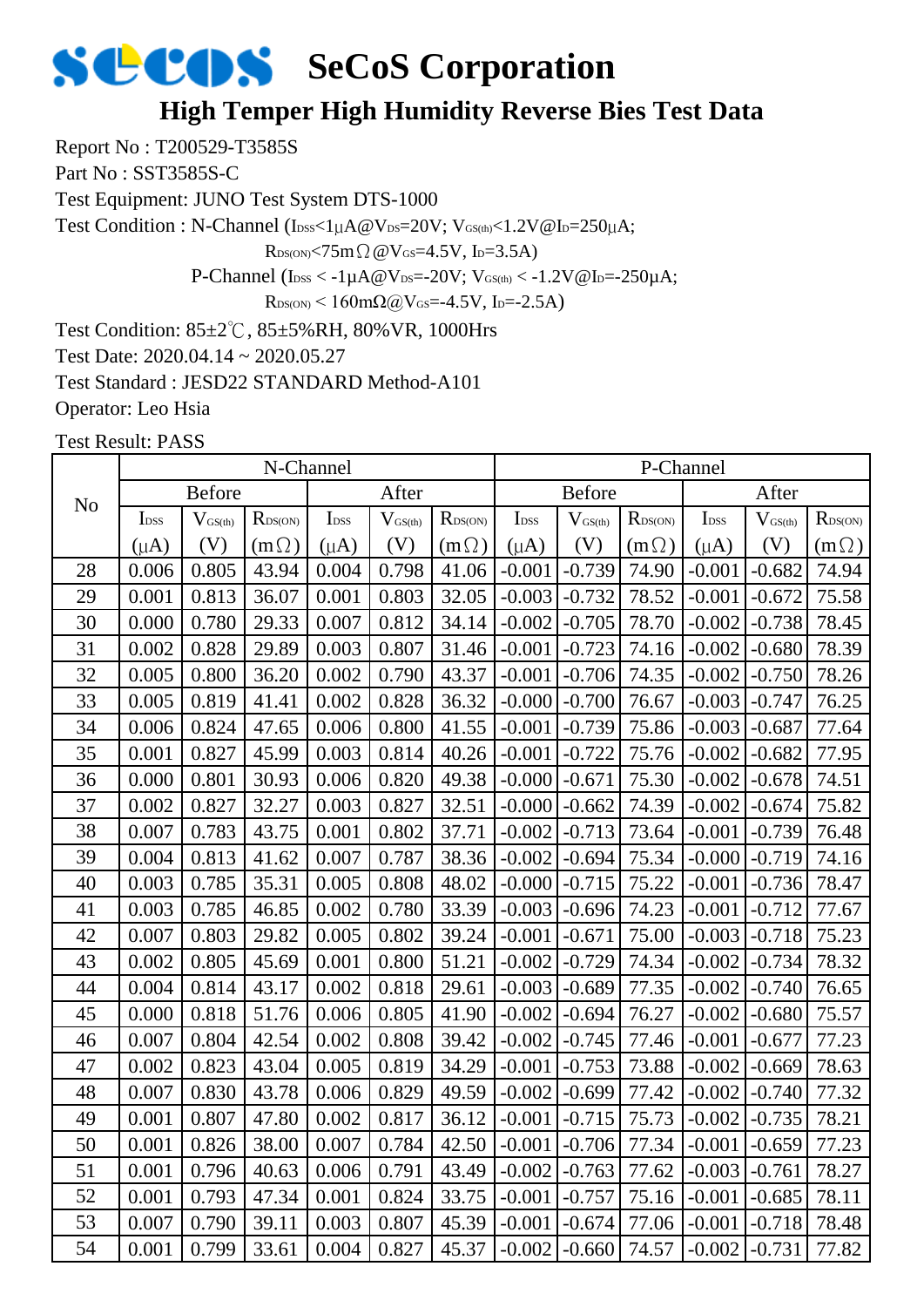#### **High Temper High Humidity Reverse Bies Test Data**

Report No : T200529-T3585S

Part No : SST3585S-C

Test Equipment: JUNO Test System DTS-1000

Test Condition : N-Channel (Ibss<1µA@Vps=20V; VGS(th)<1.2V@Ip=250µA;

 $R_{DS(ON)} < 75m \Omega \omega V_{GS} = 4.5V$ , I<sub>D</sub>=3.5A)

P-Channel ( $I_{\text{DSS}} < -1 \mu A @V_{\text{DS}} = -20 V$ ;  $V_{\text{GS(th)}} < -1.2 V @I_{\text{D}} = -250 \mu A$ ;

 $R_{DS(ON)}$  < 160m $\Omega$ @V<sub>GS</sub>=-4.5V, I<sub>D</sub>=-2.5A)

Test Condition: 85±2℃, 85±5%RH, 80%VR, 1000Hrs

Test Date: 2020.04.14 ~ 2020.05.27

Test Standard : JESD22 STANDARD Method-A101

Operator: Leo Hsia

Test Result: PASS

|                |                  |                     | N-Channel                  |                             |              |              |                  |                     |                  | P-Channel        |              |                  |
|----------------|------------------|---------------------|----------------------------|-----------------------------|--------------|--------------|------------------|---------------------|------------------|------------------|--------------|------------------|
| N <sub>o</sub> |                  | <b>Before</b>       |                            |                             | After        |              |                  | <b>Before</b>       |                  |                  | After        |                  |
|                | I <sub>DSS</sub> | $V_{\text{GS(th)}}$ | $R_{\text{DS}(\text{ON})}$ | $\mathbf{I}_{\mathrm{DSS}}$ | $V_{GS(th)}$ | $R_{DS(ON)}$ | I <sub>DSS</sub> | $V_{\text{GS(th)}}$ | $R_{\rm DS(ON)}$ | I <sub>DSS</sub> | $V_{GS(th)}$ | $R_{\rm DS(ON)}$ |
|                | $(\mu A)$        | (V)                 | $(m\Omega)$                | $(\mu A)$                   | (V)          | $(m\Omega)$  | $(\mu A)$        | (V)                 | $(m\Omega)$      | $(\mu A)$        | (V)          | $(m\Omega)$      |
| 55             | 0.005            | 0.818               | 45.09                      | 0.006                       | 0.788        | 30.83        | $-0.002$         | $-0.715$            | 76.77            | $-0.000$         | $-0.759$     | 77.10            |
| 56             | 0.006            | 0.810               | 49.11                      | 0.000                       | 0.785        | 34.44        | $-0.002$         | $-0.729$            | 74.00            | $-0.002$         | $-0.735$     | 76.41            |
| 57             | 0.000            | 0.809               | 50.39                      | 0.007                       | 0.786        | 36.85        | $-0.003$         | $-0.725$            | 74.91            | $-0.000$         | $-0.691$     | 78.22            |
| 58             | 0.007            | 0.787               | 31.87                      | 0.005                       | 0.820        | 33.75        | $-0.001$         | $-0.728$            | 75.54            | $-0.003$         | $-0.739$     | 74.57            |
| 59             | 0.005            | 0.813               | 31.54                      | 0.002                       | 0.780        | 43.50        | $-0.000$         | $-0.738$            | 77.21            | $-0.001$         | $-0.708$     | 73.68            |
| 60             | 0.004            | 0.817               | 33.97                      | 0.004                       | 0.788        | 43.35        | $-0.002$         | $-0.690$            | 74.92            | $-0.003$         | $-0.696$     | 77.92            |
| 61             | 0.006            | 0.786               | 36.00                      | 0.007                       | 0.803        | 39.35        | $-0.002$         | $-0.716$            | 76.56            | $-0.002$         | $-0.673$     | 74.39            |
| 62             | 0.005            | 0.811               | 30.57                      | 0.006                       | 0.820        | 41.43        | $-0.002$         | $-0.761$            | 76.36            | $-0.000$         | $-0.761$     | 77.45            |
| 63             | 0.004            | 0.791               | 48.88                      | 0.002                       | 0.782        | 35.84        | $-0.003$         | $-0.713$            | 74.91            | $-0.002$         | $-0.726$     | 74.42            |
| 64             | 0.002            | 0.789               | 29.77                      | 0.004                       | 0.791        | 46.78        | $-0.003$         | $-0.709$            | 73.86            | $-0.001$         | $-0.745$     | 73.57            |
| 65             | 0.006            | 0.817               | 43.51                      | 0.004                       | 0.810        | 46.93        | $-0.000$         | $-0.752$            | 78.50            | $-0.001$         | $-0.698$     | 74.51            |
| 66             | 0.002            | 0.794               | 35.11                      | 0.005                       | 0.806        | 35.03        | $-0.003$         | $-0.667$            | 74.51            | $-0.001$         | $-0.688$     | 77.77            |
| 67             | 0.003            | 0.790               | 51.17                      | 0.006                       | 0.827        | 42.65        | $-0.002$         | $-0.692$            | 75.82            | $-0.000$         | $-0.762$     | 75.61            |
| 68             | 0.004            | 0.803               | 34.49                      | 0.001                       | 0.803        | 30.61        | $-0.001$         | $-0.693$            | 75.29            | $-0.002$         | $-0.728$     | 78.58            |
| 69             | 0.005            | 0.817               | 47.71                      | 0.002                       | 0.808        | 30.40        | $-0.003$         | $-0.759$            | 74.15            | $-0.002$         | $-0.733$     | 77.81            |
| 70             | 0.005            | 0.788               | 32.26                      | 0.006                       | 0.794        | 30.29        | $-0.001$         | $-0.682$            | 77.69            | $-0.001$         | $-0.735$     | 75.42            |
| 71             | 0.004            | 0.803               | 36.17                      | 0.005                       | 0.829        | 48.24        | $-0.001$         | $-0.673$            | 78.51            | $-0.000$         | $-0.707$     | 78.16            |
| 72             | 0.001            | 0.828               | 51.18                      | 0.005                       | 0.784        | 47.24        | $-0.000$         | $-0.681$            | 77.67            | $-0.001$         | $-0.710$     | 78.32            |
| 73             | 0.002            | 0.804               | 35.08                      | 0.001                       | 0.815        | 46.34        | $-0.001$         | $-0.683$            | 77.10            | $-0.003$         | $-0.750$     | 76.09            |
| 74             | 0.004            | 0.819               | 36.03                      | 0.005                       | 0.822        | 32.14        | $-0.000$         | $-0.666$            | 76.38            | $-0.001$         | $-0.711$     | 76.87            |
| 75             | 0.005            | 0.798               | 44.11                      | 0.005                       | 0.815        | 34.78        | $-0.001$         | $-0.689$            | 75.28            | $-0.002$         | $-0.672$     | 77.09            |
| 76             | 0.001            | 0.782               | 47.77                      | 0.006                       | 0.807        | 32.90        | $-0.001$         | $-0.743$            | 75.48            | $-0.001$         | $-0.759$     | 77.21            |
| 77             | 0.004            | 0.785               | 41.50                      | 0.007                       | 0.796        | 29.94        | $-0.002$         | $-0.706$            | 76.71            | $-0.002$         | $-0.754$     | 78.64            |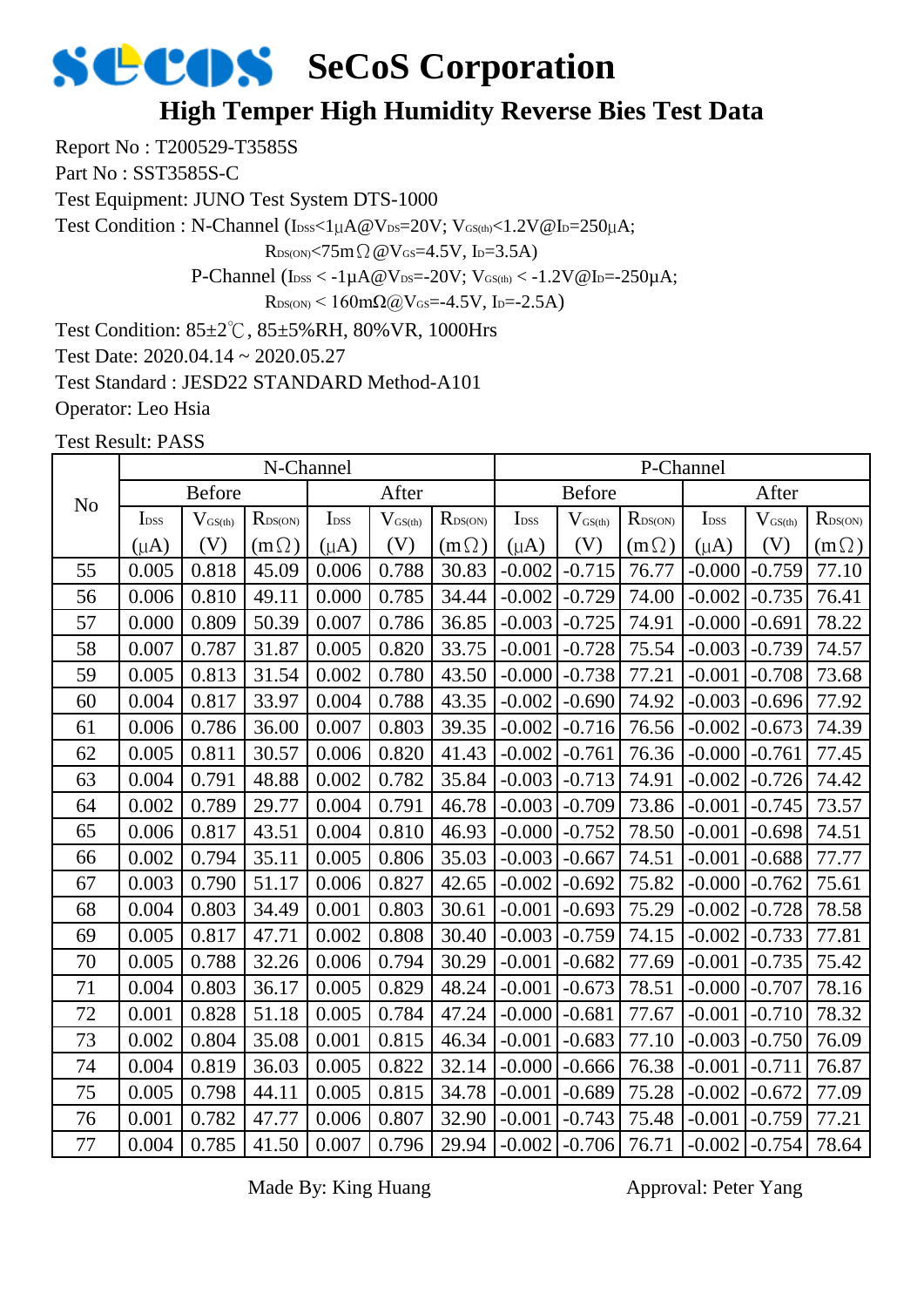#### **Resistance to Solder Heat Test Data**

Report No : T200529-T3585S

Part No : SST3585S-C

Test Equipment: JUNO Test System DTS-1000

Test Condition : N-Channel ( $I_{\text{DSS}}<1\mu A@V_{\text{DS}}=20V$ ;  $V_{\text{GS(th}}<1.2V@I_{\text{D}}=250\mu A$ ;

 $R_{DS(ON)}$ <75m $\Omega$  @V $_{GS}$ =4.5V, I<sub>D</sub>=3.5A)

P-Channel ( $I_{DSS} < -1\mu A @V_{DS} = -20V$ ;  $V_{GS(th)} < -1.2V @I_{D} = -250\mu A$ ;

 $R_{DS(ON)}$  < 160mΩ@V<sub>GS</sub>=-4.5V, I<sub>D</sub>=-2.5A)

Test Condition:  $245^{\circ}$ C ±  $5^{\circ}$ C, 5Sec Test Date: 2020.05.28 Test Standard : JESD22 STANDARD Method-B106

Operator: Leo Hsia

|                |                  |                     | N-Channel        |                  |                     |                     |                  |                              |                  | P-Channel        |                     |                  |
|----------------|------------------|---------------------|------------------|------------------|---------------------|---------------------|------------------|------------------------------|------------------|------------------|---------------------|------------------|
| N <sub>o</sub> |                  | <b>Before</b>       |                  |                  | After               |                     |                  | <b>Before</b>                |                  |                  | After               |                  |
|                | I <sub>DSS</sub> | $V_{\text{GS(th)}}$ | $R_{\rm DS(ON)}$ | I <sub>DSS</sub> | $V_{\text{GS(th)}}$ | $R_{\text{DS(ON)}}$ | I <sub>DSS</sub> | $\mathbf{V}_{\text{GS(th)}}$ | $R_{\rm DS(ON)}$ | I <sub>DSS</sub> | $V_{\text{GS(th)}}$ | $R_{\rm DS(ON)}$ |
|                | $(\mu A)$        | (V)                 | $(m\Omega)$      | $(\mu A)$        | (V)                 | $(m\Omega)$         | $(\mu A)$        | (V)                          | $(m\Omega)$      | $(\mu A)$        | (V)                 | $(m\Omega)$      |
| $\mathbf{1}$   | 0.001            | 0.812               | 48.19            | 0.005            | 0.820               | 41.63               | $-0.002$         | $-0.707$                     | 73.58            | $-0.000$         | $-0.685$            | 77.34            |
| $\overline{2}$ | 0.005            | 0.790               | 51.26            | 0.002            | 0.818               | 44.71               | $-0.002$         | $-0.730$                     | 73.71            | $-0.003$         | $-0.736$            | 78.36            |
| 3              | 0.000            | 0.813               | 37.96            | 0.001            | 0.787               | 51.82               | $-0.002$         | $-0.728$                     | 78.13            | $-0.001$         | $-0.680$            | 76.88            |
| $\overline{4}$ | 0.005            | 0.820               | 50.48            | 0.007            | 0.781               | 33.65               | $-0.003$         | $-0.730$                     | 73.78            | $-0.000$         | $-0.745$            | 75.93            |
| 5              | 0.004            | 0.785               | 49.44            | 0.001            | 0.802               | 29.94               | $-0.000$         | $-0.669$                     | 73.55            | $-0.003$         | $-0.664$            | 76.43            |
| 6              | 0.005            | 0.793               | 45.27            | 0.001            | 0.811               | 45.88               | $-0.000$         | $-0.716$                     | 73.86            | $-0.001$         | $-0.677$            | 73.60            |
| 7              | 0.000            | 0.788               | 34.49            | 0.006            | 0.825               | 40.70               | $-0.001$         | $-0.719$                     | 76.41            | $-0.000$         | $-0.682$            | 76.31            |
| 8              | 0.006            | 0.783               | 30.78            | 0.001            | 0.810               | 46.89               | $-0.002$         | $-0.713$                     | 73.72            | $-0.000$         | $-0.699$            | 73.73            |
| 9              | 0.000            | 0.821               | 33.57            | 0.005            | 0.826               | 42.15               | $-0.001$         | $-0.690$                     | 77.02            | $-0.002$         | $-0.718$            | 74.92            |
| 10             | 0.002            | 0.788               | 36.11            | 0.000            | 0.814               | 42.32               | $-0.001$         | $-0.761$                     | 77.64            | $-0.001$         | $-0.738$            | 75.87            |
| 11             | 0.003            | 0.817               | 39.59            | 0.004            | 0.797               | 32.12               | $-0.002$         | $-0.669$                     | 76.72            | $-0.002$         | $-0.658$            | 76.92            |
| 12             | 0.003            | 0.806               | 49.67            | 0.006            | 0.812               | 33.81               | $-0.000$         | $-0.749$                     | 77.25            | $-0.001$         | $-0.673$            | 73.60            |
| 13             | 0.003            | 0.816               | 38.83            | 0.004            | 0.794               | 49.01               | $-0.001$         | $-0.754$                     | 77.59            | $-0.003$         | $-0.661$            | 74.68            |
| 14             | 0.006            | 0.821               | 46.70            | 0.005            | 0.806               | 51.07               | $-0.001$         | $-0.764$                     | 75.50            | $-0.000$         | $-0.698$            | 74.66            |
| 15             | 0.001            | 0.816               | 31.39            | 0.006            | 0.792               | 30.19               | $-0.002$         | $-0.721$                     | 75.79            | $-0.001$         | $-0.661$            | 75.60            |
| 16             | 0.006            | 0.794               | 45.43            | 0.002            | 0.827               | 35.80               | $-0.002$         | $-0.711$                     | 78.55            | $-0.002$         | $-0.744$            | 74.14            |
| 17             | 0.005            | 0.786               | 44.71            | 0.001            | 0.810               | 28.80               | $-0.002$         | $-0.755$                     | 76.44            | $-0.001$         | $-0.687$            | 78.52            |
| 18             | 0.006            | 0.830               | 32.40            | 0.000            | 0.792               | 37.94               | $-0.003$         | $-0.668$                     | 73.73            | $-0.002$         | $-0.670$            | 76.30            |
| 19             | 0.002            | 0.806               | 36.20            | 0.000            | 0.828               | 32.85               | $-0.002$         | $-0.751$                     | 75.71            | $-0.001$         | $-0.746$            | 76.73            |
| 20             | 0.006            | 0.789               | 34.25            | 0.001            | 0.798               | 46.33               | $-0.001$         | $-0.732$                     | 78.33            | $-0.002$         | $-0.683$            | 73.62            |
| 21             | 0.004            | 0.817               | 49.62            | 0.000            | 0.795               | 46.81               | $-0.001$         | $-0.663$                     | 76.26            | $-0.001$         | $-0.761$            | 75.38            |
| 22             | 0.005            | 0.802               | 46.64            | 0.006            | 0.802               | 44.26               | $-0.003$         | $-0.706$                     | 78.13            | $-0.003$         | $-0.676$            | 76.81            |
| 23             | 0.004            | 0.784               | 49.73            | 0.001            | 0.828               | 39.98               | $-0.002$         | $-0.719$                     | 77.12            | $-0.002$         | $-0.696$            | 73.57            |
| 24             | 0.001            | 0.830               | 46.67            | 0.001            | 0.799               | 38.22               | $-0.002$         | $-0.762$                     | 75.99            | $-0.002$         | $-0.702$            | 74.12            |
| 25             | 0.005            | 0.789               | 32.17            | 0.005            | 0.798               | 28.96               | $-0.003$         | $-0.737$                     | 74.95            | $-0.003$         | $-0.716$            | 77.51            |
| 26             | 0.007            | 0.801               | 45.84            | 0.003            | 0.788               | 49.09               | $-0.002$         | $-0.728$                     | 74.73            | $-0.003$         | $-0.658$            | 76.02            |
| 27             | 0.005            | 0.811               | 43.53            | 0.005            | 0.830               | 37.86               | $-0.002$         | $-0.728$                     | 74.92            | $-0.003$         | $-0.667$            | 75.52            |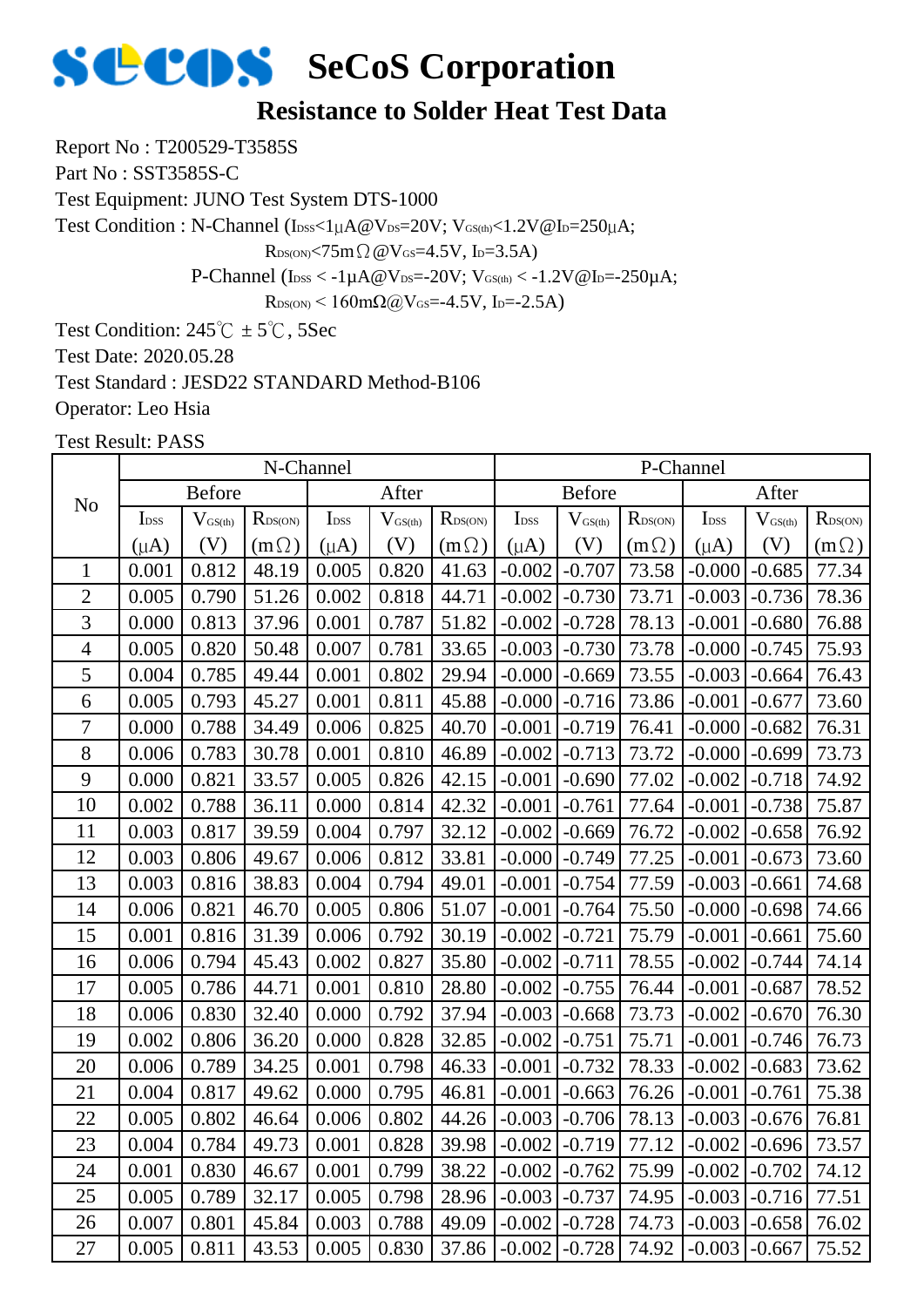#### **Resistance to Solder Heat Test Data**

Report No : T200529-T3585S

Part No : SST3585S-C

Test Equipment: JUNO Test System DTS-1000

Test Condition : N-Channel ( $I_{\text{DSS}}<1\mu A@V_{\text{DS}}=20V$ ;  $V_{\text{GS(th}}<1.2V@I_{\text{D}}=250\mu A$ ;

 $R_{DS(ON)}$ <75m $\Omega$  @V $_{GS}$ =4.5V, I<sub>D</sub>=3.5A)

P-Channel ( $I_{DSS} < -1\mu A @V_{DS} = -20V$ ;  $V_{GS(th)} < -1.2V @I_{D} = -250\mu A$ ;

 $R_{DS(ON)}$  < 160mΩ@V<sub>GS</sub>=-4.5V, I<sub>D</sub>=-2.5A)

Test Condition:  $245^{\circ}$ C ±  $5^{\circ}$ C, 5Sec Test Date: 2020.05.28 Test Standard : JESD22 STANDARD Method-B106

Operator: Leo Hsia

|                |                  |                              | N-Channel           |                  |                     |                  |                  |               |                  | P-Channel        |                     |                  |
|----------------|------------------|------------------------------|---------------------|------------------|---------------------|------------------|------------------|---------------|------------------|------------------|---------------------|------------------|
| N <sub>o</sub> |                  | <b>Before</b>                |                     |                  | After               |                  |                  | <b>Before</b> |                  |                  | After               |                  |
|                | I <sub>DSS</sub> | $\mathbf{V}_{\text{GS(th)}}$ | R <sub>DS(ON)</sub> | I <sub>DSS</sub> | $V_{\text{GS(th)}}$ | $R_{\rm DS(ON)}$ | I <sub>DSS</sub> | $V_{GS(th)}$  | $R_{\rm DS(ON)}$ | I <sub>DSS</sub> | $V_{\text{GS(th)}}$ | $R_{\rm DS(ON)}$ |
|                | $(\mu A)$        | (V)                          | $(m \Omega)$        | $(\mu A)$        | (V)                 | $(m\Omega)$      | $(\mu A)$        | (V)           | $(m\Omega)$      | $(\mu A)$        | (V)                 | $(m\Omega)$      |
| 28             | 0.003            | 0.816                        | 31.59               | 0.007            | 0.782               | 42.79            | $-0.002$         | $-0.692$      | 76.53            | $-0.001$         | $-0.697$            | 74.81            |
| 29             | 0.000            | 0.788                        | 50.31               | 0.006            | 0.795               | 51.62            | $-0.001$         | $-0.715$      | 75.99            | $-0.002$         | $-0.747$            | 76.63            |
| 30             | 0.004            | 0.790                        | 41.35               | 0.001            | 0.780               | 31.85            | $-0.001$         | $-0.678$      | 75.07            | $-0.001$         | $-0.727$            | 78.72            |
| 31             | 0.004            | 0.823                        | 49.89               | 0.003            | 0.785               | 29.17            | $-0.002$         | $-0.727$      | 77.65            | $-0.001$         | $-0.685$            | 78.67            |
| 32             | 0.002            | 0.786                        | 28.70               | 0.005            | 0.805               | 42.50            | $-0.001$         | $-0.761$      | 75.17            | $-0.001$         | $-0.714$            | 74.32            |
| 33             | 0.006            | 0.805                        | 40.35               | 0.006            | 0.791               | 50.07            | $-0.001$         | $-0.675$      | 76.98            | $-0.000$         | $-0.687$            | 74.57            |
| 34             | 0.006            | 0.784                        | 33.94               | 0.001            | 0.829               | 29.67            | $-0.002$         | $-0.750$      | 77.20            | $-0.001$         | $-0.731$            | 77.57            |
| 35             | 0.000            | 0.792                        | 33.44               | 0.005            | 0.793               | 30.78            | $-0.001$         | $-0.691$      | 75.12            | $-0.001$         | $-0.687$            | 76.30            |
| 36             | 0.006            | 0.795                        | 29.77               | 0.003            | 0.787               | 46.45            | $-0.000$         | $-0.702$      | 74.73            | $-0.001$         | $-0.674$            | 76.05            |
| 37             | 0.000            | 0.820                        | 48.67               | 0.006            | 0.826               | 40.60            | $-0.002$         | $-0.754$      | 76.26            | $-0.002$         | $-0.761$            | 78.15            |
| 38             | 0.006            | 0.803                        | 50.41               | 0.003            | 0.829               | 36.07            | $-0.002$         | $-0.688$      | 74.92            | $-0.002$         | $-0.716$            | 75.36            |
| 39             | 0.007            | 0.795                        | 34.19               | 0.006            | 0.811               | 42.22            | $-0.002$         | $-0.717$      | 75.48            | $-0.001$         | $-0.664$            | 74.08            |
| 40             | 0.004            | 0.786                        | 34.55               | 0.002            | 0.809               | 50.48            | $-0.000$         | $-0.704$      | 78.29            | $-0.001$         | $-0.666$            | 77.32            |
| 41             | 0.006            | 0.810                        | 51.63               | 0.001            | 0.820               | 30.68            | $-0.002$         | $-0.706$      | 74.46            | $-0.001$         | $-0.744$            | 77.84            |
| 42             | 0.002            | 0.792                        | 48.50               | 0.004            | 0.793               | 32.47            | $-0.002$         | $-0.729$      | 74.39            | $-0.003$         | $-0.658$            | 74.18            |
| 43             | 0.003            | 0.789                        | 43.52               | 0.005            | 0.810               | 41.06            | $-0.000$         | $-0.704$      | 74.91            | $-0.001$         | $-0.740$            | 76.98            |
| 44             | 0.005            | 0.814                        | 31.21               | 0.006            | 0.825               | 37.68            | $-0.001$         | $-0.697$      | 75.18            | $-0.003$         | $-0.697$            | 75.87            |
| 45             | 0.001            | 0.787                        | 51.63               | 0.002            | 0.804               | 51.90            | $-0.001$         | $-0.742$      | 78.41            | $-0.002$         | $-0.722$            | 77.53            |
| 46             | 0.007            | 0.791                        | 45.17               | 0.003            | 0.781               | 36.19            | $-0.000$         | $-0.686$      | 78.69            | $-0.002$         | $-0.761$            | 77.57            |
| 47             | 0.004            | 0.813                        | 50.86               | 0.005            | 0.811               | 48.08            | $-0.002$         | $-0.704$      | 76.29            | $-0.001$         | $-0.690$            | 75.01            |
| 48             | 0.003            | 0.813                        | 29.55               | 0.003            | 0.801               | 43.34            | $-0.001$         | $-0.708$      | 78.09            | $-0.001$         | $-0.672$            | 77.31            |
| 49             | 0.001            | 0.831                        | 49.41               | 0.005            | 0.781               | 48.26            | $-0.001$         | $-0.735$      | 78.05            | $-0.002$         | $-0.683$            | 75.24            |
| 50             | 0.004            | 0.825                        | 40.15               | 0.003            | 0.813               | 37.88            | $-0.002$         | $-0.661$      | 77.86            | $-0.001$         | $-0.724$            | 77.59            |
| 51             | 0.001            | 0.818                        | 38.50               | 0.002            | 0.797               | 50.77            | $-0.002$         | $-0.681$      | 76.85            | $-0.001$         | $-0.684$            | 74.40            |
| 52             | 0.006            | 0.796                        | 29.80               | 0.001            | 0.800               | 30.79            | $-0.002$         | $-0.712$      | 77.39            | $-0.002$         | $-0.665$            | 77.27            |
| 53             | 0.002            | 0.787                        | 40.77               | 0.004            | 0.819               | 39.48            | $-0.002$         | $-0.670$      | 78.50            | $-0.002$         | $-0.735$            | 77.09            |
| 54             | 0.002            | 0.779                        | 37.28               | 0.004            | 0.828               | 37.59            | $-0.002$         | $-0.717$      | 75.24            | $-0.003$         | $-0.684$            | 74.59            |